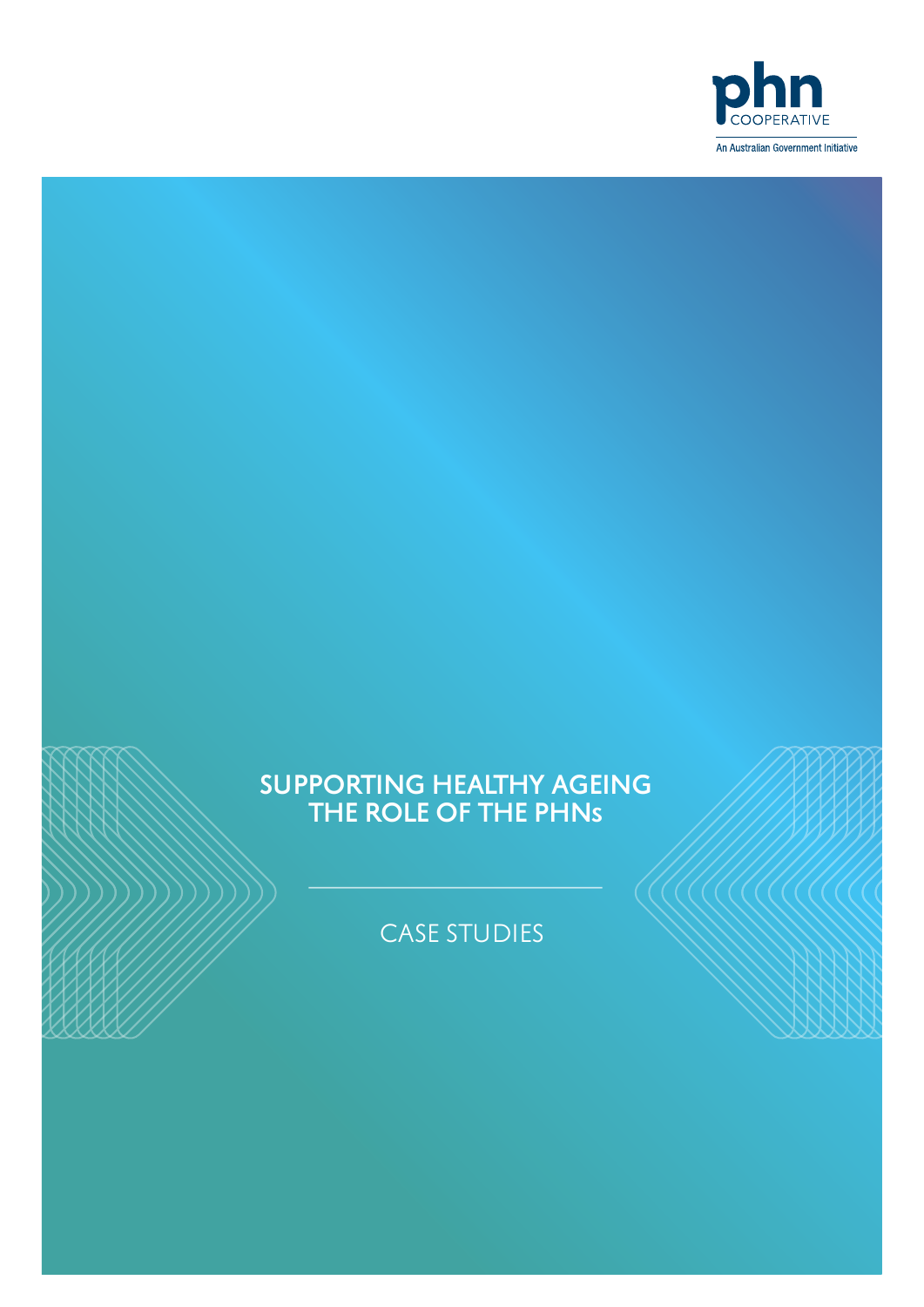This document is supplementary to the paper titled 'Supporting Healthy Ageing: The role of PHNs'. It provides a range of examples of from across the network of 31 PHNs to demonstrate their specific expertise and experience in developing regional and place-based approaches to enhance the health of older people and improve the coordination and integration of primary health care, acute and aged care services.

We acknowledge the traditional custodians of country throughout Australia and recognise their continuing connection to land, waters and community. We pay our respects to them and their cultures; and to Elders both past and present.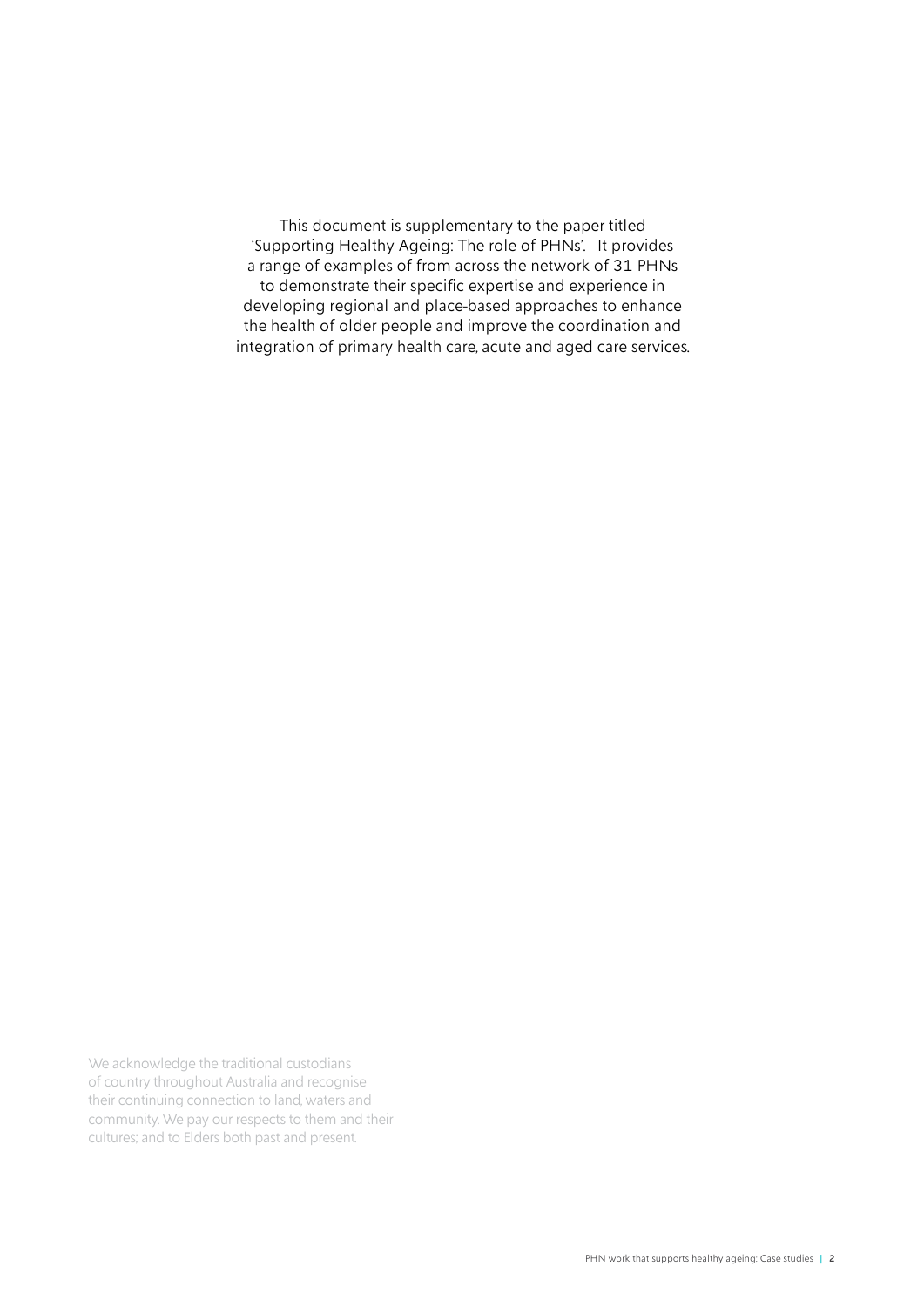# **Contents**

# System coordination and integration

| Case Study 1  | Brisbane North and Brisbane South PHNs: Supporting patients to access aged care services:<br>A national resource for general practitioners, specialist and health professionals 5 |  |
|---------------|-----------------------------------------------------------------------------------------------------------------------------------------------------------------------------------|--|
| Case Study 2  | Central Queensland Wide Bay Sunshine Coast PHN: Wide Bay Falls Collaborative                                                                                                      |  |
| Case Study 3  | Western Queensland PHN: Community Empowerment through Community                                                                                                                   |  |
| Case Study 4  | <b>Brisbane North PHN: Regional Assessment Service consortium to improve</b>                                                                                                      |  |
| Case Study 5  | WA Primary Health Alliance - Perth South PHN: Aged Care Liaison and                                                                                                               |  |
| Case Study 6  |                                                                                                                                                                                   |  |
| Case Study 7  |                                                                                                                                                                                   |  |
| Case Study 8  |                                                                                                                                                                                   |  |
| Case Study 9  | Hunter New England and Central Coast PHN: Aged Care Emergency Program (ACE) 15                                                                                                    |  |
| Case Study 10 |                                                                                                                                                                                   |  |
| Case Study 11 | Hunter New England and Central Coast PHN: Enhancing Primary Care in Aged Care Strategy  18                                                                                        |  |
| Case Study 12 | Nepean Blue Mountains PHN: Improving Social Connections for Older People 19                                                                                                       |  |
| Case Study 13 | Tasmania PHN: Increasing the safety and quality of care transfers between                                                                                                         |  |

# Regional planning and commissioning

| Case Study 14 | Central Queensland Wide Bay Sunshine Coast PHN: Compassionate Communities 22       |     |
|---------------|------------------------------------------------------------------------------------|-----|
| Case Study 15 | <b>Brisbane North PHN:</b> Commissioning Aged Care (CHSP) services to enhance      | 24  |
| Case Study 16 | Western Queensland PHN: Planning and Commissioning for Healthy Ageing              | .25 |
| Case Study 17 | North Western Melbourne PHN: The Stepped Care For Older Adults Project 26          |     |
| Case Study 18 | South Eastern NSW PHN: Joint planning to implement mental health services          |     |
| Case Study 19 | Hunter New England and Central Coast PHN: Safer Smarter Homes for people           | 28  |
| Case Study 20 | Hunter New England and Central Coast PHN: Mobile Aged Care X-Ray Service (MACX) 29 |     |
| Case Study 21 | Hunter New England and Central Coast PHN: Mental Health, Wellbeing                 | .31 |
| Case Study 22 | Nepean Blue Mountains PHN: Access to Psychological Therapies in                    | .32 |
| Case Study 23 |                                                                                    |     |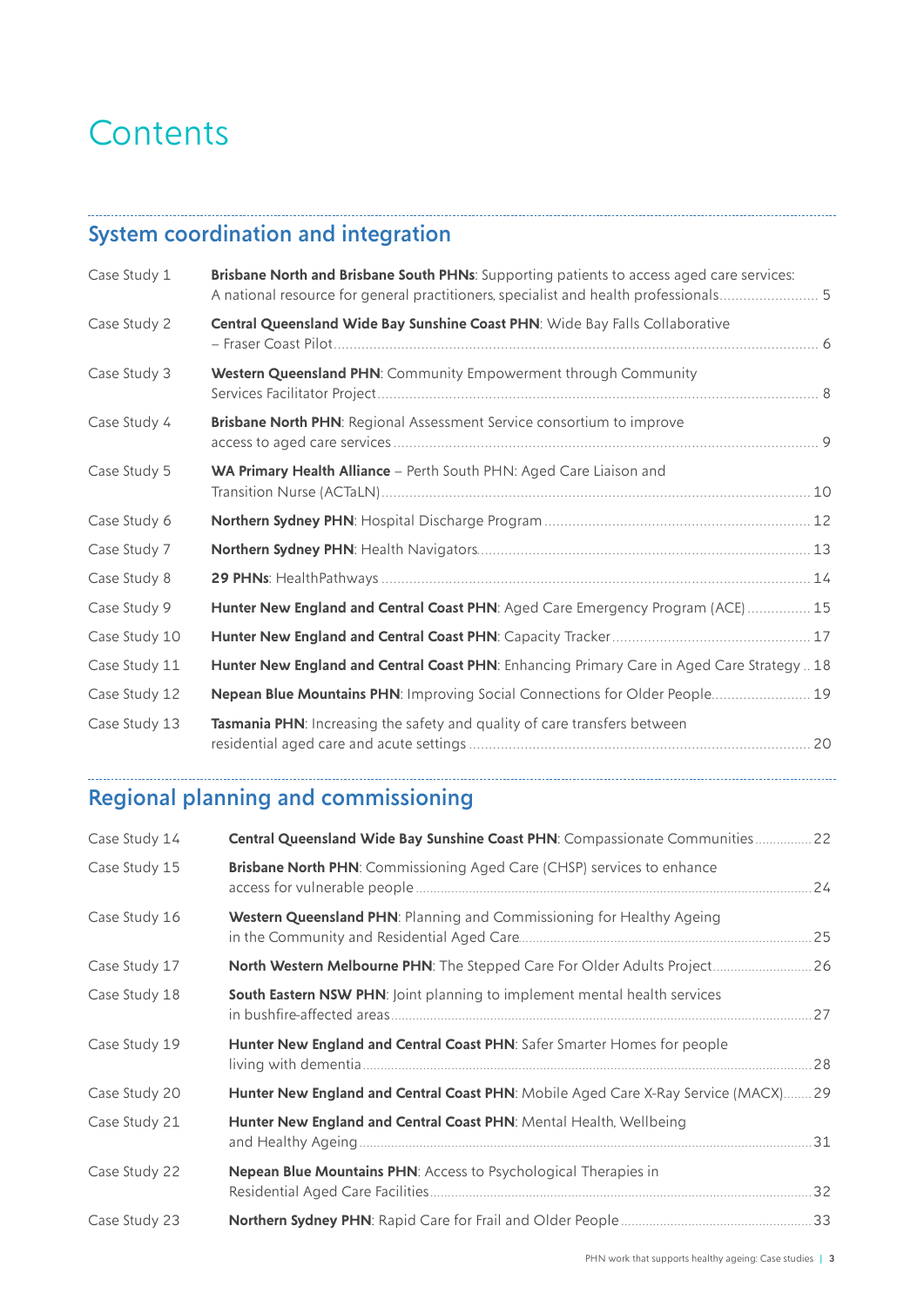# Primary health care system stewardship and management (quality)

| Case Study 24 |                                                                                        |  |
|---------------|----------------------------------------------------------------------------------------|--|
| Case Study 25 | Gold Coast PHN: Use of Primary Sense™ point of care prompts to reduce hospitalisations |  |
| Case Study 26 |                                                                                        |  |
| Case Study 27 | Northern Sydney PHN: Wellbeing Check - a primary care screening tool                   |  |
| Case Study 28 | Nepean Blue Mountains PHN: Winter Strategy to reduce avoidable hospital admissions     |  |
| Case Study 29 | Tasmania PHN: Resources to support prescribers to reduce medications                   |  |

# Primary health care education, training and workforce development

| <b>Brisbane North PHN:</b> Chronic Wound Training and Clinical Support for                                                               |    |
|------------------------------------------------------------------------------------------------------------------------------------------|----|
| Nepean Blue Mountains PHN: The Advance Project: Initiating Advance                                                                       |    |
| <b>Tasmania PHN:</b> Commissioning for quality improvement – working<br>collaboratively to improve the quality of diabetes management in | 50 |
|                                                                                                                                          |    |

# Health system transformation and reform

| Case Study 36 | Western NSW PHN: Shared Health and Advance care Record for End of life choices (SHARE)52      |    |
|---------------|-----------------------------------------------------------------------------------------------|----|
| Case Study 37 | Country WA PHN: Tackling the Barriers to Aged Care and Advance Care Planning 54               |    |
| Case Study 38 |                                                                                               |    |
| Case Study 39 |                                                                                               | 56 |
| Case Study 40 | Australian Capital Territory PHN (Capital Health Network): Pharmacists in<br>General Practice | 57 |
| Case Study 41 | Hunter New England and Central Coast PHN: Aged Care Rural Telehealth Project 58               |    |
| Case Study 42 | Hunter New England and Central Coast PHN: New England Dementia Partnership 59                 |    |
| Case Study 43 | Nepean Blue Mountains PHN: After Hours care provided via telehealth to Residential            |    |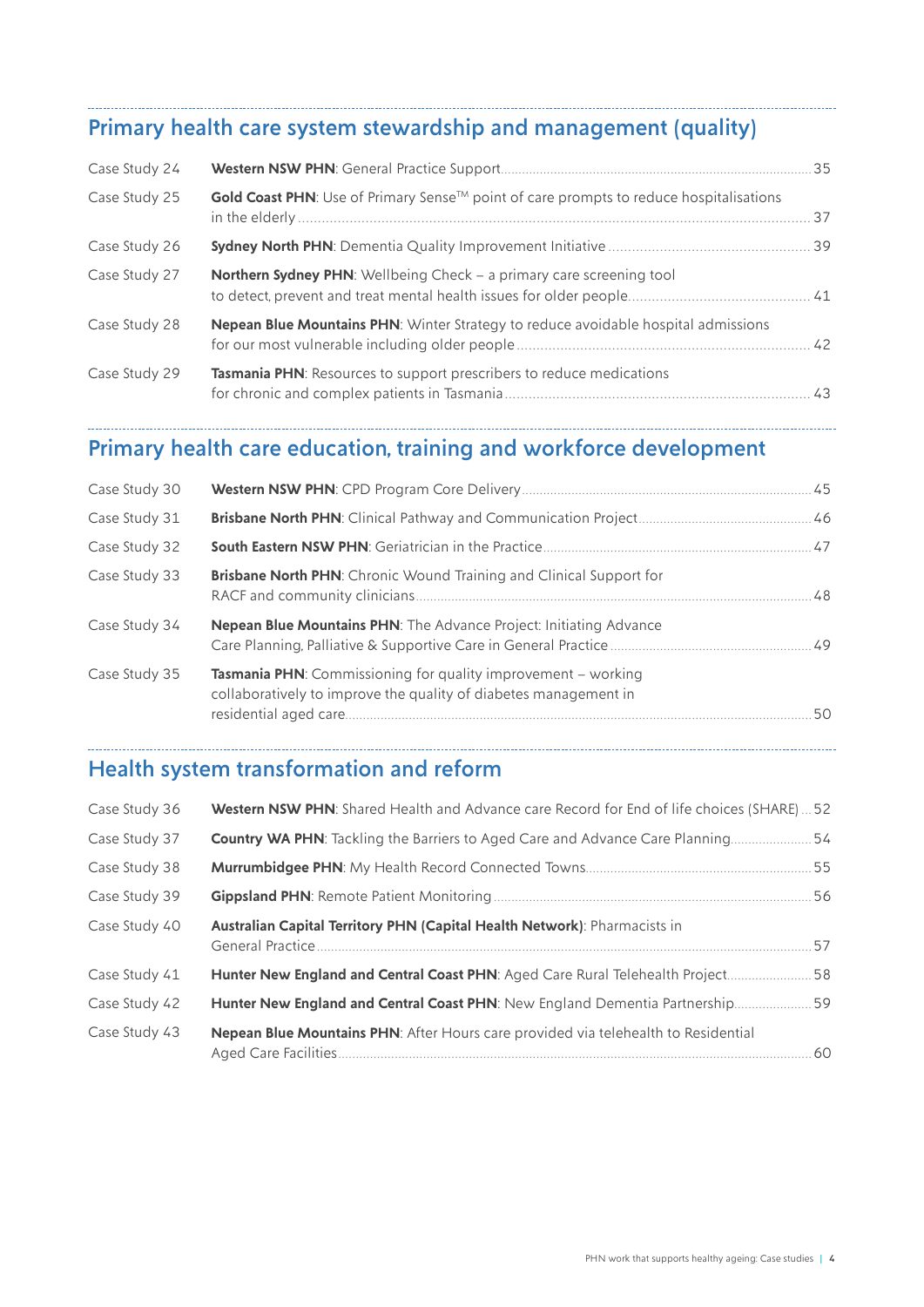## <span id="page-4-0"></span>**Brisbane North and Brisbane South PHNs:** Supporting patients to access aged care services: A national resource for general practitioners, specialist and health professionals

#### *Identified need*

To increase General Practitioner (GP) and Specialist knowledge of the aged care system and improve their capacity to refer patients to aged care services.

#### *Approach/activity undertaken*

The Brisbane North and Brisbane South PHNs, identified a joint interest in developing a resource to support the interface between medical and health professionals in primary and acute care and the aged care sector.

The aged care system is complex and can be difficult for health professionals to navigate which acts as a barrier to referring patients for support. While valuable information for medical and health professionals is available on the My Aged Care website, it doesn't convey a complete overview of the aged care system and the range of government funded support programs.

#### *Outcome*

The aim of the resource is to enhance access to community and residential support services to support the health, wellbeing and independence of people as they age.

The key outcome was the development of a national, easy reference tool that provided an overview of the aged care system and the key program streams, as well as key information about how to make referrals and includes information about where to get further information.

By substituting and localising the PHN logo on the front cover, the resource can be used and distributed by PHNs nationally.

This initiative provided staff from the Brisbane North and Brisbane South PHNs with an opportunity to build relationships through working collaboratively, which will support future joint activities.

#### *Other information*

- web article on Brisbane North PHN website: [https://brisbanenorthphn.org.au/news/new-national](https://brisbanenorthphn.org.au/news/new-national-resource-explains-aged-care-referral-options)[resource-explains-aged-care-referral-options](https://brisbanenorthphn.org.au/news/new-national-resource-explains-aged-care-referral-options)
- link to resource on Brisbane North PHN website: [https://d1jydvs1x4rbvt.cloudfront.net/downloads/](https://d1jydvs1x4rbvt.cloudfront.net/downloads/Practice-support/BNPHN_BSPHN_Aged_Care_System_Resource_For_GPs_Mar2021_DIGITAL.pdf?mtime=20210705111929&focal=none) [Practice-support/BNPHN\\_BSPHN\\_Aged\\_Care\\_System\\_Resource\\_For\\_GPs\\_Mar2021\\_DIGITAL.pdf?](https://d1jydvs1x4rbvt.cloudfront.net/downloads/Practice-support/BNPHN_BSPHN_Aged_Care_System_Resource_For_GPs_Mar2021_DIGITAL.pdf?mtime=20210705111929&focal=none) [mtime=20210705111929&focal=none](https://d1jydvs1x4rbvt.cloudfront.net/downloads/Practice-support/BNPHN_BSPHN_Aged_Care_System_Resource_For_GPs_Mar2021_DIGITAL.pdf?mtime=20210705111929&focal=none)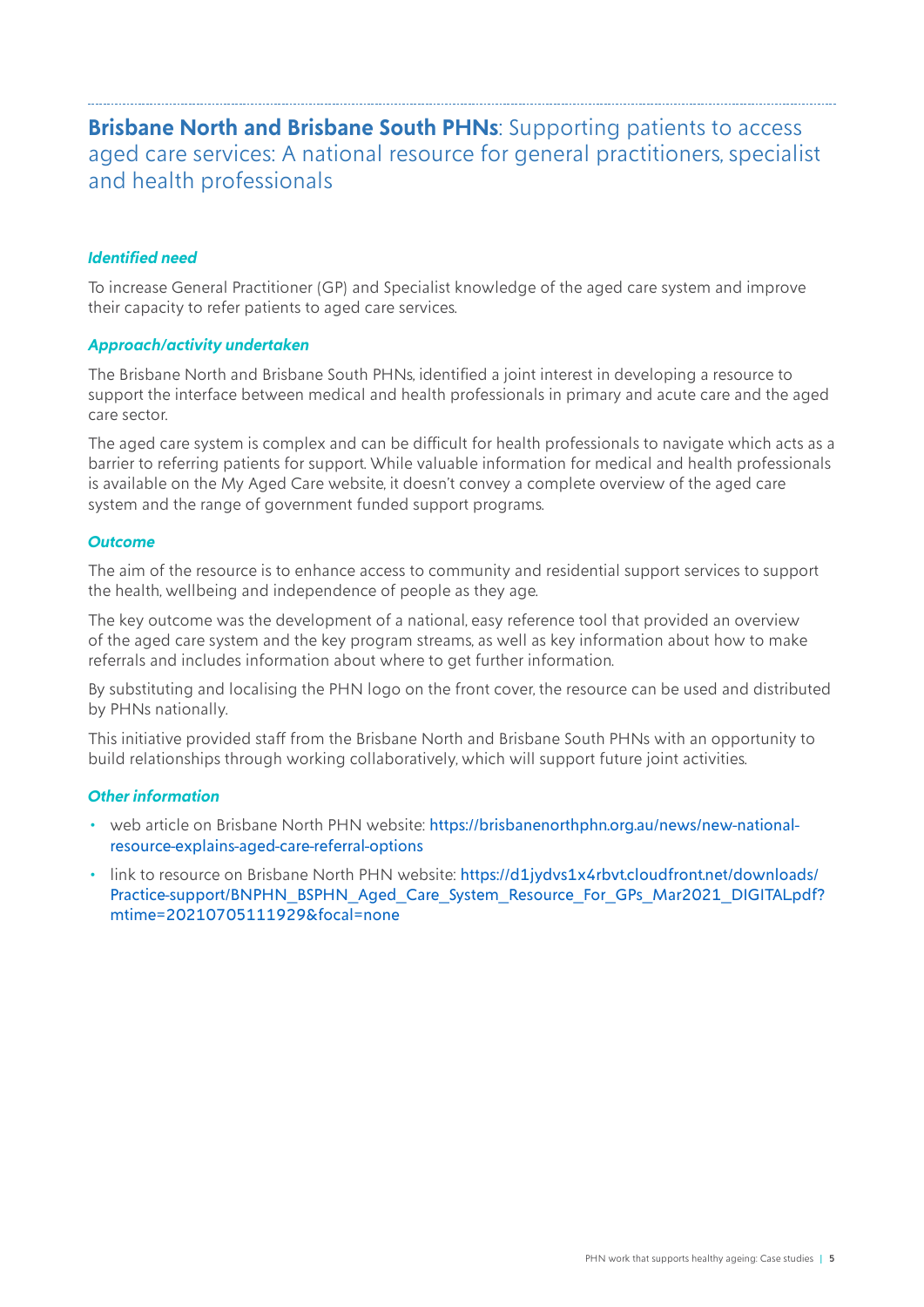### <span id="page-5-0"></span>**Central Queensland Wide Bay Sunshine Coast PHN**: Wide Bay Falls Collaborative – Fraser Coast Pilot

#### *Identified need*

Central Queensland Wide Bay Sunshine Coast PHN in consultation with Queensland Ambulance Service (QAS), Hervey Bay Neighbourhood Centre (HBNC) and the Wide Bay Hospital and Health Service (WBHHS), identified falls as a potentially preventable population health issue and health system burden. Falls prevention was an existing priority for Central Queensland Wide Bay Sunshine Coast PHN based on needs assessment data and the Hanlon Method for prioritising health needs. The *Wide Bay Falls Collaborative* (Collaborative) commenced between these parties with the aim to reduce both the personal and system burden related to falls amongst older people residing in their homes within the community.

#### *Approach/activity undertaken*

Through the Collaborative the Fraser Coast Falls Prevention Service referral pathway has now been developed and implemented. Referrals are made to the WBHHS Integrated Care team for assessment and care coordination by a Nurse Navigator. Recommendations may include occupational therapy assessments or referral into a strength and balance exercise programs as a falls' prevention activity. Within the integrated model the complex referrals remain with the WBHHS for management and noncomplex referrals will flow to the PHNs contracted in home falls assessment service.

Central Queensland Wide Bay Sunshine Coast PHN ran a tender to find an appropriate community nursing provider for the in-home falls assessment. The Community Nursing In-Home Falls Assessment program was co-designed by the PHN in collaboration with WBHHS, QAS, consumer groups and service providers to integrate with the overall Fraser Coast Falls Prevention Service referral pathway.

The PHN has also contracted a provider to deliver the Active at Home strength and balance program within client's homes and the Hervey Bay Neighbourhood Centre to complement this model. The commissioning of this component has involved a partnership with Brisbane North PHN as the owners of the Active at Home program. The Central Queensland Wide Bay Sunshine Coast PHN has proposed the continued customisation of the program to extend the reach to older people living independently within their community and who do not receive in-home care services by incorporating aspects into the services of GP practices.

#### *Outcome*

As the referral pathway is newly established and the Community Nursing In-Home Falls Assessment program was commissioned in mid 2021, evaluation data has not yet been gathered. Data sets incorporated into the evaluation will include:

- referral data
- falls related ED admission data
- QAS fall related emergency call outs
- falls notifications to GPs
- Patient Reported Experience Measures (PREM's)
- Patient Reported Outcome Measures (PROM's)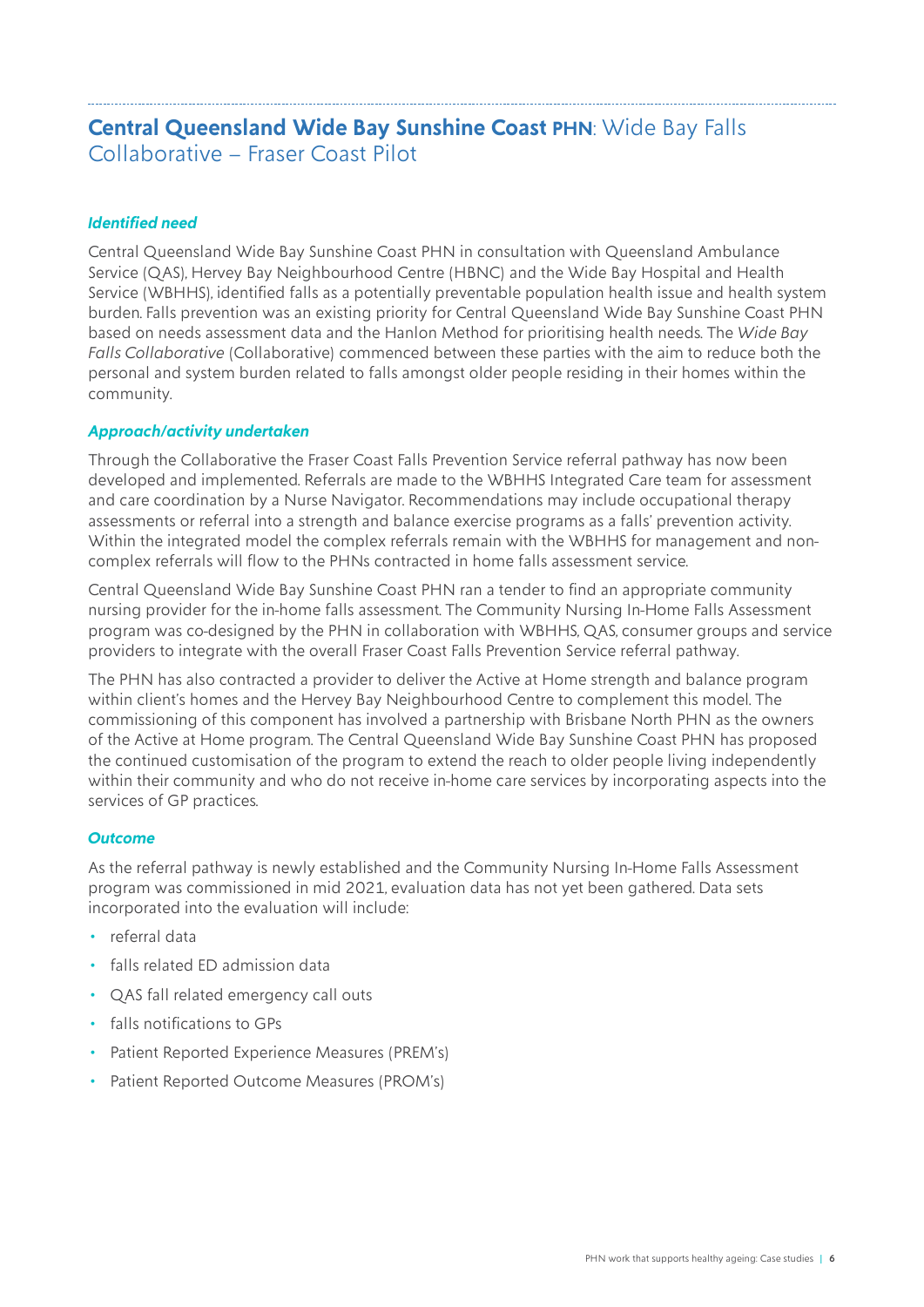#### *Other information*

Referral pathway flowchart:

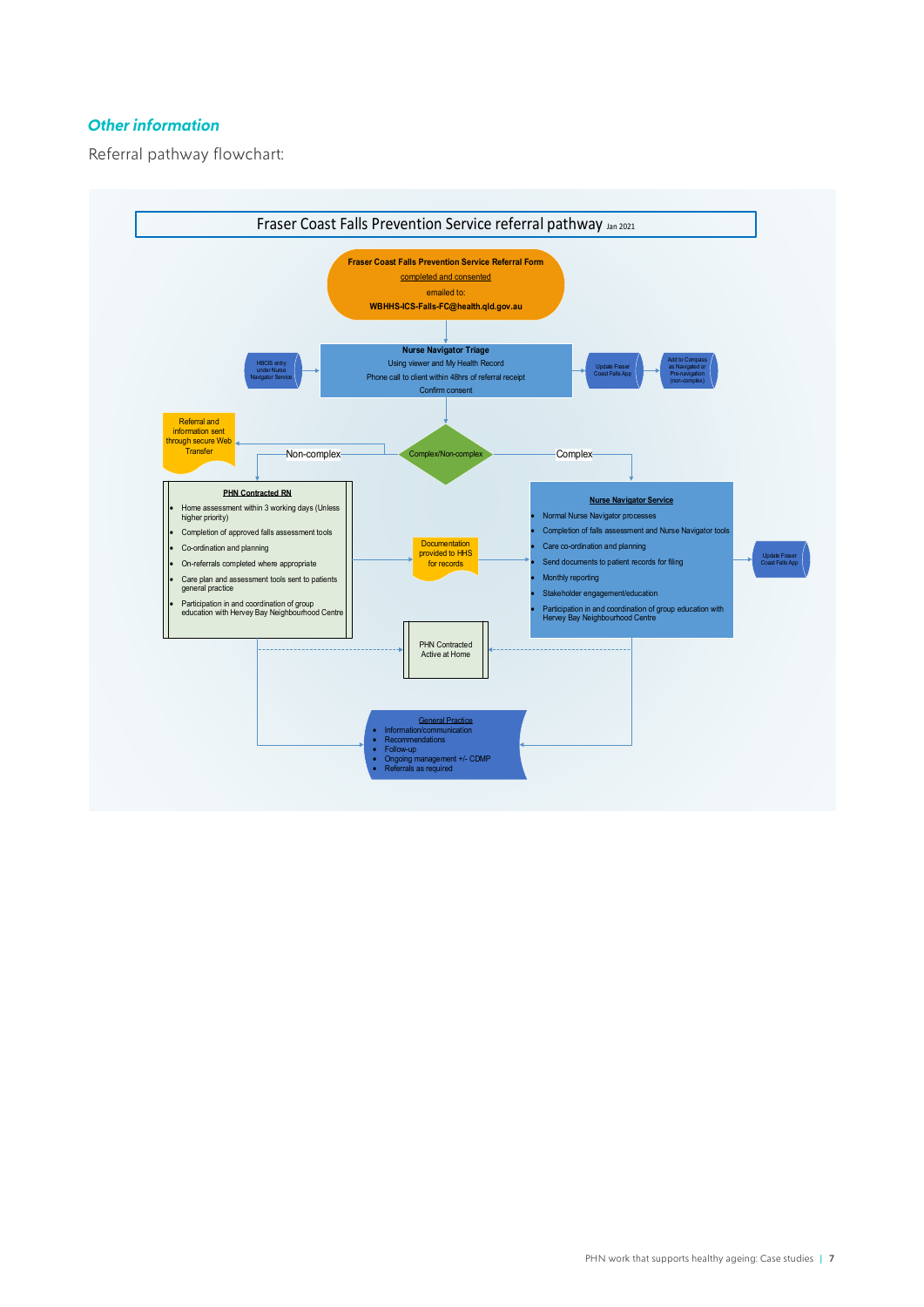# <span id="page-7-0"></span>**Western Queensland PHN**: Community Empowerment through Community Services Facilitator Project

#### *Identified need*

After a series of community consultations and a review of services, it became apparent that there is an absence of a central connection point that can assist the aged and/or disabled population to navigate their way through the health and support services system. Issues gaining access and being able to optimise the benefits of the care and support services was widely reported. This was especially so for the ageing population in the WQPHN region.

#### *Approach/activity undertaken*

WQPHN has embarked on a community focused project with the introduction of designated Community Services Facilitators who provide an ongoing interpersonal relationship with the target population i.e., vulnerable individuals aged >65 years and those disabled <65 years in the Far South West sub-region). The Community Service Facilitators will encourage the development of health service and system literacy through building connections with relevant service providers and promote sources of reputable information. The Community Services Facilitator will also play a role in forming relationships with key stakeholders to provide quality seamless services from multiple providers.

#### *Outcome*

The Community Services Facilitator Project is still in its implementation phase however, preliminary findings have indicated that 57 per cent of the clients who have already engaged with their local Community Service Facilitator are over 65. All were seeking assistance with healthcare pathways.

#### *Other information*

• The Community Service Facilitator Project aligns with the WQ Health Care Home Neighbourhood strategy which aims to maximise population health outcomes, enhance patient experience, optimise health provider experience and improve efficiency and sustainability.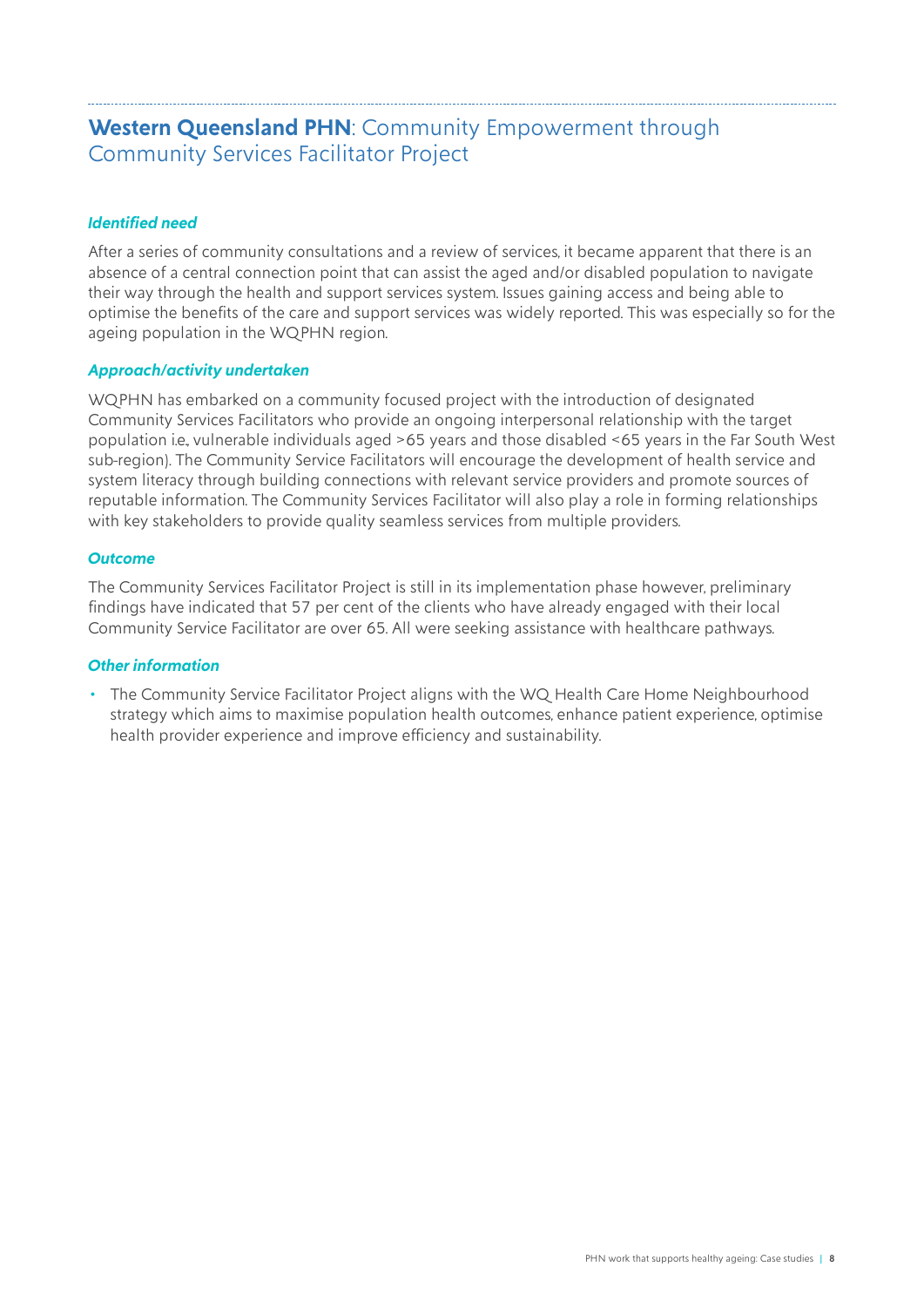### <span id="page-8-0"></span>**Brisbane North PHN:** Regional Assessment Service consortium to improve access to aged care services

#### *Identified need*

Access to services is fundamental to better health for older Australians and the driver for the Brisbane North PHN to hold a Regional Assessment Service (RAS) contract for the Commonwealth Department of Health.

The Australian aged care system is complex and can be confusing to navigate, resulting in access barriers. These barriers can be amplified for First Nations people and people from diverse backgrounds.

#### *Approach/activity undertaken*

The Brisbane North PHN is the independent lead for a high performing Regional Assessment Service in a collaborative commissioning model. The consortium specialist providers conduct over 4,000 aged care assessments every year.

Brisbane North PHN plays an integral backbone role in leading and supporting the delivery of high quality and equitable assessment. The Consortium focuses on the navigation and access barriers faced by people with diverse needs such as First Nations and CALD people, those at risk of homelessness, experiencing cognitive decline or other spiritual, sexual or socio-economic and geographic disadvantage.

The partnership approach is underpinned by shared performance data, client-centred decision making, a cultural shift to a wellness and reablement paradigm and capacity building and connectivity across the health and aged care sectors.

#### *Outcome*

The Brisbane North PHN has successfully delivered the Regional Assessment Service since its inception in 2015 – providing over 27,170 in-home assessments with older Australians.

Having an active role in the gateway to funded aged care services provides a depth of information on the experience of consumers, providers and health professionals that enables an advocacy role for regional and national service and system improvement.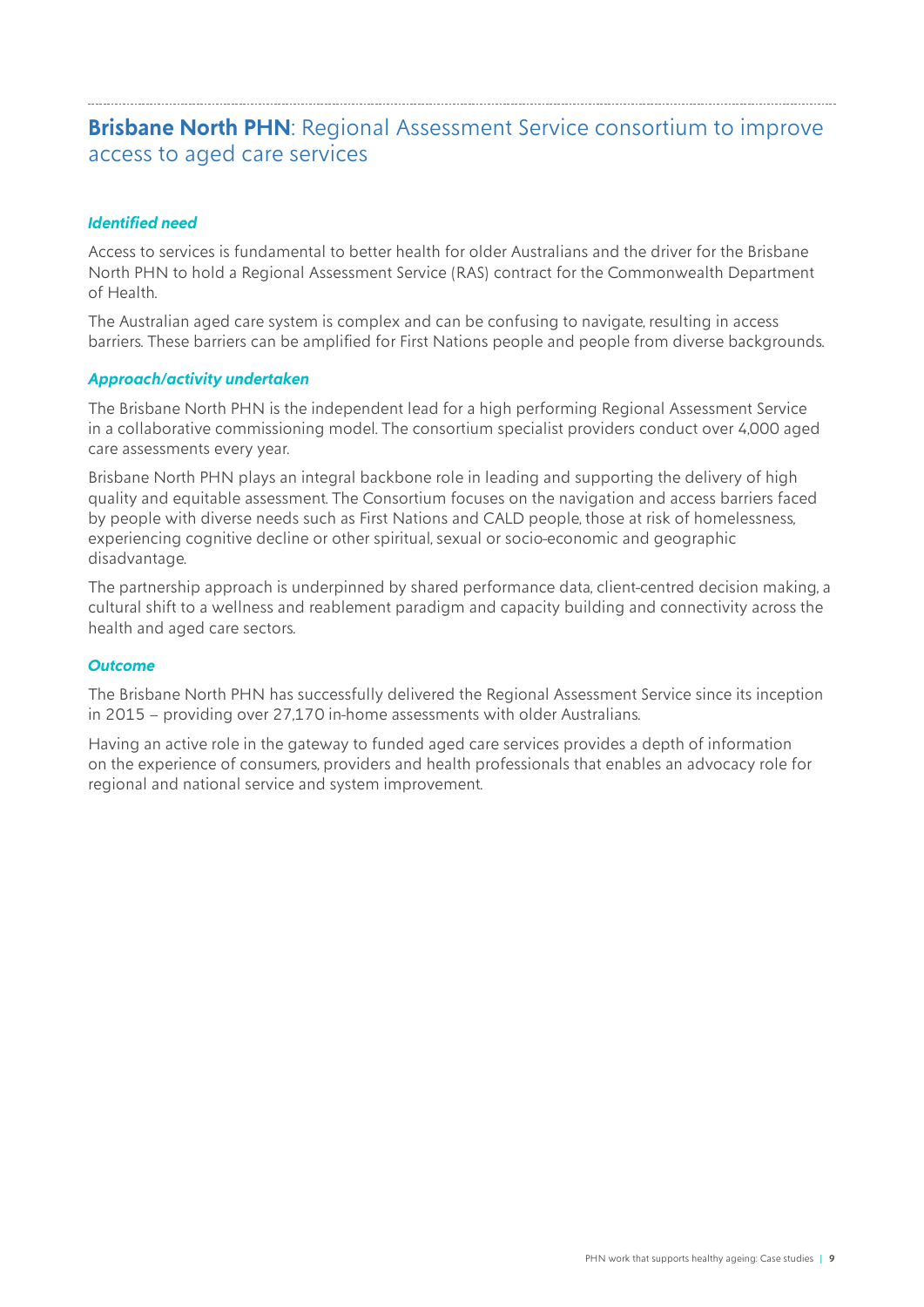# <span id="page-9-0"></span>**WA Primary Health Alliance** – Perth South PHN: Aged Care Liaison and Transition Nurse (ACTaLN)

#### *Identified need*

Local analysis from 2017 indicated that older persons from Rockingham a readmitted to hospital at a rate two times higher than the national average. It was identified that following discharge, vulnerable older people aged 80 and over were not connected back well with general practice and older people and their families were unclear about next steps in their care.

#### *Approach/activity undertaken*

The Aged Care Transition and Liaison Nurse project was funded by WAPHA from 2017 – 2021 at Rockingham General Hospital (RGH). The service improves healthcare experiences and outcomes for older people with complex needs through improved service integration and flow of individual information and support across traditional hospital, community and primary health care service programs. This service was co-funded by the WA Primary Health Alliance and the South Metropolitan Health Service (SMHS).

The ACTaLN Nurse completes a holistic comprehensive home-based assessment and together with the patient/family/carer determines what interventions are required to maintain their persons independence and improve quality of life. This ensures that discharge and care plans are clearly articulated and followed – GP appointments made, community services enacted, and education provided patients. The nurse also works with GPs and specialists to develop shared care plans as appropriate.

#### *Outcome*

This service has demonstrated:

- a contribution to reduction in readmission rates for patients aged 80+ (20-15%)
- proof of concept and is now integrated to become a permanent service in the hospital for all older people who are at risk of readmission.

For the 969 patients referred to the program:

- 94 per cent were reviewed by a GP since discharge
- 97 per cent received a medication review
- 100 per cent found discharge care plan helpful
- 98 per cent Strongly agreed or agreed the care they received helped them manage their condition better.

#### *Patient Quote*

"Makes me feel more comfortable having someone to discuss health at home with me after discharge"

#### *Other information*

This service has received the following awards:

- 2019 WA Health Excellence awards Improving the Healthcare Experience and Outcomes for Older People – Finalist
- 2021 South Metropolitan Health Service excellence in Strengthening Partnerships Winner
- 2021 WA Nursing and Midwifery excellence Awards, ACTaLN Nurse Deb Jones Winner (Excellence in Primary, Public and Community Care and the prestigious WA nurse of the year)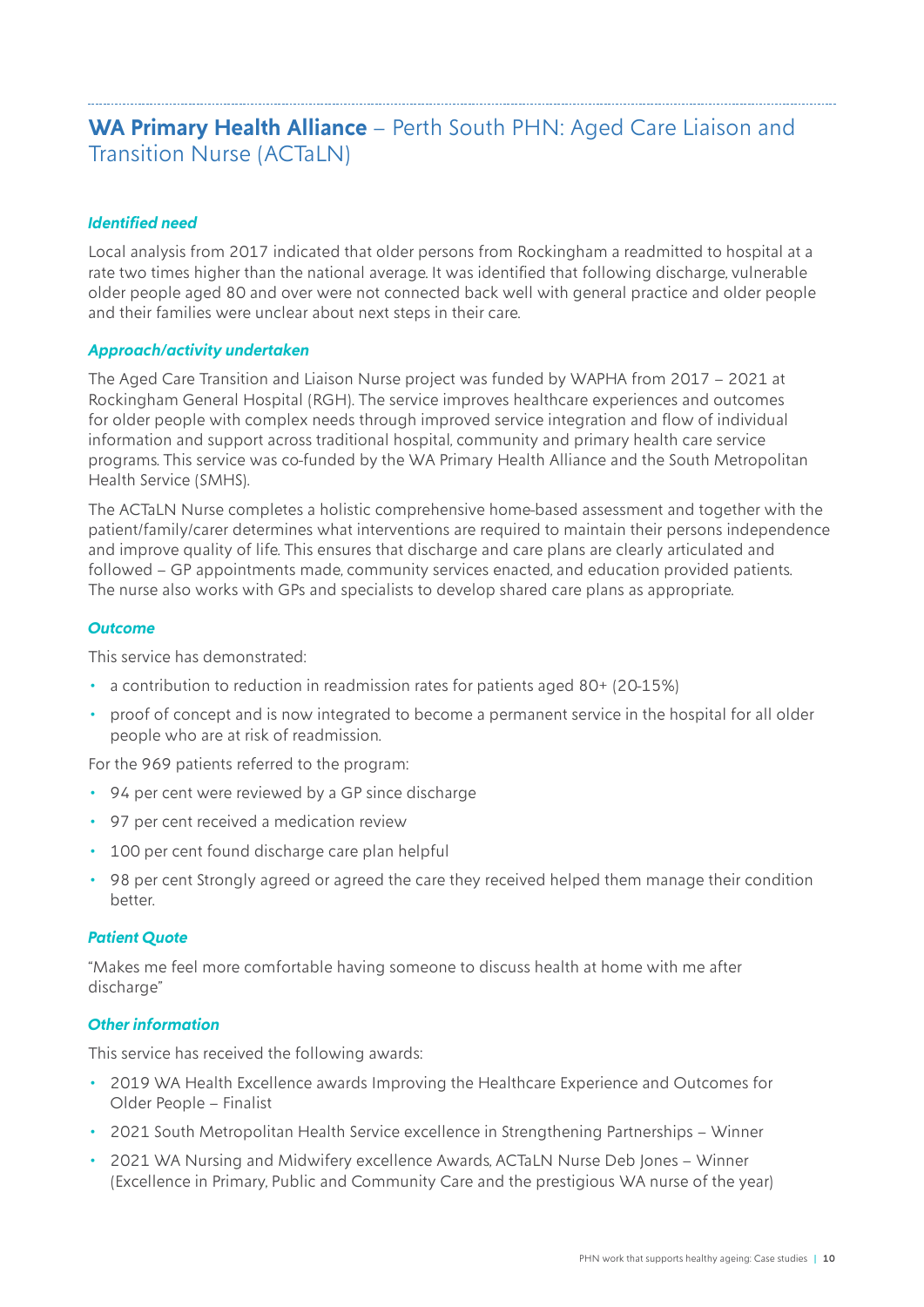Links

- [https://www.rkpg.health.wa.gov.au/About-us/News-and-Events/New-program-links-the-elderly-with](https://www.rkpg.health.wa.gov.au/About-us/News-and-Events/New-program-links-the-elderly-with-primary-health-services)[primary-health-services](https://www.rkpg.health.wa.gov.au/About-us/News-and-Events/New-program-links-the-elderly-with-primary-health-services)
- [https://rkpg.health.wa.gov.au/About-us/News-and-Events/Partnership-supporting-elderly-patients](https://rkpg.health.wa.gov.au/About-us/News-and-Events/Partnership-supporting-elderly-patients-commended)[commended](https://rkpg.health.wa.gov.au/About-us/News-and-Events/Partnership-supporting-elderly-patients-commended)
- [https://www.mediastatements.wa.gov.au/Pages/McGowan/2021/05/Rockingham-aged-care-nurse](https://www.mediastatements.wa.gov.au/Pages/McGowan/2021/05/Rockingham-aged-care-nurse-wins-2020-Nurse-of-the-Year.aspx)[wins-2020-Nurse-of-the-Year.aspx](https://www.mediastatements.wa.gov.au/Pages/McGowan/2021/05/Rockingham-aged-care-nurse-wins-2020-Nurse-of-the-Year.aspx)
- https://m.facebook.com/SouthMetropolitanHealthService/videos/590035975271922/? se [imp=0Hc2Ujc2jyDofjHgq](https://m.facebook.com/SouthMetropolitanHealthService/videos/590035975271922/?_se_imp=0Hc2Ujc2jyDofjHgq)
- [https://smhs.health.wa.gov.au/About-Us/SMHS-Excellence-Awards/Excellence-in-strengthening](https://smhs.health.wa.gov.au/About-Us/SMHS-Excellence-Awards/Excellence-in-strengthening-partnerships)[partnerships](https://smhs.health.wa.gov.au/About-Us/SMHS-Excellence-Awards/Excellence-in-strengthening-partnerships)
- [https://smhs.health.wa.gov.au/About-Us/SMHS-Excellence-Awards/Excellence-in-strengthening](https://smhs.health.wa.gov.au/About-Us/SMHS-Excellence-Awards/Excellence-in-strengthening-partnerships)[partnerships](https://smhs.health.wa.gov.au/About-Us/SMHS-Excellence-Awards/Excellence-in-strengthening-partnerships)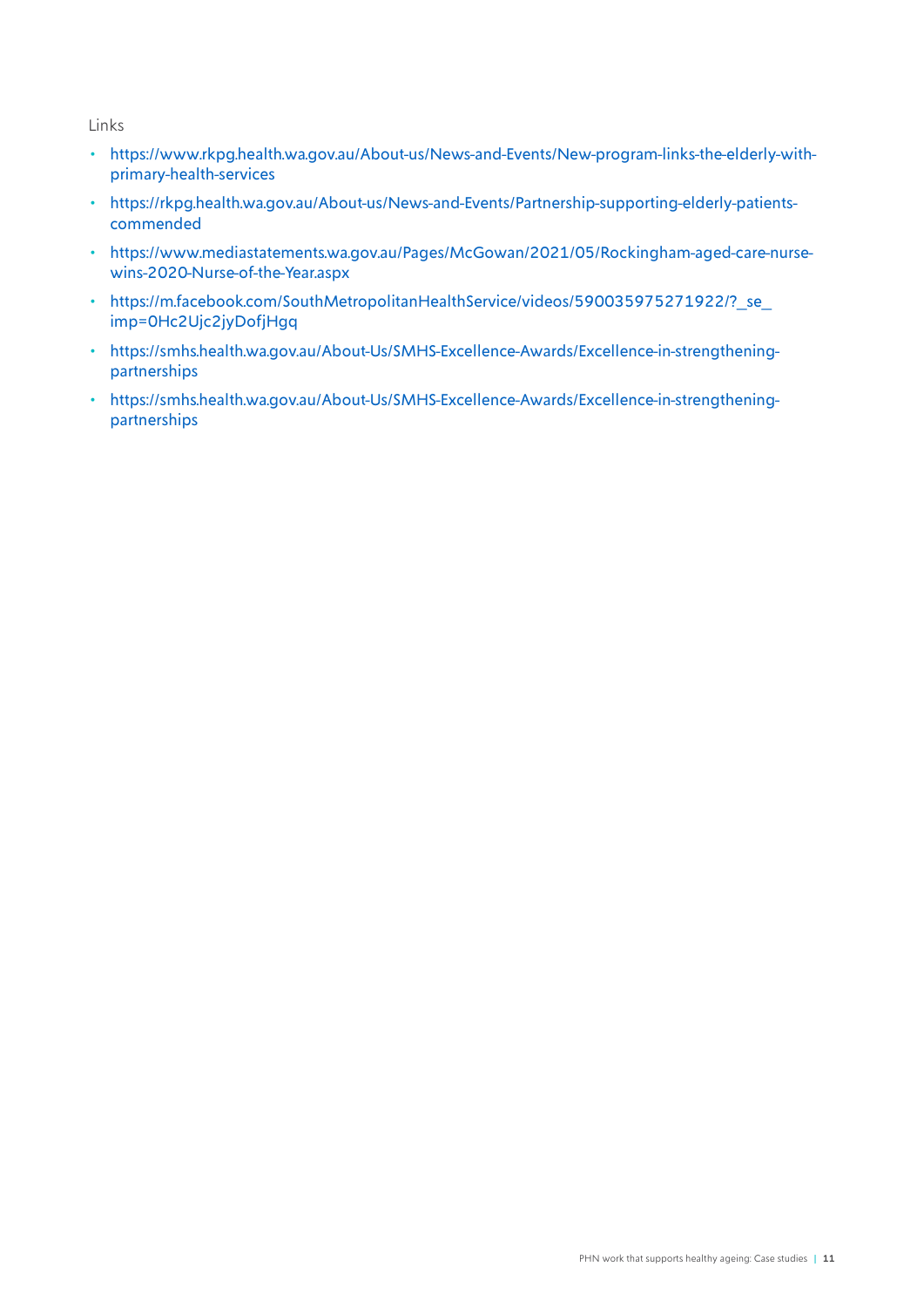# <span id="page-11-0"></span>**Northern Sydney PHN**: Hospital Discharge Program

#### *Identified need*

Local patient journey modelling identified limitations and delays with care transfer for patient discharged from hospital, particularly in the afterhours period.

#### *Approach/activity undertaken*

NSPHN commissioned a hospital discharge follow-up service, designed to reduce the likelihood of re-admission to hospital after discharge, including the after-hours period. The program also provides short term care coordination for people identified at risk of hospitalisation within the primary care setting.

The key features of the service model include:

- providing a seamless transfer of care from hospital to home
- development of strong relationships with relevant community health, primary health, and tertiary health professionals to facilitate smooth transition of care
- assisting people and their carers to access the right service, in the right place, at the right time
- facilitating access to services and put into place supports for people in the afterhours period including on weekends when mainstream services are more difficult to establish or access
- reducing re-admission to hospital or deterioration during the after-hours period

#### *Outcome*

The program has had sustainable uptake since service commencement, with low rate of unplanned hospital re-admissions and improved patient outcomes. 230 clients engaged with the program in the 2020 calendar year, with an average unplanned hospital readmission rate of 2.6%. 76.4% of clients engaging in the program demonstrated an improvement across all domains of the Personal Wellbeing Index. Commissioned services have also developed effective partnerships and linkages with a range of local services including My Aged Care, Commonwealth Home Support services, social work services to optimise client outcomes.

Key outcomes and corresponding metrics include:

#### Outcome: Improved health outcomes for clients and increased efficiency within the health system.

- Metric: Rate of unplanned hospital readmissions.
- Result: Average unplanned hospital readmission rate of 2%.

#### Outcome: Improved outcomes for clients accessing the program.

- Metric: Improved patients reported outcomes demonstrated through the Personal Wellbeing Index at service commencement and discharge.
- Result: 76.4% of clients engaged demonstrated an improvement across all domains of the Personal Wellbeing Index.

#### Outcome: Increased coordination and linkages to adequately address client needs.

- Metric: Partnerships and linkages established with key services across the region.
- Result: Partnerships have been established with a range of local services including My Aged Care, Commonwealth Home Support services and allied health services.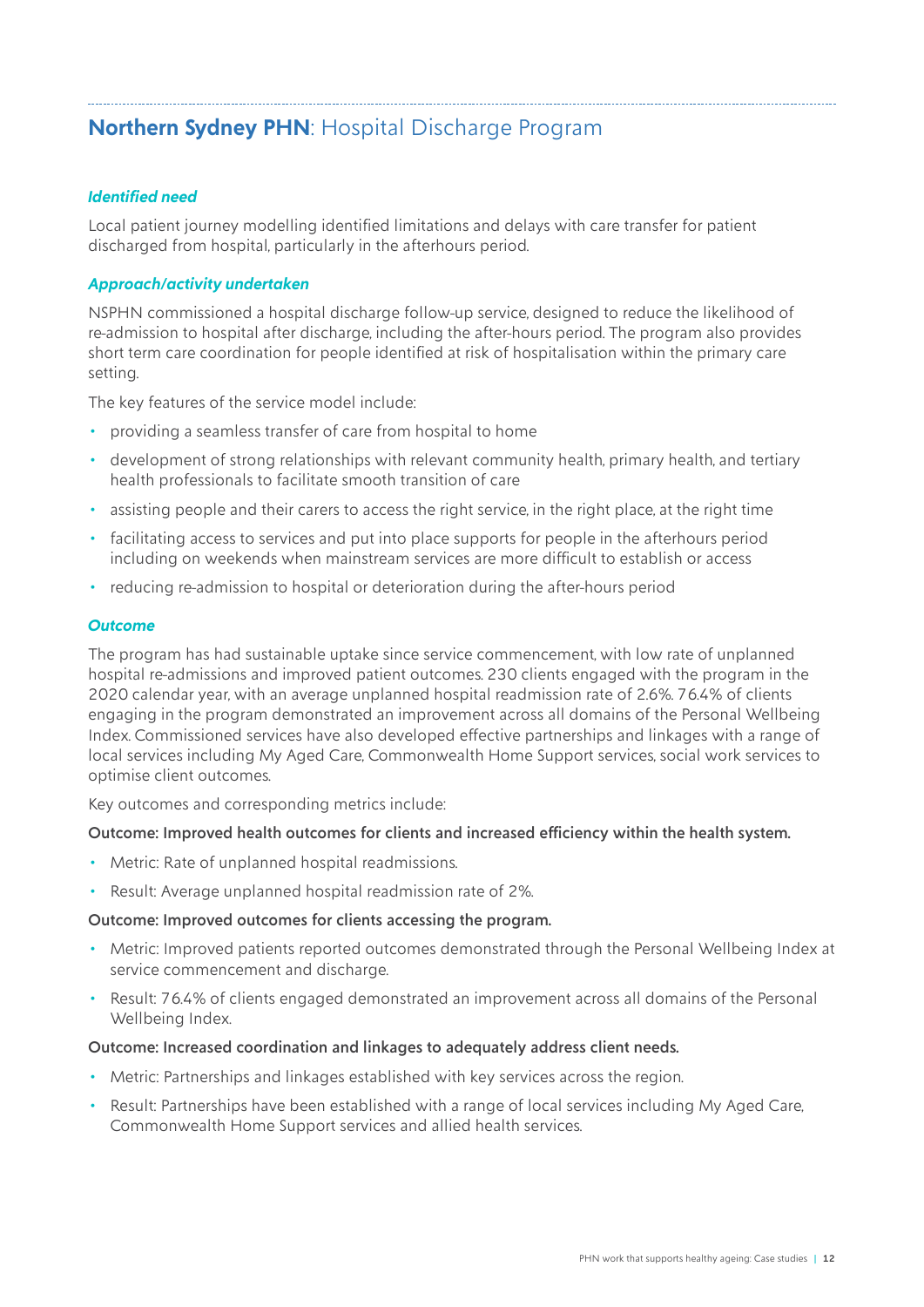# <span id="page-12-0"></span>**Northern Sydney PHN**: Health Navigators

#### *Identified need*

The project is focussed on the frail older person, which was chosen after undertaking a joint process between NSLHD and SNHN that considered the needs of the community and current Commonwealth, State and Local policy priorities.

Health and social providers within the Northern Sydney region identified service gaps and barriers, to support frail older people. This included no navigation or support lines for themselves that were timely and easily accessible. In the meantime, due to COVID-19, services were also changing access and delivery scope rapidly. A concierge service was prioritised to deliver as the first component of Collaborative Commissioning.

#### *Approach/activity undertaken*

NSLHD and SNHN consulted and co-designed with a group of health professionals and aged care providers (Concierge advisory group) to develop a proposed concierge model. The model included the target cohort eligibility, service delivery mode, aims, scope and proposed outcomes.

An Expression of Interest (EOI) was developed and released through Tenderlink to gain a more detailed understanding of the current market capability and to develop a short list of potential and preferred delivery partners.

#### *Outcome*

NSLHD and SNHN commissioned a delivery partner. The delivery component of the service was codesigned though workshops in partnership with the delivery partner. The concierge service 'Health Navigators' was implemented in February 2021.

Health Navigators have received a number of phone calls from health providers and continue to provide information, navigation support and sometimes care coordination in order to support frail older people.

#### *Other information*

• <https://sydneynorthhealthnetwork.org.au/programs/northern-sydney-health-navigators/>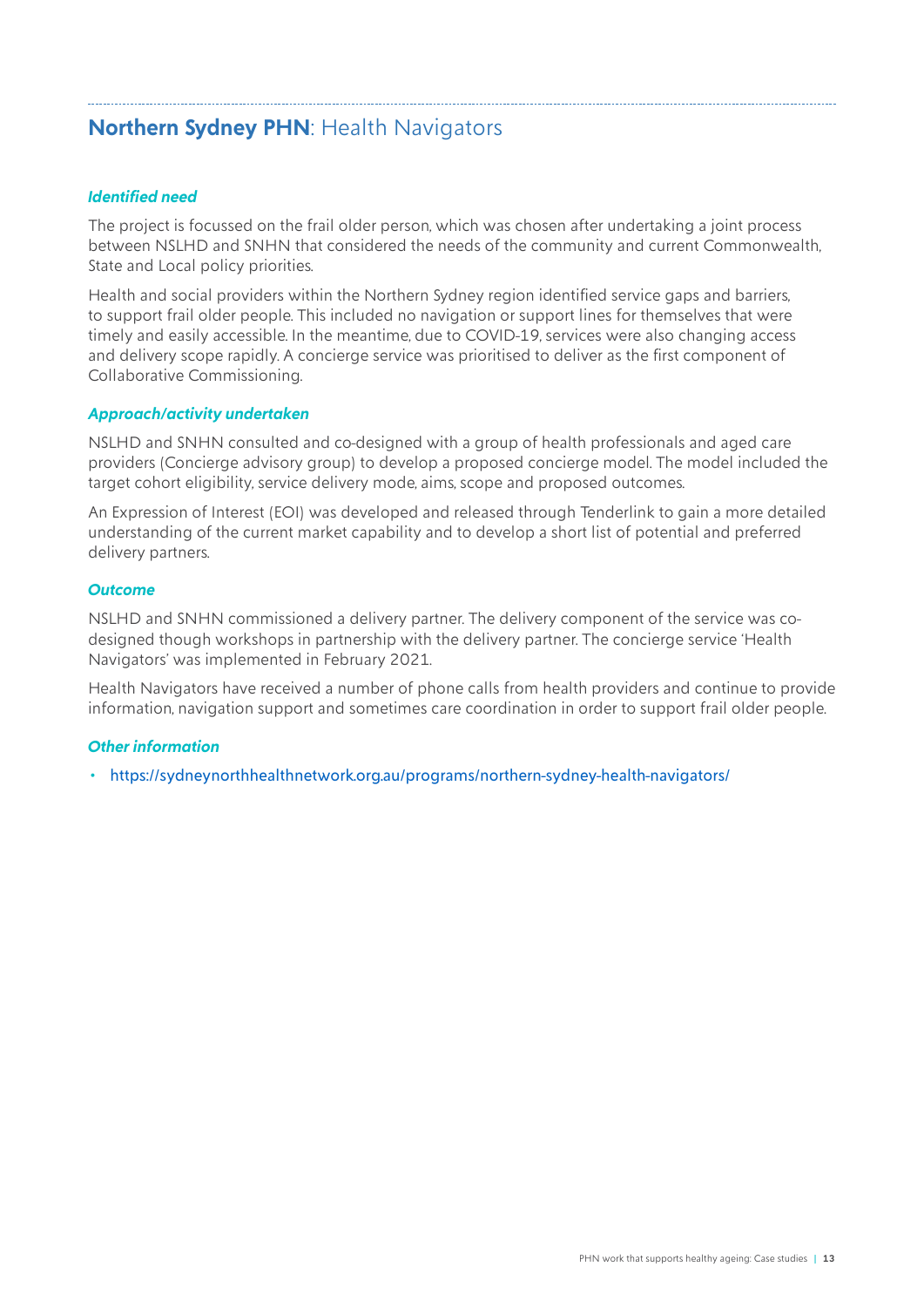# <span id="page-13-0"></span>**29 PHNs**: HealthPathways

#### *Approach/activity undertaken*

HealthPathways is an online health information portal that has been implemented across the majority of PHN regions in Australia since 2012. HealthPathways is designed for GPs and other primary health clinicians and:

- provides information on how to assess and manage medical conditions;
- how to refer patients to local specialists and services in the timeliest ways;
- and improve care pathways for patients.

During the 2020 COVID-19 pandemic, PHNs worked with Public Health Units and Public Health Services to utilise HealthPathways for Primary Care Clinicians.

#### *Outcome*

HealthPathways provided daily COVID-19 updates and pathways for COVID-19 management, including initial assessment and management, practice management, referrals, telehealth, mental health support and COVID-19 outbreak and response for residential aged care facilities.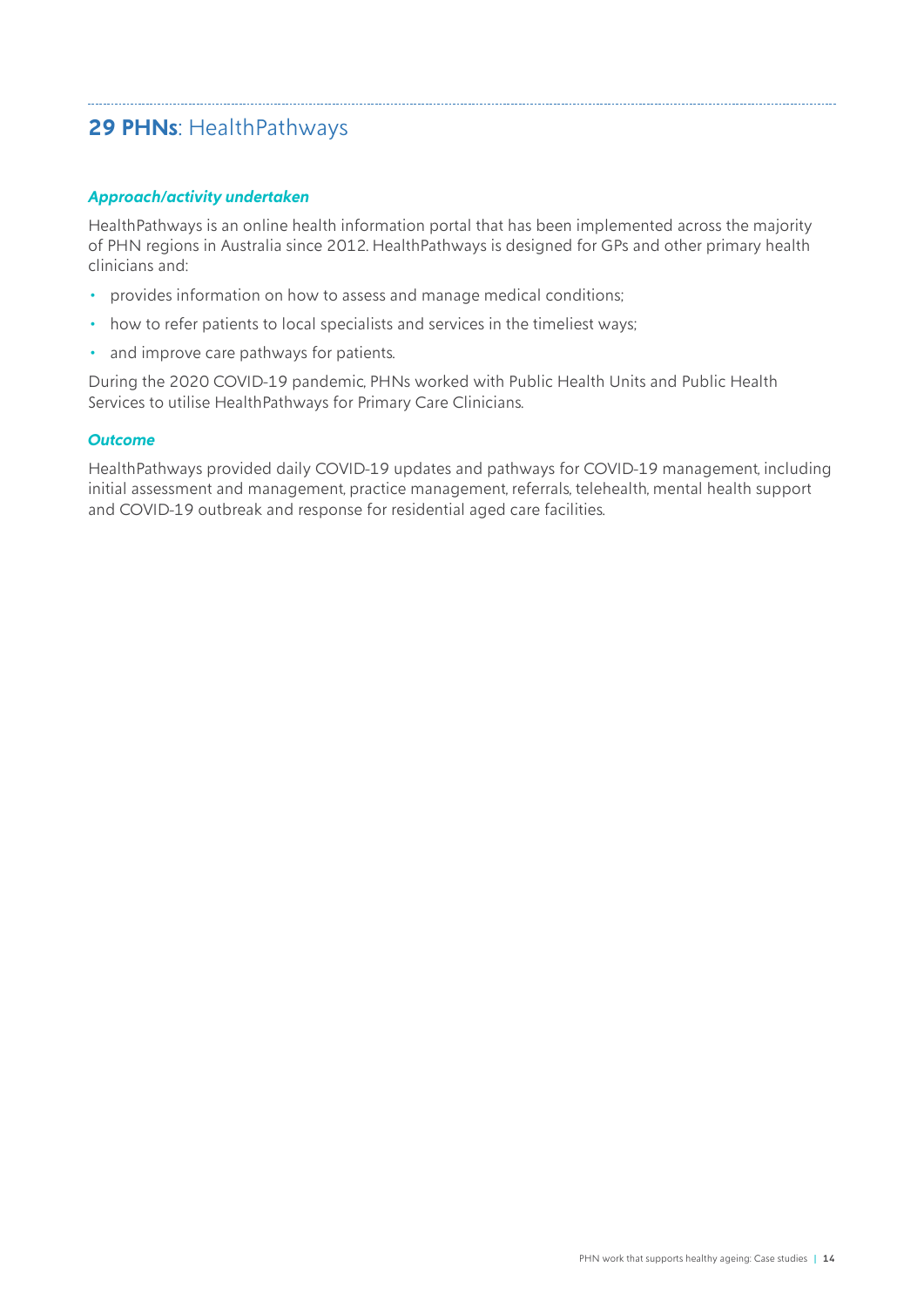# <span id="page-14-0"></span>**Hunter New England and Central Coast PHN: Aged Care Emergency** Program (ACE)

#### *Identified need*

Since 2015, The PHN along with many stakeholders have progressed an integrated approach to enhance quality care for older people living in residential aged care facilities (RACFs).

Initially piloted to prevent avoidable transfers from RACF's to a single emergency department bringing together emergency physicians, GPs, nurses and RACF staff into a community of practice (CoP), the Aged Care Emergency (ACE) program has become a strong, multi-agency network that provides a mechanism for:

- implementing change in practice;
- advocating for improved policy;
- conducting translational research into the interface between residential aged care and the healthcare system.

The CoP has used a variety of methods to investigate and respond to issues that impact on residents in RACFs' experience of quality, integrated care, including responding to urgent issues and improved clinical handover.

Stakeholders include

- 185 RACFs across The PHN footprint
- NSW Ambulance
- University of Newcastle
- Hunter Medical Research Institute
- Hunter Primary Care
- Resident's GP

#### *Outcome*

- residents are 20% less likely to be transferred and 21% less likely to be admitted to hospital (A stepped-wedge non-randomised cluster trial with 11 steps – ref 5)
- model of care changes for residents with acute conditions; including piloting telehealth to best serve the wishes of the individual
- education for stakeholder staff
- progressive scaling up of initiatives across all RACFs and partnering hospitals
- cost benefit compared annualised net costs of the ACE program with usual care saving A\$921 214, (ref 4)
- network and existing infrastructure to optimise preparedness for COVID-19 in RACFs and RACF staff vaccine rollout
- peer reviewed publications.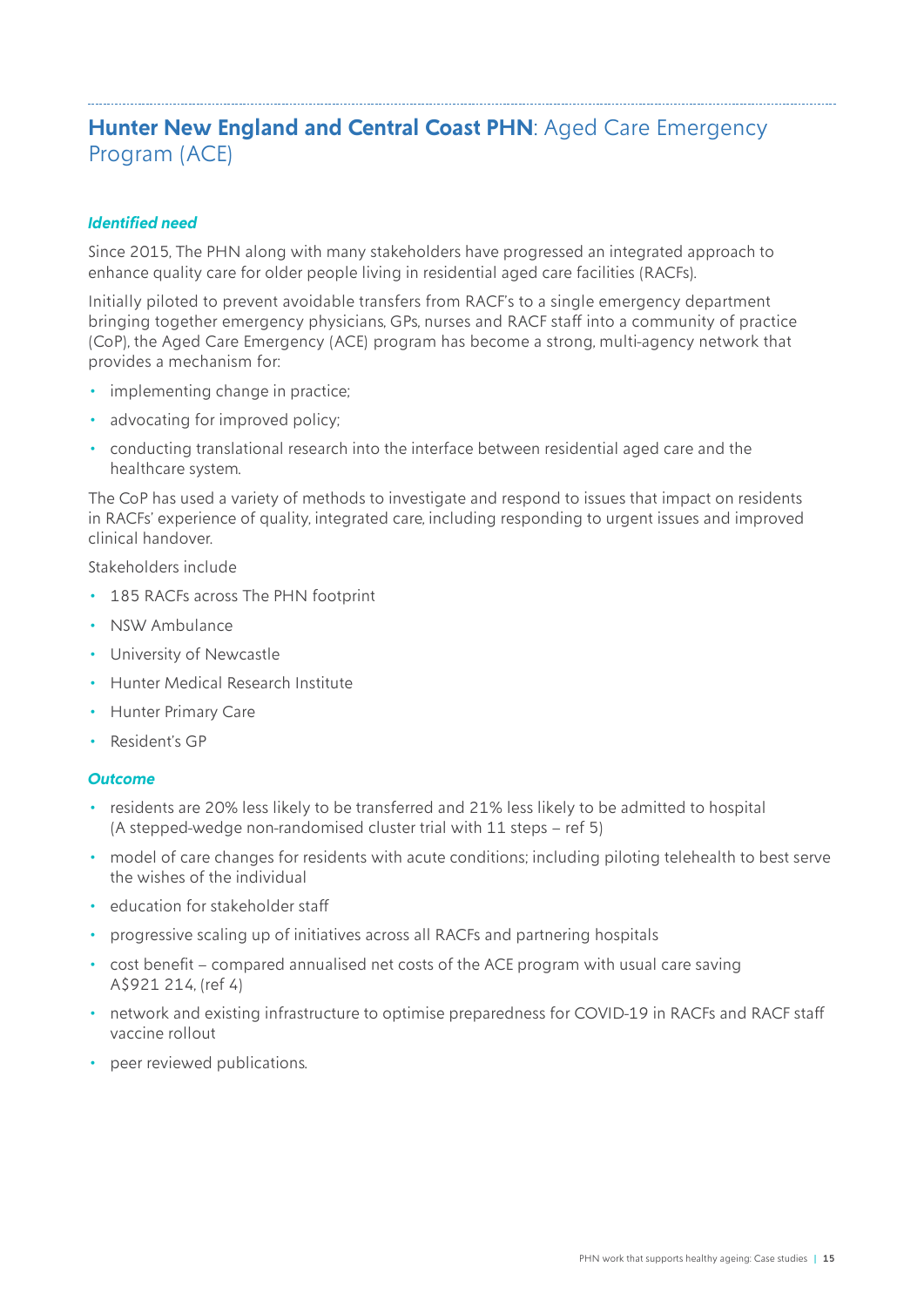#### *Patient/provider/stakeholder quotes*

The below quotes/comments come directly from our ACE service annual satisfaction surveys or our compliments and complaints register:

"I would like to give a positive feedback and a huge thanks to XXX (GP Access After Hours RN) and the service tonight for the quick response, guidance and follow up on the patient care situation came across for one of my patients. This is a great service and I am sure the patient, family and myself are thankful for your great support when needed it most"

"I thank you all for the wonderful job you are doing and the care you show for the aged care sector. The updates you have been doing during COVID have been outstanding so thankyou"

"I had a GP come to me (care manager) and say, -I don't know what you have been doing but I am getting a much better handover from staff these days about residents. I told him ACE had done some ISBAR 4 aged care education recently"

#### *Other information*

- 1. Stokoe A, Hullick C, Higgins I, Hewitt J, Armitage D, O'Dea I. Caring for acutely unwell older residents in residential aged-care facilities: Perspectives of staff and general practitioners. Australas J Ageing 2016;35:127-32.
- 2. Hullick C, Conway J, Higgins I, et al. Emergency department transfers and hospital admissions from residential aged care facilities: a controlled pre-post design study. BMC Geriatr 2016;16:102.
- 3. Conway J, Dilworth S, Hullick C, Hewitt J, Turner C, Higgins I. A multi-organisation aged care emergency service for acute care management of older residents in aged care facilities. Aust Health Rev 2015;39:514-6.
- 4. Ling R, Searles A, Hewitt J, et al. Cost analysis of an integrated aged care program for residential aged care facilities. Aust Health Rev 2019;43:261-7.
- 5. Hullick CJ, Hall AE, Conway JF, et al. Reducing Hospital Transfers from Aged Care Facilities: A Large-Scale Stepped Wedge Evaluation. J Am Geriatr Soc 2021;69:201-9.
- 6. Conway J, Higgins I, Hullick C, Hewitt J, Dilworth S. Nurse-led ED support for residential aged care facility staff: an evaluation study. Int Emerg Nurs 2015;23:190-6.

[HNE Aged Care Emergency Guidelines \(](https://ace.healthpathways.org.au/LoginFiles/Logon.aspx?ReturnUrl=%2f)healthpathways.org.au)

- Username aged
- Password care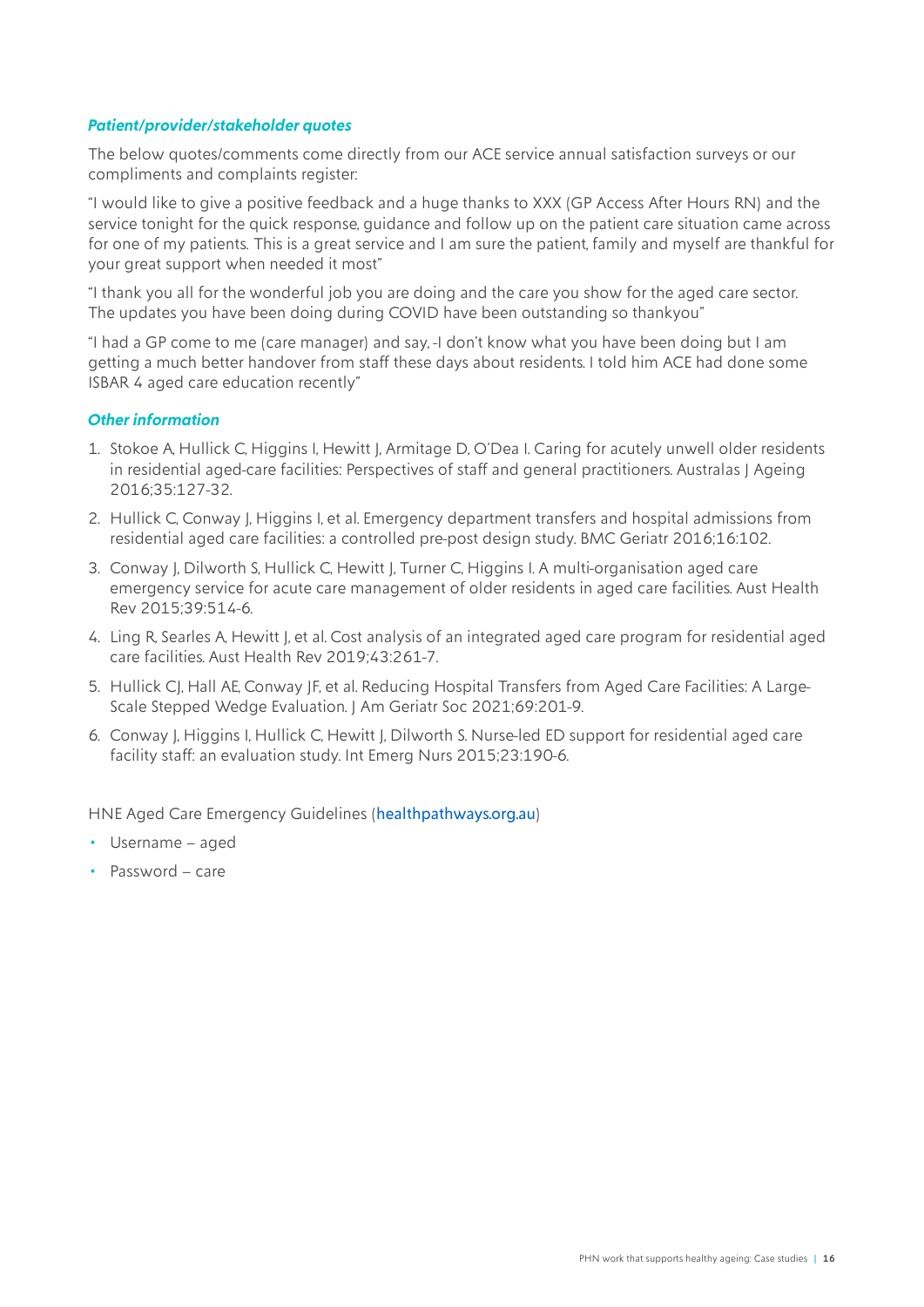# <span id="page-16-0"></span>**Hunter New England and Central Coast PHN**: Capacity Tracker

#### *Identified need*

- Need for increased visibility of links between general practices (GP) and residential aged care facilities (RACF), so that if a GP closes or is unavailable, it is faster and easier to identify which residents in aged care are no longer receiving primary care.
- View GP and RACF on maps so PHN users can see facilities and providers in close proximity and the potential level of support available from each one.
- Enable GP and RACF to raise alerts and PHN to monitor status of COVID-19 cases, vaccinations, PPE supplies, bed capacity, staffing and operations for GPs and RACF during the COVID-19 pandemic, bushfires and flood events.

#### *Approach/activity undertaken*

All GP, RACF and Aboriginal Medical Services known to the PHN at the time of implementation were pre-loaded into Capacity Tracker to simplify the registration process.

A cross-PHN team liaised with Aged Care Emergency contacts and key stakeholders to roll out Capacity Tracker to RACF, in the Hunter New England (HNE) region where the PHN was relatively unknown.

The team achieved registrations through individual contact, explanation, repeated efforts, provision of ongoing support and in-person walkthroughs and demonstrations.

In response to COVID, and to meet the needs of the Australian market, new additions and functions have since been developed and implemented in Capacity Tracker, including a PPE request form, automated alerts function and vaccination module.

#### *Outcome*

Across the HNECC PHN footprint, 83% of RACFs are now registered, and Capacity Tracker is regularly used to communicate to the PHN about:

- operational and workforce concerns/issues
- PPE shortages and requests
- vaccination operations, status and concerns/issues

Five (5) other Australian PHNs are now utilising the platform. Additional functionality including linking Pharmacies and Allied Health clinicians who work in RACFs is under development.

#### *Other information*

- [Capacity Tracker for RACFs and General Practice](https://www.youtube.com/watch?app=desktop&v=F1PBa1Fj21Q)
- [Capacity Tracker a tool to improve emergency response in aged care](https://www.youtube.com/watch?v=g29UcOlXRFY)
- [Capacity Tracker Registering Residential Aged Care Facilities](https://www.youtube.com/watch?v=kfOvgtsuowM)
- [Capacity Tracker PHN webpage](https://thephn.com.au/programs-resources/capacity-tracker)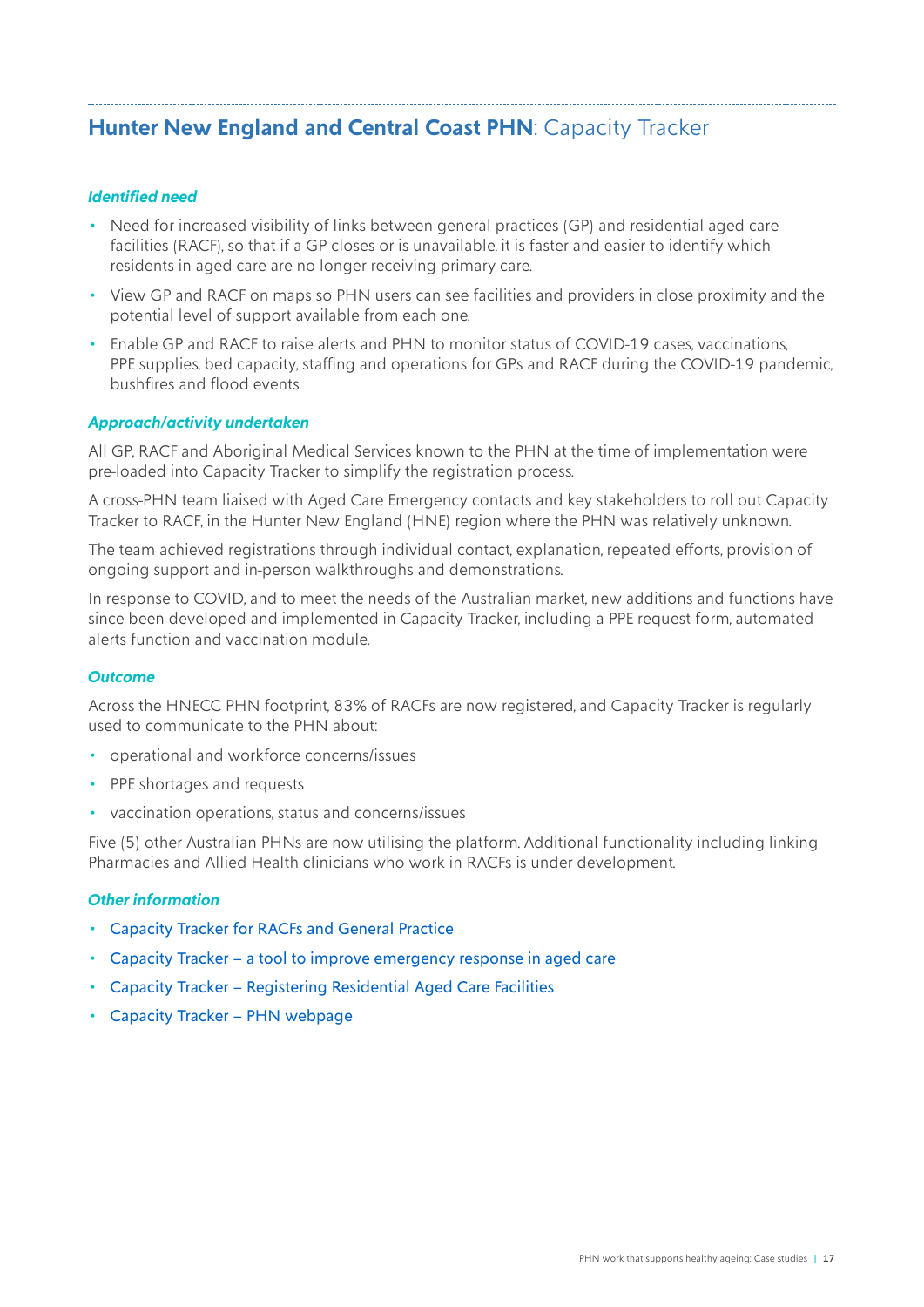# <span id="page-17-0"></span>**Hunter New England and Central Coast PHN: Enhancing Primary Care in** Aged Care Strategy

#### *Identified need*

- HNECC PHN has an above average proportion of older people living in the community, at home and in RACFs.
- Access to primary care is a challenge, particularly in rural areas and for vulnerable communities.
- Both local LHDs, local GPs and RACFs were seeking coordination and oversight of the preparedness for outbreak planning for RACFs.
- HNECC PHN is ideally situated to provide the coordination and to bring this work together with our other COVID-19 response and vaccination work.
- HNECC PHN has a history of funding and coordinating various programs to support access to Primary Care for RACF residents.
- HNECC PHN also funds a number of innovative programs designed to increase the Mental Health and wellbeing of older people.

#### *Approach/activity undertaken*

Through the funding of a range of programs aimed at increasing access to primary care for older people, particularly those living in Residential Aged Care, HNECC has identified the need for an integrated and strategic response. The increasing challenges of workforce availability, capability building and limited funding are a national problem for RACFs.

HNECC has made submissions to the Aged Care Royal Commission and is preparing to respond to the recommendations, many of which align with work already under way.

Through Health Pathways and Patient Info sites, we are assisting older people to navigate to services that address their health needs.

We have also piloted Care Navigator positions which connect older people with GPs and other service providers, in response to the needs identified by the community in a range of programs.

#### *Outcome*

HNECC PHN is seen as a key partner in the planning and delivery of programs aimed at enabling older people to maintain their health.

Our partnerships with the local LHDs, with the GPs, RACFs and other service providers across the region have enabled us to respond to the older people in our community.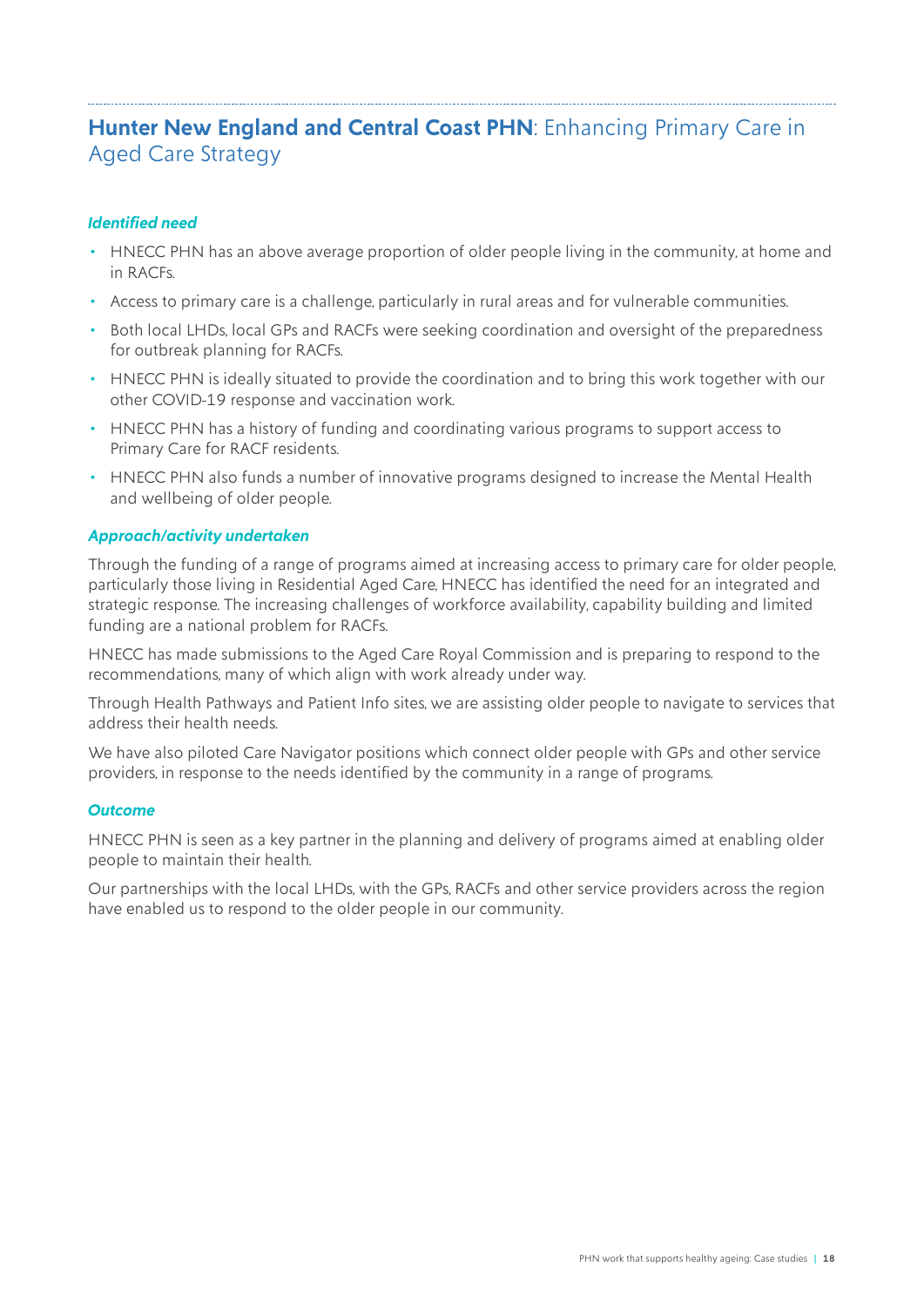# <span id="page-18-0"></span>**Nepean Blue Mountains PHN**: Improving Social Connections for Older People

#### *Identified need*

Older people without adequate social connections have an increased risk of poorer mental health and well-being which negatively impacts on their physical health and use of health services.

The Social Connections pilot project is aimed at reducing isolation and loneliness through the implementation of a compassionate community approach in the Hawkesbury region.

#### *Approach/activity undertaken*

Asset Based Community Development co-designed approach working with the community focusing on priority areas including: *Identifying the Unidentified; Networking and Community Awareness; and Improving Transport and Volunteering.*

Governance structure established with a Steering Committee and Working Groups involving Health, Local Government, Aged Services, Aboriginal Services, Emergency Services, Community and Transport Services, Local Government and Consumer Representatives.

Multilayered support available through Practice Nurses who are trained Health Connectors based in general practice providing specialist support for older people seeking social connections; Community Connector Points at local touch points in the community such as the hospital, neighbourhood centres and libraries for people to access when seeking assistance in navigating the online directory and local community supports; Community Connectors who are everyday people trained to point people in the right direction if seeking social connections.

The development of the [MyHealthConnector](https://myhealthconnector.com.au/) online directory to find a local lifestyle service or support is an important resource and tool used by and for the community.

#### *Outcome*

Currently in evaluation with Centre for Health Service Development, Australian Health Services Research Institute, University of Wollongong.

#### *Patient/provider/stakeholder quotes*

Bob\* is an Aboriginal man who was interested in doing something in the community. The Health Connector put him in touch with an organisation and he now speaks to children and teaches them about Aboriginal Culture.

Iris\* was caring for her husband and presented to the GP surgery in a crisis state. The Health Connector was able to speak to a service and suggest respite care for her husband. This was positively received.

Maria\* was looking for some informal friendships. The Health Connector connected her with another patient at the Practice. These ladies had vaguely known each other through church but now continue to socialise together as friends.

*\**Fictional names used

#### *Other information*

- [www.myhealthconnector.com.au](http://www.myhealthconnector.com.au)
- [https://www.nbmphn.com.au/Health-Professionals/Services/Older-Persons-Health/Social-](https://www.nbmphn.com.au/Health-Professionals/Services/Older-Persons-Health/Social-Connectedness-Project)[Connectedness-Project](https://www.nbmphn.com.au/Health-Professionals/Services/Older-Persons-Health/Social-Connectedness-Project)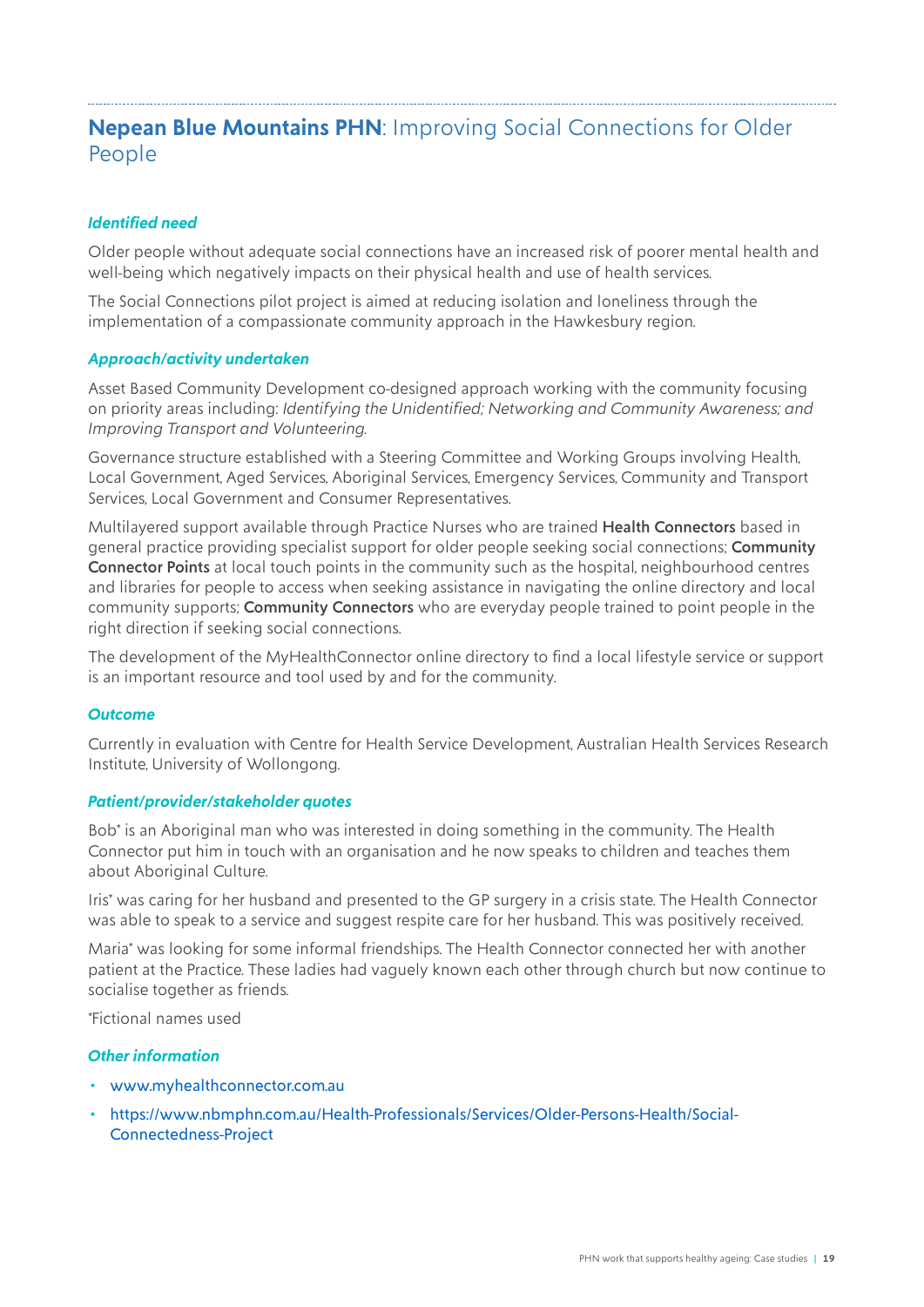### <span id="page-19-0"></span>**Tasmania PHN:** Increasing the safety and quality of care transfers between residential aged care and acute settings

#### *Identified need*

The process of people transitioning across health care boundaries, transfers, is often characterised by, fragmentation, poor information sharing and minimal or non-existent collaboration between services, presenting a significant challenge for the system and for the person. The handover of clinical information between care providers as patients enter and leave hospital or other parts of the health system is essential for the continuity of quality care. The timeliness of this exchange is particularly important where the community setting is a Residential Aged Care Facility (RACF)

#### *Approach/activity undertaken*

Primary Health Tasmania developed the Shared Transfers of Care learning platform, the Emergency Decision Guidelines and the Yellow Envelope to increase the safety and quality of aged care resident transition between residential and acute settings. The focus of this work was building and supporting health professional capability across the Tasmanian primary and acute sectors to support patient transfer between care settings with timely, clear, and appropriate communication and supporting health information.

#### **Shared Transfers of Care (SToC) learning platform**

Primary Health Tasmania's Shared Transfer of Care eLearning course is a free online course. It is designed to support staff in the health and community services sector working with people who are being discharged, referred, or transferred to other services.

The platform has recently been revised to reflect current best practice and simplify information to make it easier to consume by time poor health professionals with course content structured in to nine (9) modules with seven (7) key learning objective (LO) areas. On completion of the course, participants will have increased knowledge and skills in

- LO 1: Person-Centred Care
- LO 2: Accountability in the transfer of care process
- LO 3: Effective shared communication between service providers and consumers
- LO 4: Effective shared documentation between health care providers, and between providers and consumers
- LO 5: Enablers and barriers to shared transfers of care
- LO 6: Effectively coordinating care
- LO 7: Applying the Shared Transfer of Care Sharing Points in practice

To complement the SToC learning platform two resources were developed to support communication and information transfer in resident care transfer between residential aged care and acute settings. These resources have been embedded in curriculum for various health professions in Tasmania (e.g. with medical students)

#### **The Yellow Envelope**

The Yellow Envelope was implemented in 2011 following collaborative work between Primary Health Tasmania (PHT), Aged and Community Services Australia (ACSA) and the Tasmania Health Service (THS). The intent of the envelope is to provide relevant documentation that must be compiled prior to transfer and then accompany the person during transport between facilities, on admission and discharge.

#### **The Emergency Decision Guidelines**

The Emergency Decision Guidelines (EDGs) were developed in 2011 and are a step-by-step guide to identifying, assessing, and managing acutely unwell and deteriorating residents in an aged care facility.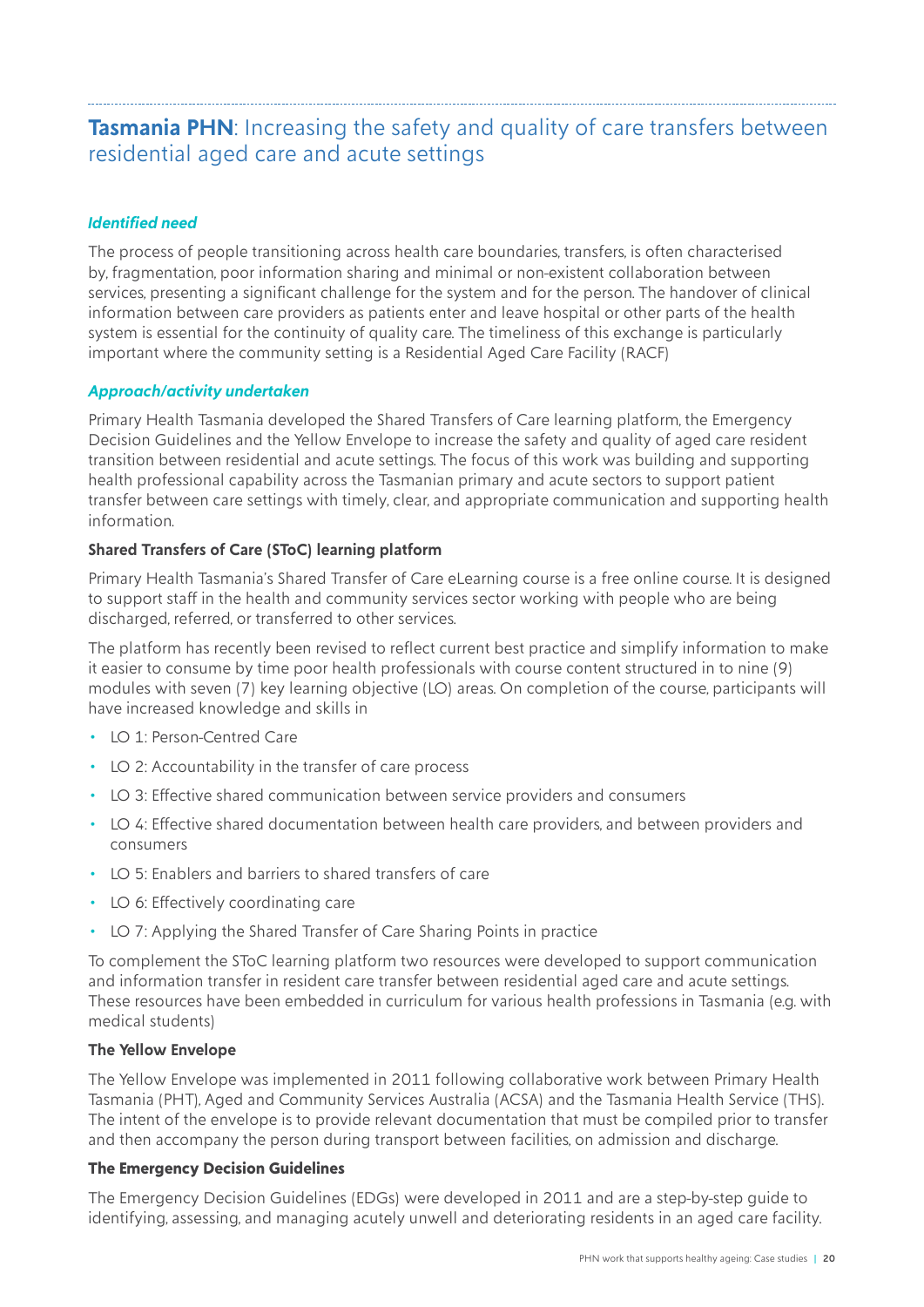The guidelines are designed to be accessed and used at the point of care, content is grouped by clinical symptoms – e.g. pain, confusion, breathing problems. Each section has advice on what to do now, what to do within 12 hours, and what to do while waiting for help. There is a checklist to support a phone call to a GP, hospital or ambulance service to discuss the best course of action when a resident is acutely unwell and deteriorating.

In early 2017 PHT received feedback from a number of RACFs that there was variation in the use of the yellow envelope and in response PHT worked with a range of stakeholders including the Tasmanian Health Services, aged care peak bodies and local GPs and aged care staff to review and update the resources, design a training video and implement a training program to increase awareness and meaningful use of these resources.

PHT has committed to maintaining stocks of the resources which residential aged care facilities can order as needed.

#### *Outcome*

Feedback provided by staff in residential aged care facilities support the fact that improved levels of information sharing improve transfers of care. In the evaluation of the training program to promote transfers of care, the yellow envelope, the emergency decision guidelines and the ISOBAR principles over 90% of attendees felt that their levels of self-perceived knowledge and skills had increased. PHT is continuing to provide the training to increase the levels of knowledge within the sector and to encourage the use of the yellow envelope on discharge from the hospital.

#### *Other information*

• <https://www.sharedtransferofcare.com.au/>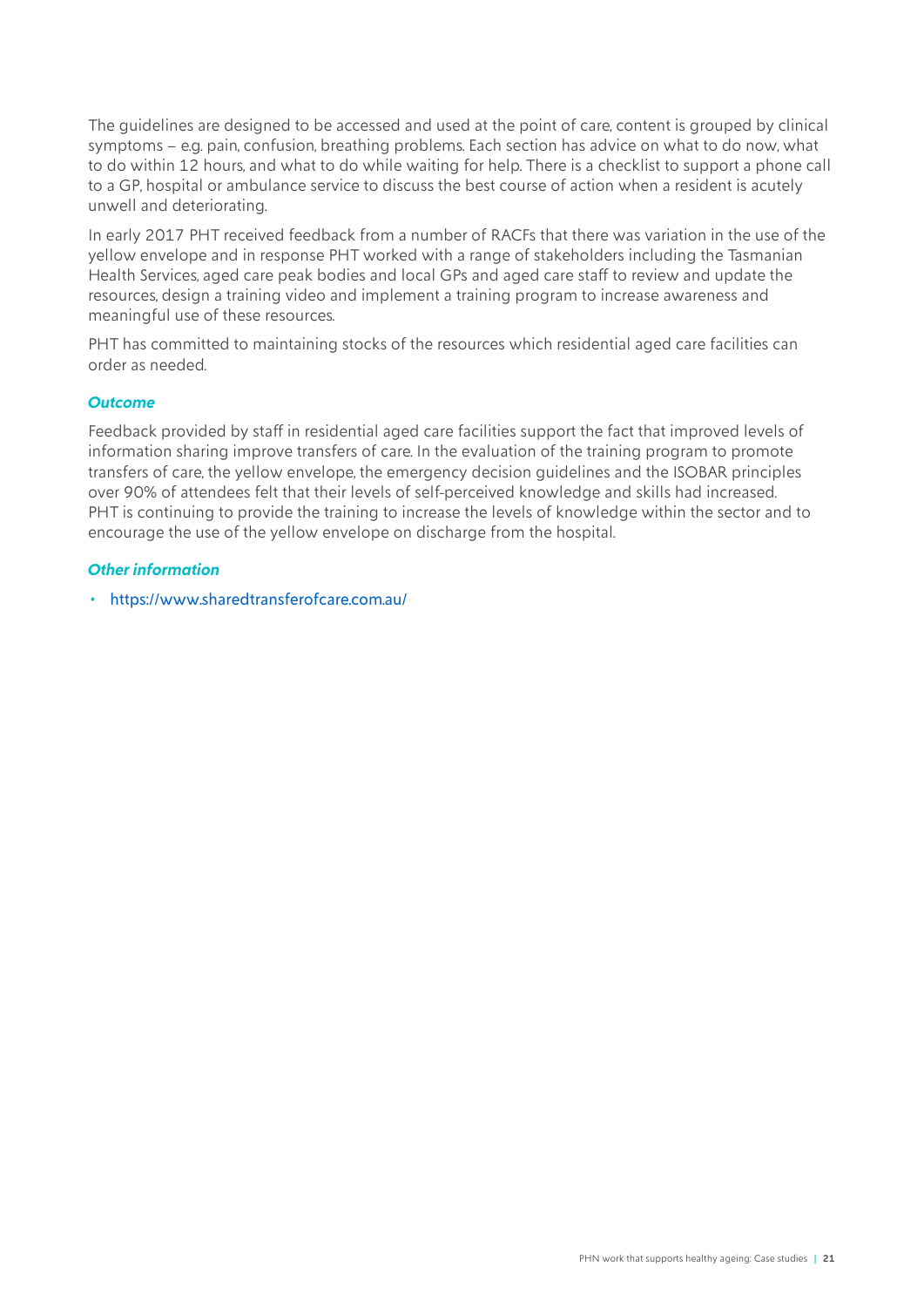### <span id="page-21-0"></span>**Central Queensland Wide Bay Sunshine Coast PHN**: Compassionate **Communities**

#### *Identified need*

Central Queensland Wide Bay Sunshine Coast PHNs needs assessment identified high rates of palliative care admissions especially in Wide Bay and on the Sunshine Coast. Greater availability and access to at home and community palliative care, enhancing workforce skills and capacity in the area of palliative care and enhancing integration of palliative care services were also identified as areas of need. These needs were presented to the PHN's Palliative Care Interagency Steering Committee, and it was determined that in addition to focussing on upskilling the clinical workforce in best practice palliative care approaches, a model to skill and empower community members to play an active role in providing connection for individuals at end of life would be a benefit to our communities and to individuals within them.

#### *Approach/activity undertaken*

Central Queensland Wide Bay Sunshine Coast PHN partnered with [The Groundswell Project](https://www.thegroundswellproject.com/compassionate-communities) to deliver a Compassionate Communities model across the PHN which included 9 train the trainer sessions for community members across the PHN region. These train the trainer sessions activated everyday citizens to draw upon their knowledge of services and local resources and groups to create a movement to connect people to wrap around supports locally at end of life.

With the extension of the Greater Choice for at Home Palliative Care program, Central Queensland Wide Bay Sunshine Coast PHN continues the implementation of the model moving forward providing support to the newly trained lead connectors in the community and end of life care. Outcomes and impact from this work is discussed with PHNs partners through existing Palliative Care Interagency steering committee and integrated with the acute care system via the WBHHS end of life committee to enhance and complement existing clinical supports at end of life.

#### *Outcome*

The interest in and uptake of the initiative throughout the community was overwhelming. Through the nine (99 community based train the trainer sessions held there are now 150 volunteer lead connectors trained in the Central Queensland Wide Bay Sunshine Coast PHN region as a result of this initiative. As a result, people living within regional communities at end of life, have access to new community designed, owned and led opportunities to be seen, heard and involved in conversations and support that meet their needs and respects their right to dignity and at end of life.

#### *Stakeholder quotes*

"I felt the training is the missing link in Palliative Care! Awesome content. Thank you!" – Birtinya Lead Connector

"I am excited to roll this initiative out in our community! I will definitely organise a talking café outside my work!" – Gympie Lead Connector

"I love to learn new things! This training ticked all the boxes for me. Thank you. I want to know more about creating a death café group!" – Hervey Bay Lead Connector

A community of practice has been established among the local lead connectors, facilitated through the PHN to provide the community volunteers with the opportunity to collaborate, reflect, innovate and learn. The community of practice group is leading a regionwide series of localised *dying to know day* initiatives across their communities involving people at end of life and their supports.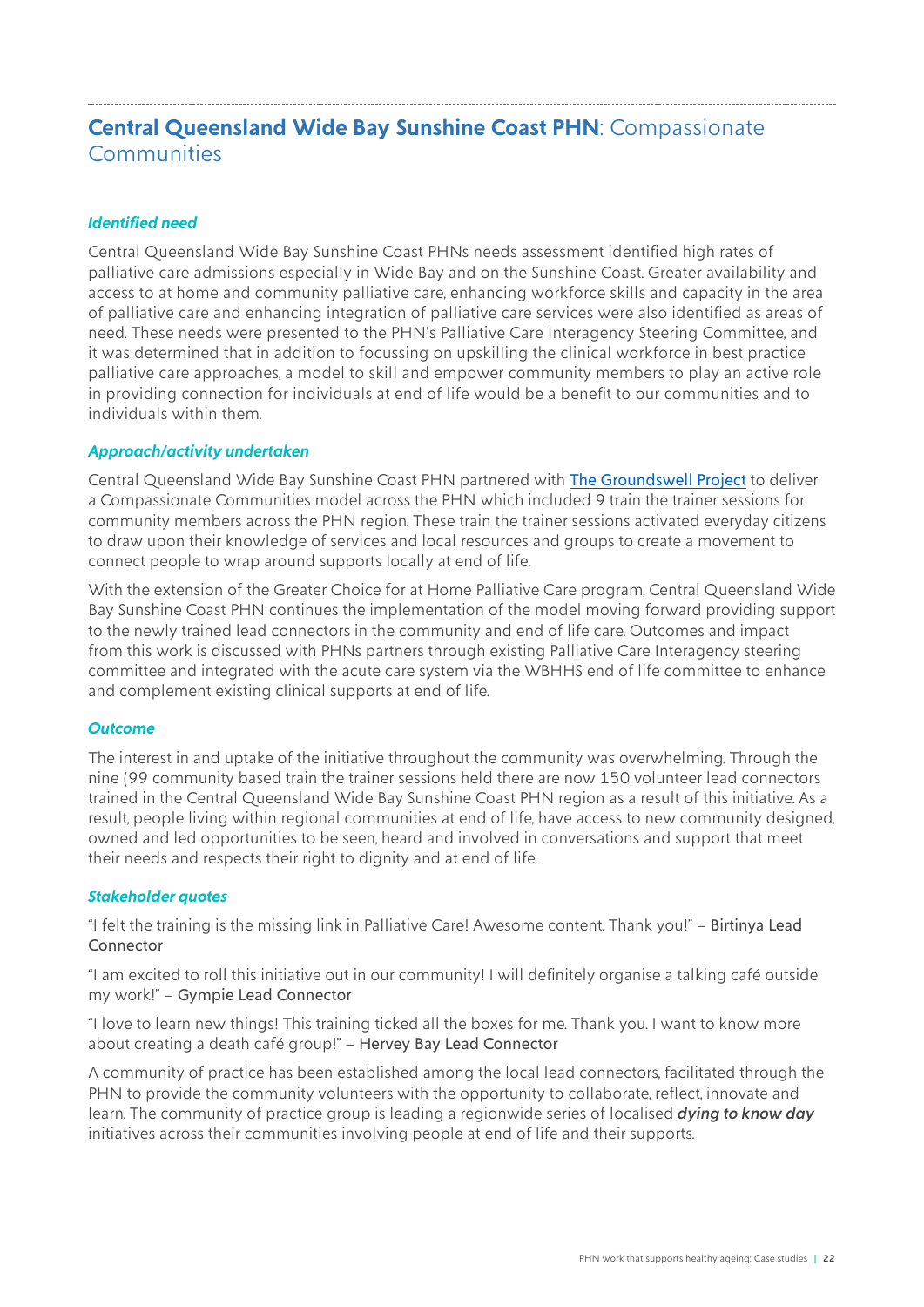#### *Other information*

• Participant feedback from one of the 2021, nine (9) lead connector train the trainer workshops:

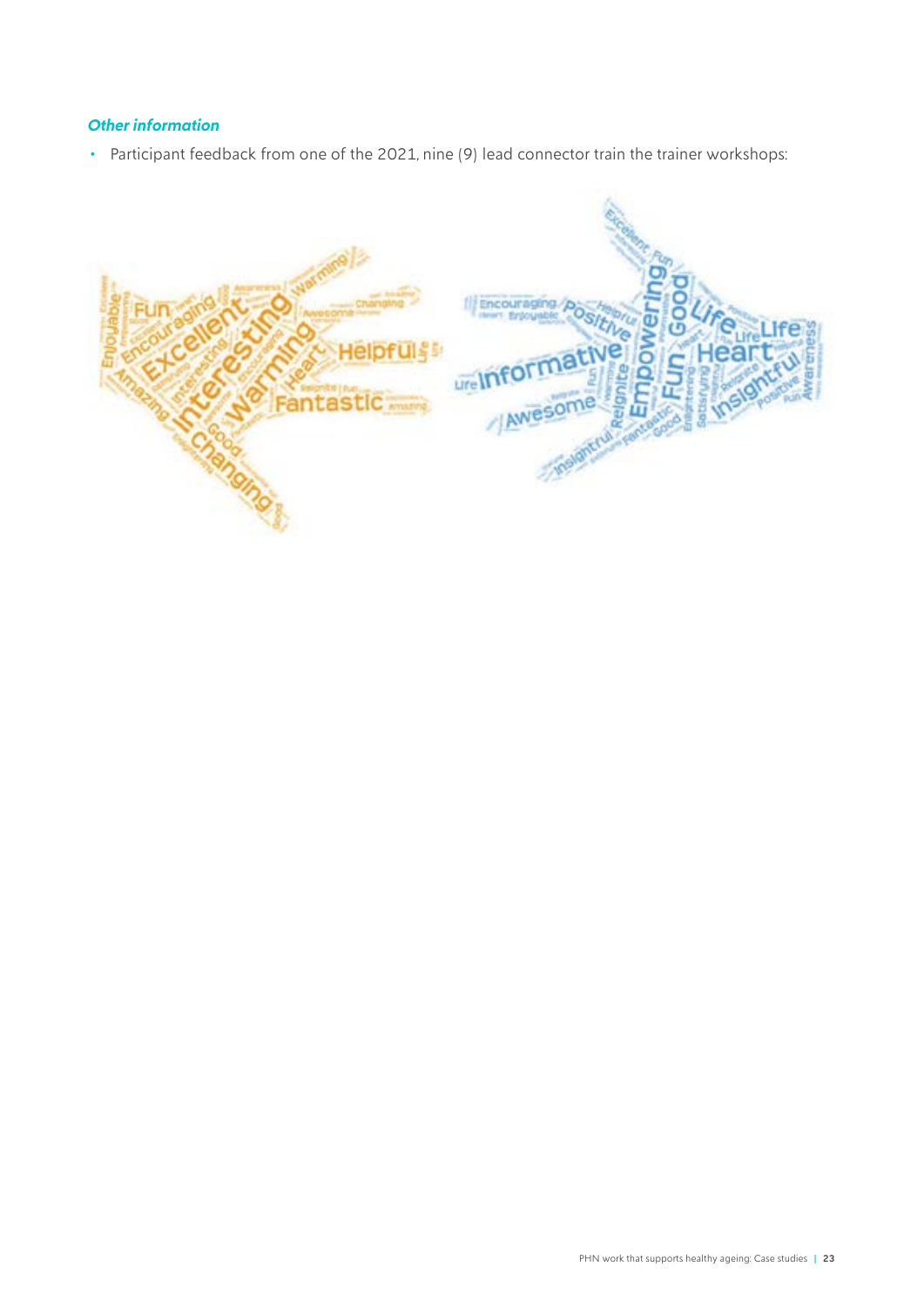## <span id="page-23-0"></span>**Brisbane North PHN**: Commissioning Aged Care (CHSP) services to enhance access for vulnerable people

#### *Identified need*

In 2013, Brisbane North PHN seized a local opportunity and successfully tendered for a Commonwealth Home Support Programme (CHSP) grant through the Department of Health, Ageing and Aged Care Branch.

The key driver for securing CHSP funding was the opportunity to target services for vulnerable people by commissioning aged care providers with specialist expertise. It also provided an opportunity to enhance our sector engagement within aged care.

#### *Approach/activity undertaken*

To address the requirements of the CHSP program and augment capacity to collaborate with the aged care sector, the Brisbane North PHN apply this funding using a Lead Partner Consortium-Commissioning approach. This enables the Brisbane North PHN to *'lead from within'*; using the mechanisms of commissioning services and mobilising relationships to enhance local service provision, provide sector support and influence the system through the aged care reform process.

Called healthy@home, the consortium comprises 18 members, including the Brisbane North PHN as the lead/backbone organisation and a diverse group of service providers offering specialist and culturally diverse services, as well as consumer and carer advocacy representatives, peak bodies, and the local hospital and health service.

#### *Outcome*

The healthy@home culture combines data monitoring and transparency, group accountability and healthy competition to build high performance. This has supported the consortium to consistently exceed funded outputs and KPIs. In 2020/21, healthy@home collectively:

- delivered 191,010 service sessions to older Australians living in the community. This represents 107% output performance against funded activities; and
- provided clinical and social-care services to 7,713 people, including 1,142 (14.8%) Aboriginal and Torres Strait Islander people and 1,236 (16%) people born outside of Australia.

Healthy@home's governance structure supports regular communication, strong and trusting relationships and a community of practice among consortium members to enhance service quality. By virtue of working more closely together, consortium members share information on topics such as service models, workforce and clinical practice.

A further value add is the provision of sector support and development, creating opportunities for stakeholder engagement and professional development. The Consortium has funded innovative pilots such as [Active at Home](https://activeathome.org.au/) and projects such as the [Centre-based Respite Project](https://healthyathome.org.au/more-than-just-a-day-out/) to support service and sector improvements.

#### *Provider quote*

"They [PHN] are really solid and really committed. They come at it from a values perspective. Of course dollars matter, but I don't feel that is front and centre. Commitment to regional improvement is a very genuine motivator – not just holding you to the contract because they have the power but instead holding you to account about the outcomes. The PHN is not just telling [partner organisations] but has an openness to hear from community."

#### *Other information*

• Healthy@home website: <https://healthyathome.org.au/>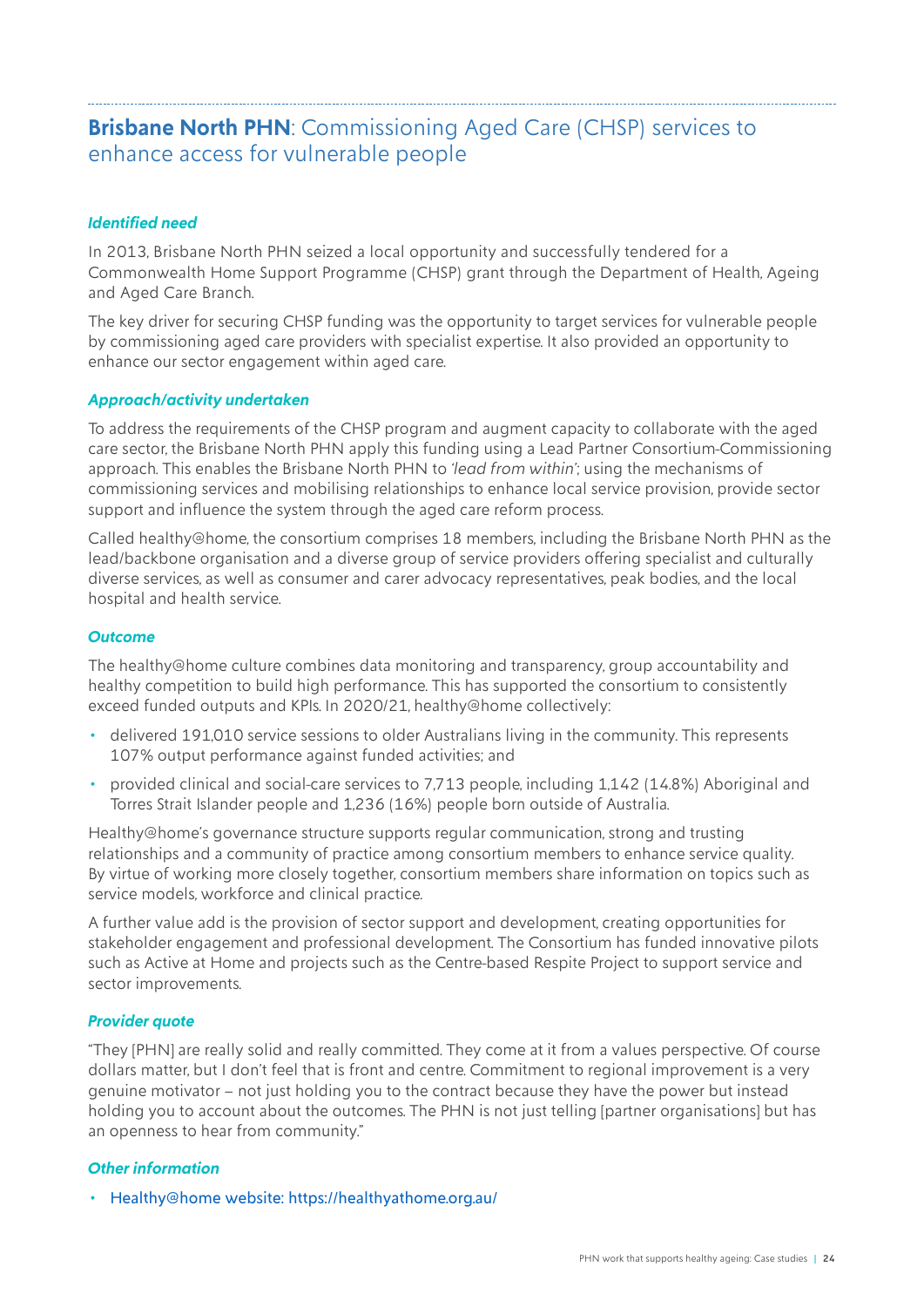# <span id="page-24-0"></span>**Western Queensland PHN**: Planning and Commissioning for Healthy Ageing in the Community and Residential Aged Care

#### *Identified need*

WQPHN has commissioned services in the region with a healthy ageing focus since the inception of the PHN model. The region is entirely rural and remote which requires a high level of collaboration across a very large area.

#### *Approach/activity undertaken*

The healthy ageing services vary from community to community however the key enablers included place-based program delivery that suits the community's needs as well as flexibility to provide solutions to gaps in services. Community consultation and service mapping have been conducted through similar processes and have involved LGA's, HHS's, ACCHOS', community groups and individuals as well as current or potential service providers including RACF's and other organisations providing services under a Community Care or Allied Health service function. All key stakeholders have been involved in providing training and support to clients which has resulted in improved e-health literacy and greater willingness to uptake telehealth service delivery options.

Having a diverse range of people delivering these services meant that during lockdowns associated with the pandemic these providers and groups were still able to have contact with their clients via telehealth. Due to the normalising of telehealth service delivery during the COVID-19 pandemic, it is presumed that some communities will experience greater access to services in a more timely manner.

#### *Outcome*

There is now a greater willingness from the ageing population in our regions to access a service via a telehealth medium.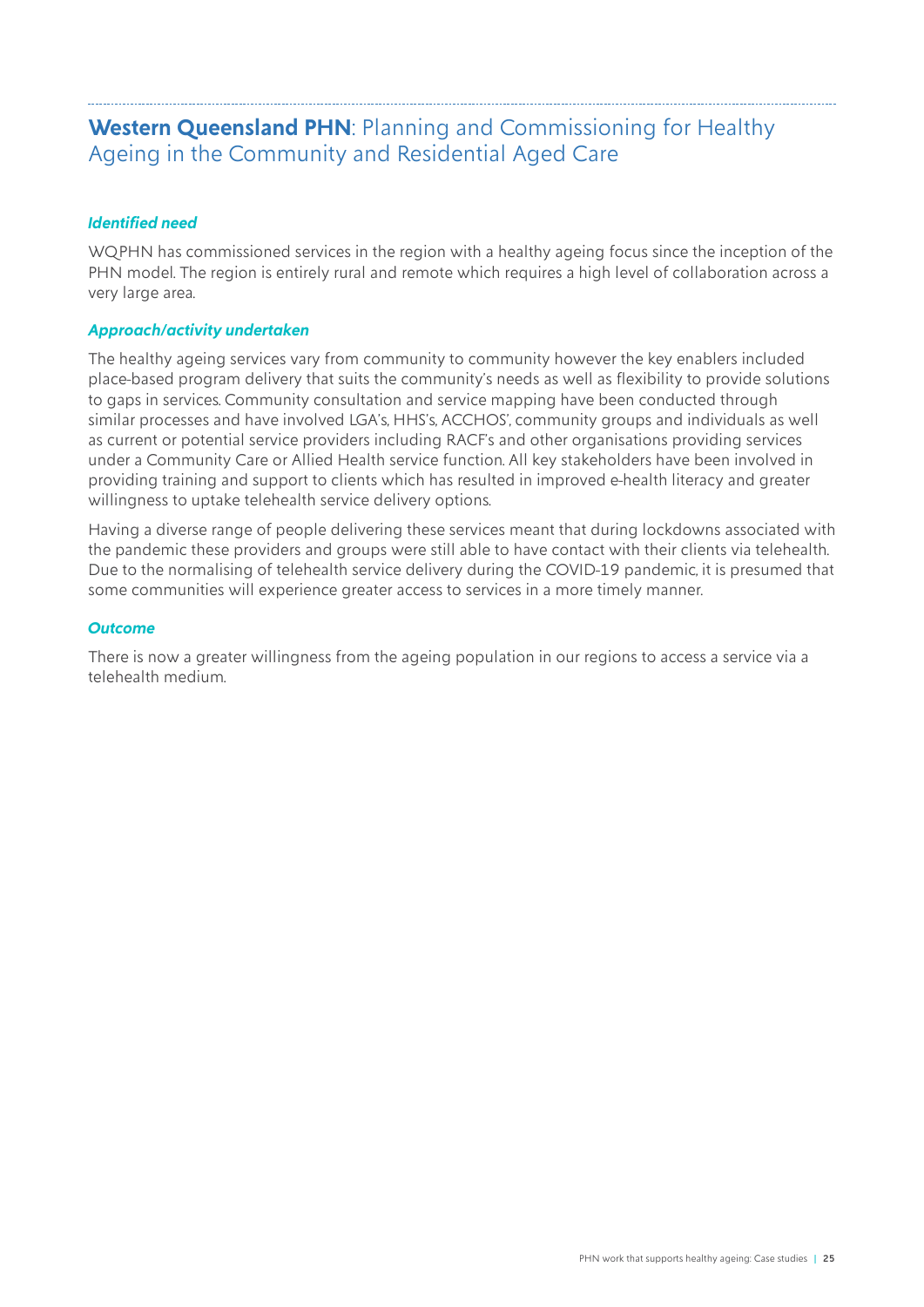# <span id="page-25-0"></span>**North Western Melbourne PHN**: The Stepped Care For Older Adults Project

#### *Identified need*

Whilst mental health problems are serious conditions at any age, they are particularly complex in older adults (Aged 65 or over/50 + for Aboriginal and Torres Strait Islander people) due to the increase in comorbidities such as physical illness, disability and self-neglect, suicidal ideation, and mortality. They also tend to follow a more chronic course and display higher relapse rates than mental health problems in earlier life.<sup>1</sup> Reviews of current research<sup>2</sup> and an analysis of the NWMPHN 2018 health needs assessment It was estimated that 10-15% of older Australians living in the NWMPHN community were experiencing anxiety or depression and approximately 10% experience loneliness.

#### *Approach/activity undertaken*

In response to the evidenced need, in early 2019 North Western Melbourne Primary Health Network (NWMPHN) tendered for a pilot program to innovate a new approach to supporting the mental health needs of older adults based on a stepped care approach

The 'Stepped Care: Wellness and Mind Care for Older Adults' (SCOA) service commenced in late October 2019. The model was embedded within a biopsychosocial framework which supported taking a holistic approach to service provision for older adults living in a community setting. The model included a multidisciplinary team and close connection to in home aged care services to mitigate the lack of established referral pathways, to ensure continuity of services for older adults and recognising that these carers/ service providers were likely to identify behavioural changes but with no clear referral option for support.

#### *Outcome*

In summary, findings from the SCOA pilot found there was a positive impact on reducing clients' psychological distress and improvement on their relationships and social connectedness. The Kessler Psychological Distress Scale (K10) and the Campaign to End Loneliness Measurement Tool were administered at commencement of service and upon discharge. Statistical analysis for both client samples indicated that clients receiving services/ interventions from SCOA showed a reduction in their levels of psychological distress and there was a positive impact on how clients' felt about their relationships and social connections.

#### *Other information*

• In late 2020, with the observable adverse impacts of the COVID-19 pandemic on the mental health, wellbeing, and social connectivity of older Australians<sup>3</sup>, the pilot program was extended and expanded to continue to meet the growing mental health needs of the community. [https://nwmphn.](https://nwmphn.org.au/news/new-mental-and-physical-wellbeing-service-for-older-adults-at-merri-health-now-accepting-referrals/) [org.au/news/new-mental-and-physical-wellbeing-service-for-older-adults-at-merri-health-now](https://nwmphn.org.au/news/new-mental-and-physical-wellbeing-service-for-older-adults-at-merri-health-now-accepting-referrals/)[accepting-referrals/](https://nwmphn.org.au/news/new-mental-and-physical-wellbeing-service-for-older-adults-at-merri-health-now-accepting-referrals/)

<sup>1</sup> De Mendonça Lima, C.A. and G. Ivbijaro Mental health and wellbeing of older people: Opportunities and challenges. Mental Health in Family Medicine, 2013. 10, 125- 127.

<sup>2</sup> Polacsek, M. and B. Brijnath. Mental health of older adults: A National Ageing Research Institute position paper. 2019; Available from: www.nari.net.au.

<sup>3</sup> Department of Health and Human Services (2015). Mental health and wellbeing of older people. 10-year mental health plan technical paper. https://www.mhvic.org. au/10\_year\_plan\_for\_mental\_health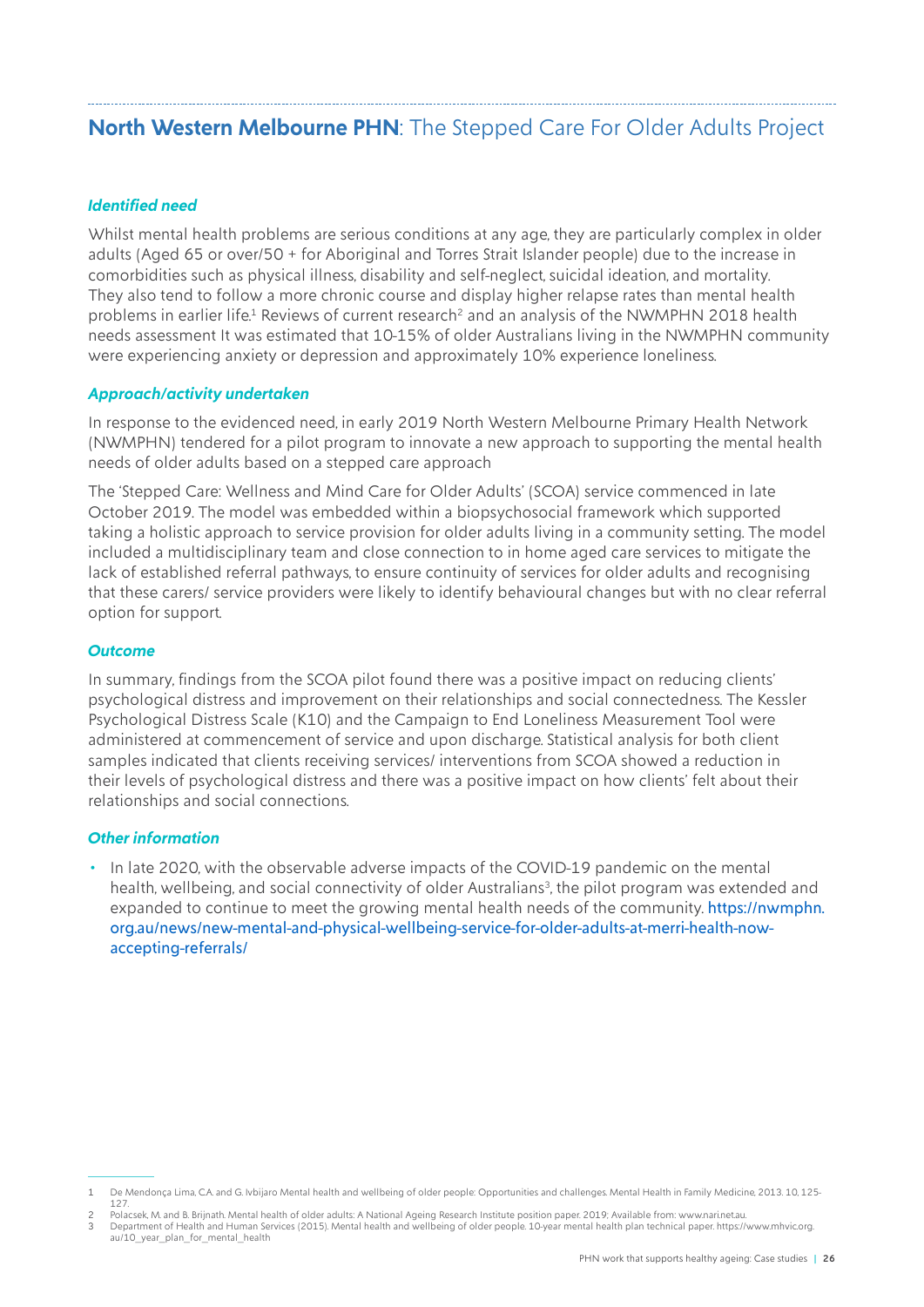### <span id="page-26-0"></span>**South Eastern NSW PHN:** Joint planning to implement mental health services in bushfire-affected areas

#### *Identified need*

South Eastern NSW was severely impacted by the 2019/2020 "Black Summer" bushfires. The South Eastern NSW Primary Health Network (SENSW PHN), the Illawarra Shoalhaven Local Health District, and the Southern NSW Local Health District, had previously established joint governance and planning arrangements under the *South Eastern NSW Regional Mental Health and Suicide Prevention Plan 2018-2023*.

#### *Approach/activity undertaken*

The PHN and two LHDs built on these established, formalised relationships, to maximise resources and deliver a coordinated regional mental health disaster response regarding the bushfires, which was also delivered in alignment with the NSW State Disaster Recovery Plan. Using a community development approach, this included a range of strategies to provide immediate, medium and long term mental health and community support services for bushfire-affected communities.

#### *Outcome*

Through these arrangements and in partnership with communities, local councils, the National Bushfire Recovery Agency and the National Mental Health Commission, tailored trauma counselling and emotional wellbeing support services were commissioned for bushfire-affected individuals and families. The PHN and two LHDs then worked together to strategically align state and Commonwealth funded bushfire recovery funding to ensure streamlined access to services (which were commissioned by the PHN), to limit risk of duplication and to promote a united health system for consumers. Part of the joint support and community recovery approach included a **co-branded communications campaign** to encourage help seeking behaviour and was a positive example of sharing resources in order to act swiftly to provide resources on the ground.

The existing collaborations established under the Joint Statement and the joint Regional Mental Health and Suicide Prevention Plan, allowed our three organisations to quickly build on our existing base, and create a broader and deeper collaborations across the region, allowing us to deliver services that lead to more resilient communities.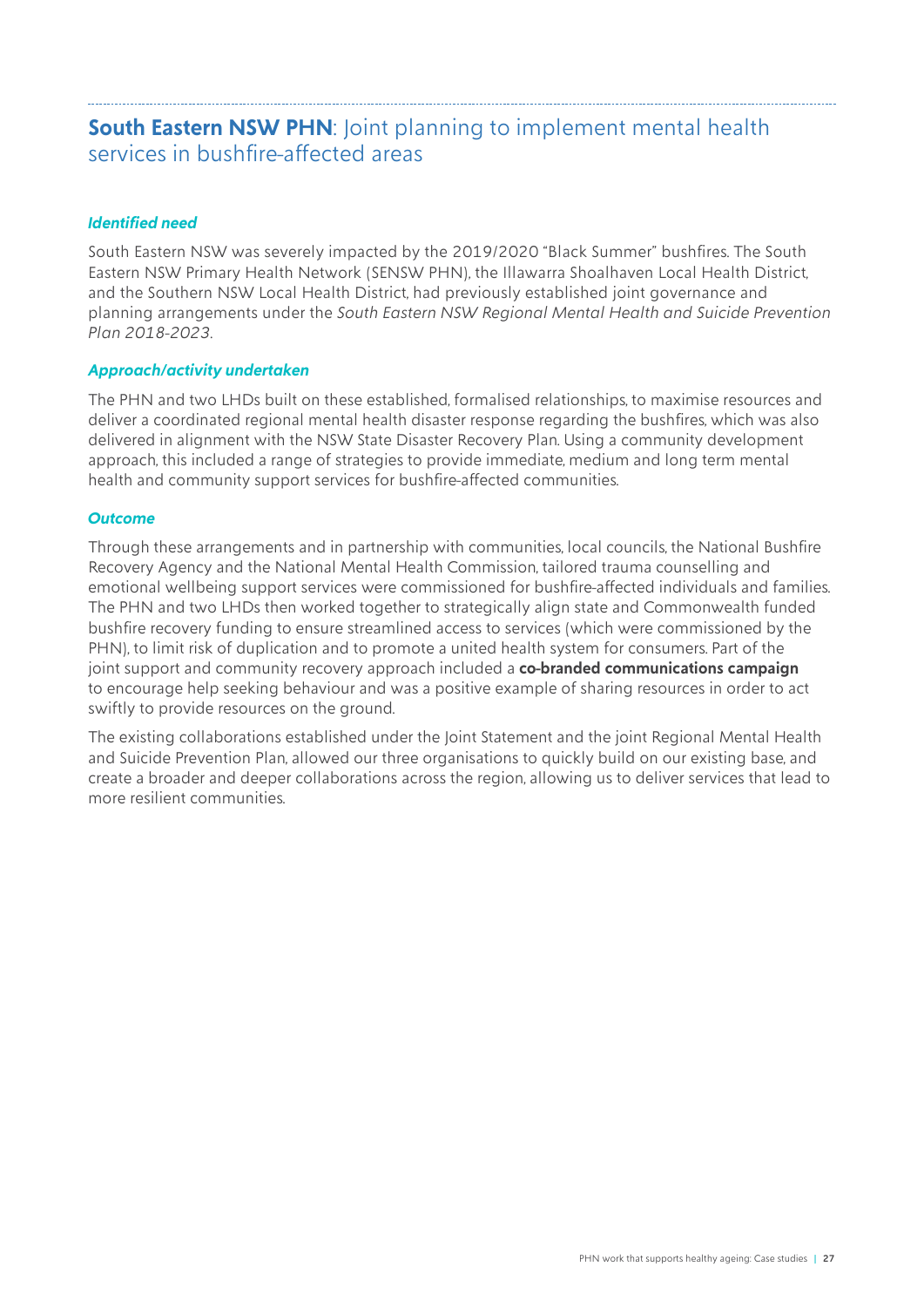### <span id="page-27-0"></span>**Hunter New England and Central Coast PHN**: Safer Smarter Homes for people living with dementia

#### *Identified need*

The HNECC PHN completed a focus group at the end of 2020 to determine existing and potential system response in the community to manage the impact of COVID-19 on mental health and isolation of older populations.

In late 2020 the PHN was also investigating the value of remote patient monitoring in primary health care and the opportunity to pilot technology developed by CSIRO for those living with dementia arose.

#### *Approach/activity undertaken*

The PHN engaged and facilitated group meetings with the technology licence holder, a local dementia provider, clinician, and consumer voices to scope the pilot.

#### *Outcome*

The pilot program Safer Smarter Homes (SSH) for older Australians living with dementia or early dementia in the community was commissioned in July 2021.

The program has a case management and service navigation approach support with the aim of the program to support people to live safely in their homes longer through:

- a. enabling clinicians to access objective individual patient data (Activity Daily Living (ADL) wellbeing scores) to understand and assess any changes in ADLs
- b. increase meaningful activities and engagement strategies to support wellbeing, connection with others and cognitive ability.

The evaluation will use the Quadruple AIM approach. It has a focus on the value to the patient and primary care clinicians experience to monitor, assess and amend care plans based on the data the technology provides.

The completion date of the pilot is June 2022.

#### *Other information*

• Technology overview: HSC Care - HSC TECHNOLOGY GROUP (hsctg.com.au)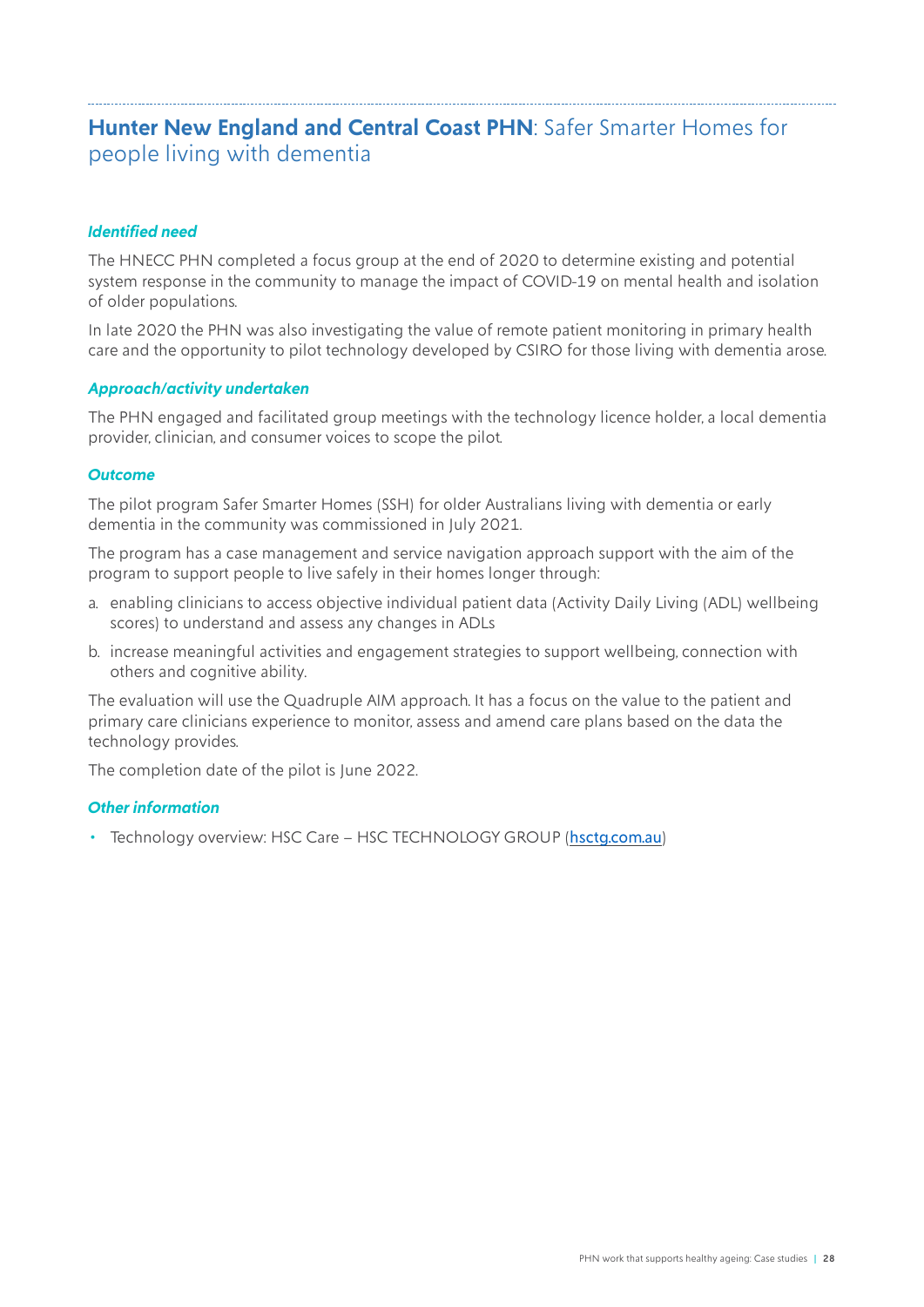# <span id="page-28-0"></span>**Hunter New England and Central Coast PHN**: Mobile Aged Care X-Ray Service (MACX)

#### *Identified need*

- reduced access to services for older people
- transport limitations
- high proportion of non-urgent emergency department presentations
- health needs of an ageing population

#### *Approach/activity undertaken*

The Mobile Aged Care X-Ray (MACX) service is a partnership between HNECC PHN and Central Coast Local Health District (CCLHD). The initiative provides mobile X-Ray services to Residential Aged Care Facility (RACF) residents who experience difficulty accessing outpatient X-Ray services in the community. The underlying healthcare model is to provide X-Ray services to Residential Aged Care Facility residents to:

- improve patient journey through unnecessary transport and removal of residents from their homes
- prevent avoidable emergency department presentations for non-urgent (Category 4 & 5) residential aged care facility (RACF) residents
- where possible, prevent unnecessary utilisation of NSW Ambulance and Patient Transfer resources
- provide a responsive and effective service

#### *Outcome*

The five (5) day a week service provides on average approximately 80 x-rays per month onsite at RACFs within the Central Coast region. Since July 2018 (service inception) until March 2021, the MACX has undertaken 2622 x-rays onsite at RACFs, avoiding the need for transporting residents to private and/ or public imaging facilities. Service responsiveness is measured by monitoring *exam* and *report* turn around time (see Table).

| <b>Measure</b>                                                                                                                                      | <b>KPI</b>    | <b>Target</b> | <b>Actual (Most</b><br><b>Recent reporting</b><br>quarter) |
|-----------------------------------------------------------------------------------------------------------------------------------------------------|---------------|---------------|------------------------------------------------------------|
| exam turn around time<br>(The time taken from the request being received<br>by referring GP, until the X-Ray is completed)                          | Within 48 hrs | 90%           | 86%                                                        |
| report turn around time<br>(The time from the X-Ray being taken until the<br>report is approved by the Radiologist and sent<br>to the referring GP) | Within 24 hrs | 90%           | 77%                                                        |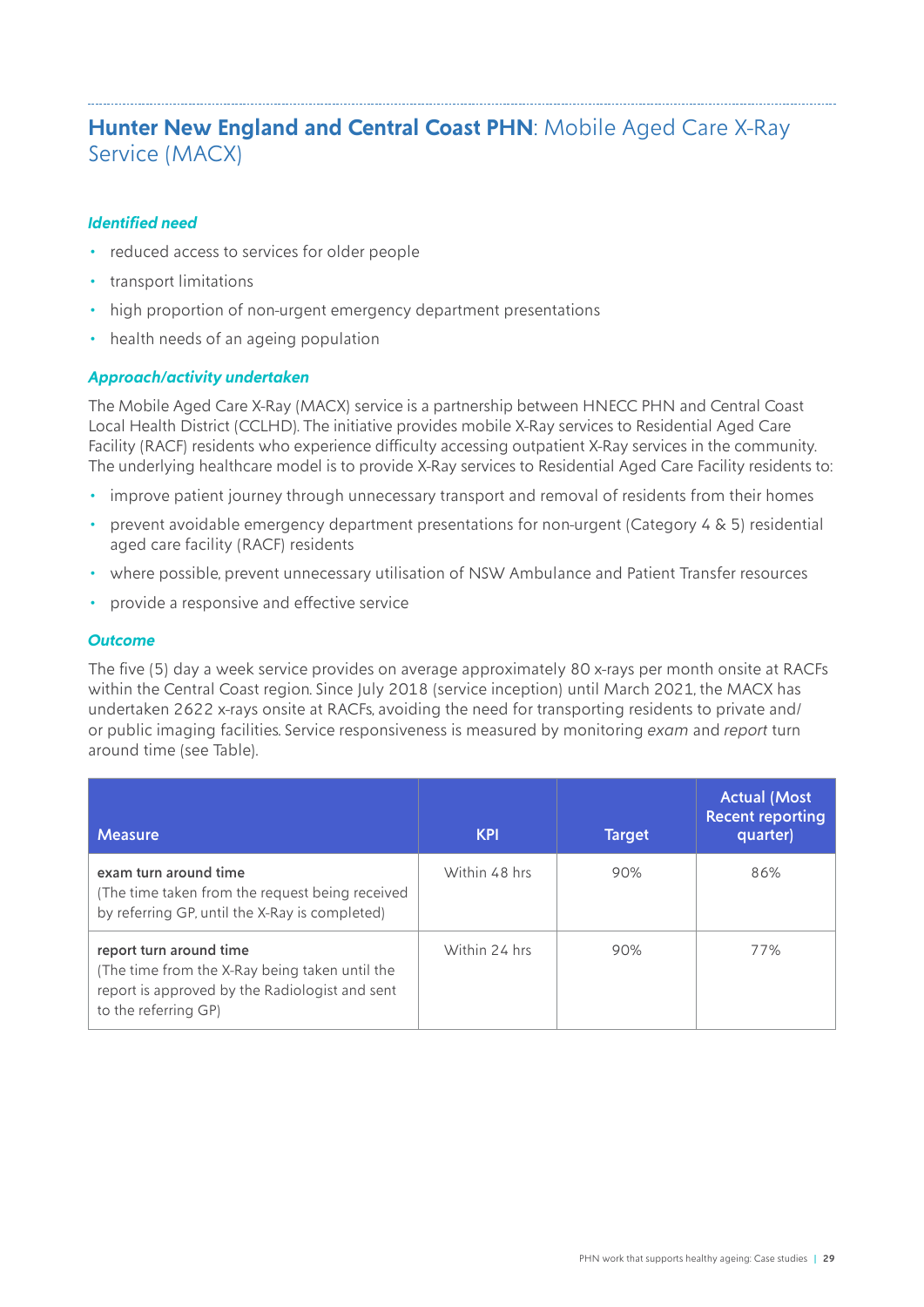Data provided by CCLHD shows non-urgent emergency department presentations for patients aged 65+ over a 4-year period. Breakdown provided. The MACX service commenced in July 2018.

| Count of ed visit identifier |          |          |       |                    |
|------------------------------|----------|----------|-------|--------------------|
| <b>Row labels</b>            | 65 to 74 | 75 to 84 | $85+$ | <b>Grand total</b> |
| 2016/2017                    | 1883     | 2162     | 1879  | 5924               |
| 2017/2018                    | 2223     | 2458     | 2083  | 6764               |
| 2018/2019                    | 2165     | 2255     | 1922  | 6342               |
| 2019/2020                    | 2117     | 2256     | 1944  | 6317               |
| <b>Grand total</b>           | 8388     | 9131     | 7828  | 25347              |

#### Table: Age group emergency presentations for non-urgent x-ray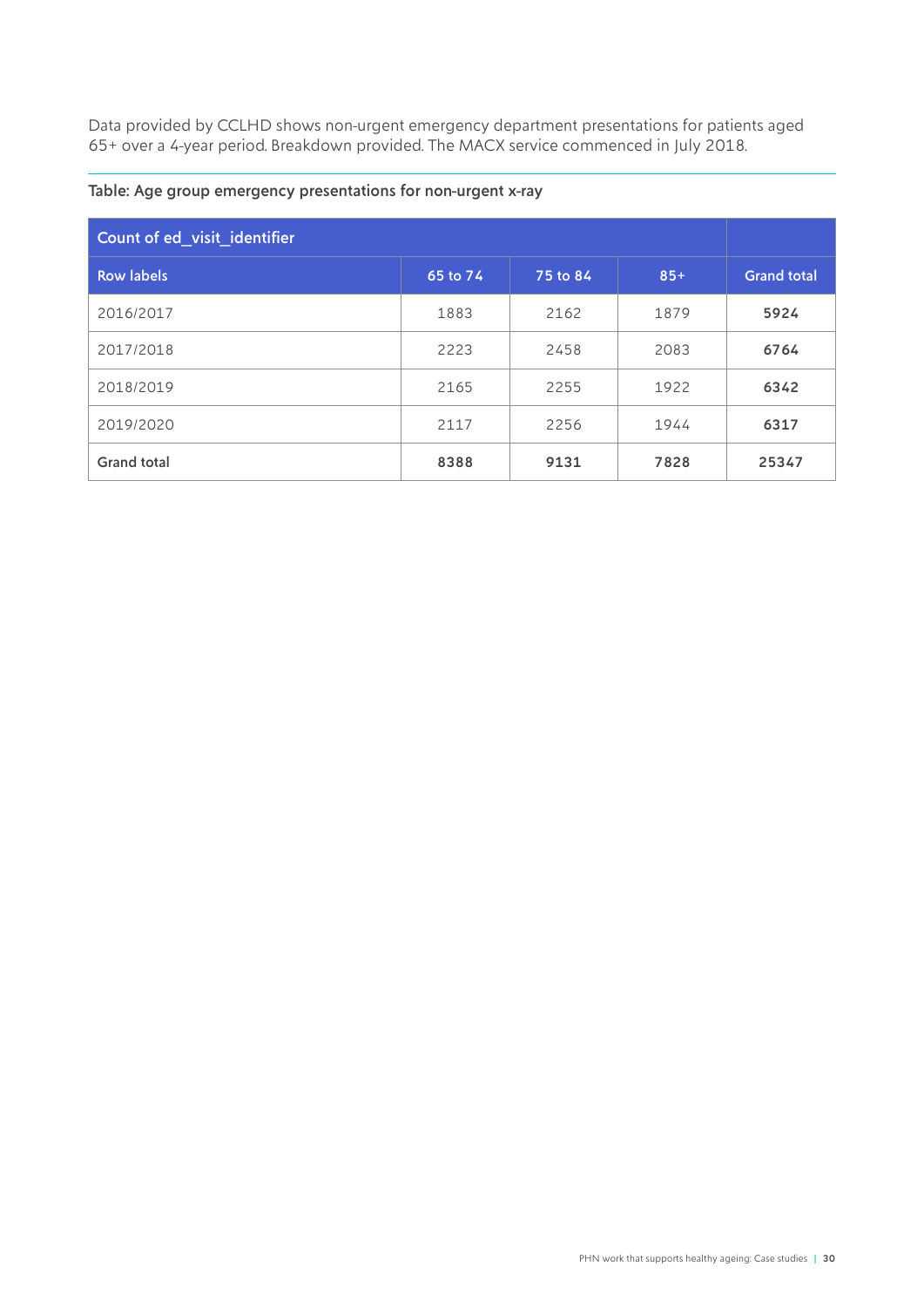# <span id="page-30-0"></span>**Hunter New England and Central Coast PHN: Mental Health, Wellbeing** and Healthy Ageing

#### *Identified need*

Appropriate Mental Health Services for Older Australians

#### *Approach/activity undertaken*

In response to increased funding for Mental Health Services for Older Australians (including COVID specific funds), HNECC developed an innovative strategy to engage the sector, build capacity and commission services within a stepped care framework. Acknowledging the existing psychological services available, the workforce challenges across the region and the unique needs of an ageing cohort, HNECC have commissioned a range of evidence informed services that maximise the available workforce and provide suitable services for older people. A collaborative co-design was undertaken including stakeholders such as RACFS, council, community pharmacy, consumers and carers. HNECC has commissioned a number of pilot programs, such as Animal Assisted Therapy, Music Therapy and physical exercise interventions to support early prevention and early intervention.

#### *Outcome*

HNECC is commissioning a robust external evaluation to measure the impact and outcomes of the services commissioned – including traditional psychological interventions delivered by allied health professionals. It is anticipated that this evaluation will provide guidance on effective interventions to best guide future commissioning and will further enhance research into best practice solutions for increasing wellbeing and addressing mental health issues for older people.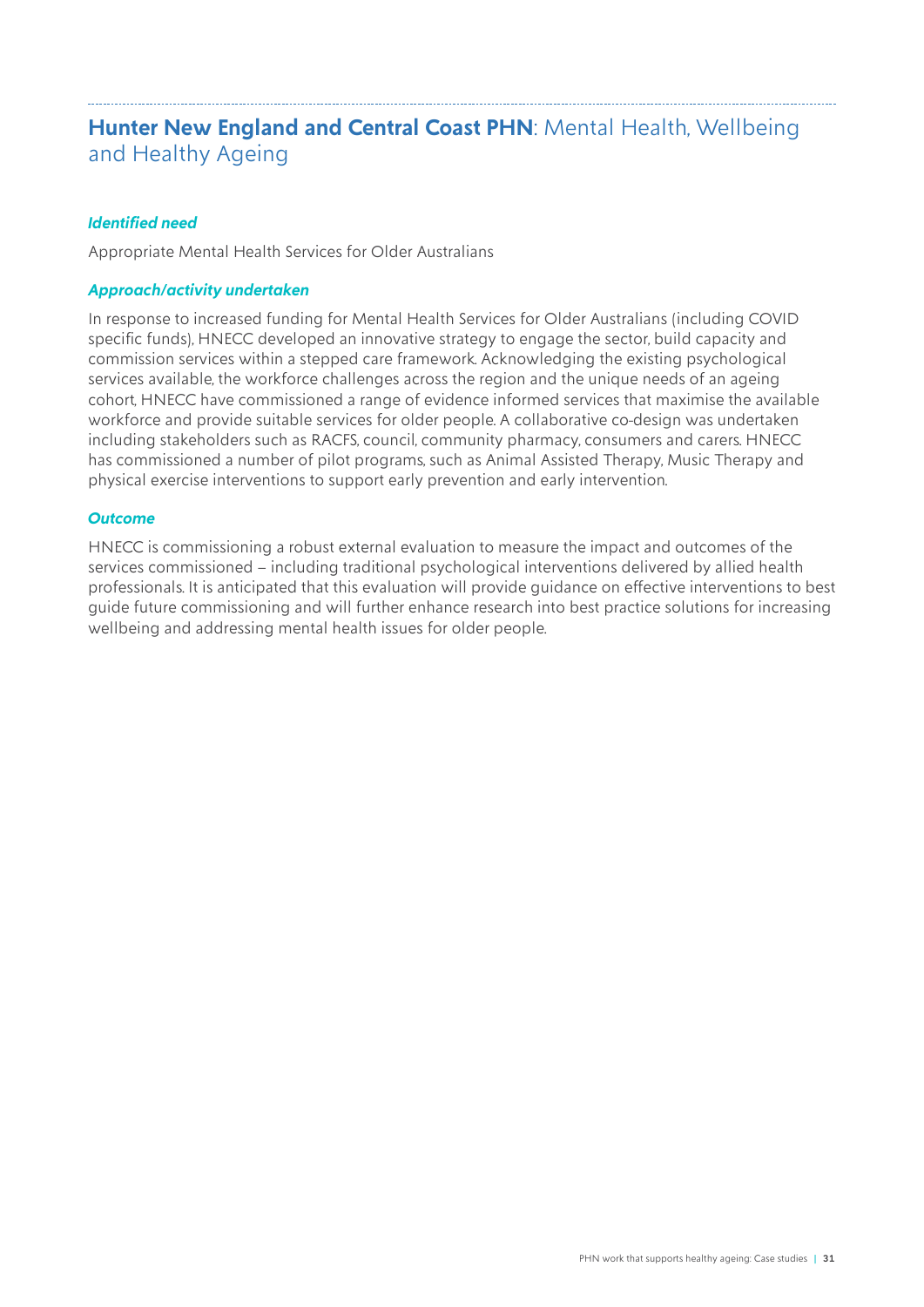### <span id="page-31-0"></span>**Nepean Blue Mountains PHN**: Access to Psychological Therapies in Residential Aged Care Facilities

#### *Identified need*

Residential Aged Care Facilities (RACF) provide a range of support for older people when they are unable to live independently, and care can no longer be provided at home. However, mental health services are not routinely available to older people living in RACFs. The Australian Institute of Health and Welfare reports that the mental health of older people in RACF is significantly worse than their counterparts in the community. The prevalence of anxiety and depression usually declines with age, but this is not the case for people living in RACF. Around half of older people entering RACF in Australia have symptoms of depression. Planning for our ageing population should prioritise proactive support for the mental health of older people, and when mental health issues arise, there is evidence to show that the right care, including psychosocial treatments, can improve conditions like anxiety and depression in older people.<sup>4</sup>

#### *Approach/activity undertaken*

The Wisemind Program involves mental health professionals delivering evidence-based psychological therapies to residents identified as being at risk or having mild to moderate mental health needs. The mental health professionals (mental health nurses and psychologists) also provide guidance to staff of each RACF to build their capacity to assist with better identification and referral of these residents.

Access to this service requires a diagnosis of a mental illness, or an assessment of being 'at risk' of mental illness. It offers evidence based, person-centred short-term support. Referrals are made to the service by either the resident's GP or registered nurse based at the participating RACF. The service is intended to complement and integrate with, rather than substitute existing services, e.g. for dementia and severe and complex psychiatric problems.

#### *Outcome*

COVID demands initially impacted in further expanding the program. However, the provider initiated an education and awareness program to assist RACF in identifying residents with clear referral pathways for appropriate services based on individual needs. Promotion of this service has increased RACF involvement and whilst telehealth is offered, residents are receiving face to face support with providers complying with RACF specific requirements.

#### *Patient/provider/stakeholder quotes (optional)*

Feedback from participating RACF: 'This has been such a beneficial program for several of our residents, resulting in a noticeable improvement in their mood and wellbeing.'

<sup>4</sup> [Beyond Blue submission to the Royal Commission into Aged Care Quality and Safety, 26 September 2019](https://www.beyondblue.org.au/docs/default-source/policy-submissions/bw0696-beyond-blue-submission-to-the-royal-commission-into-aged-care-quality-and-safety.pdf?sfvrsn=2af999ea_2)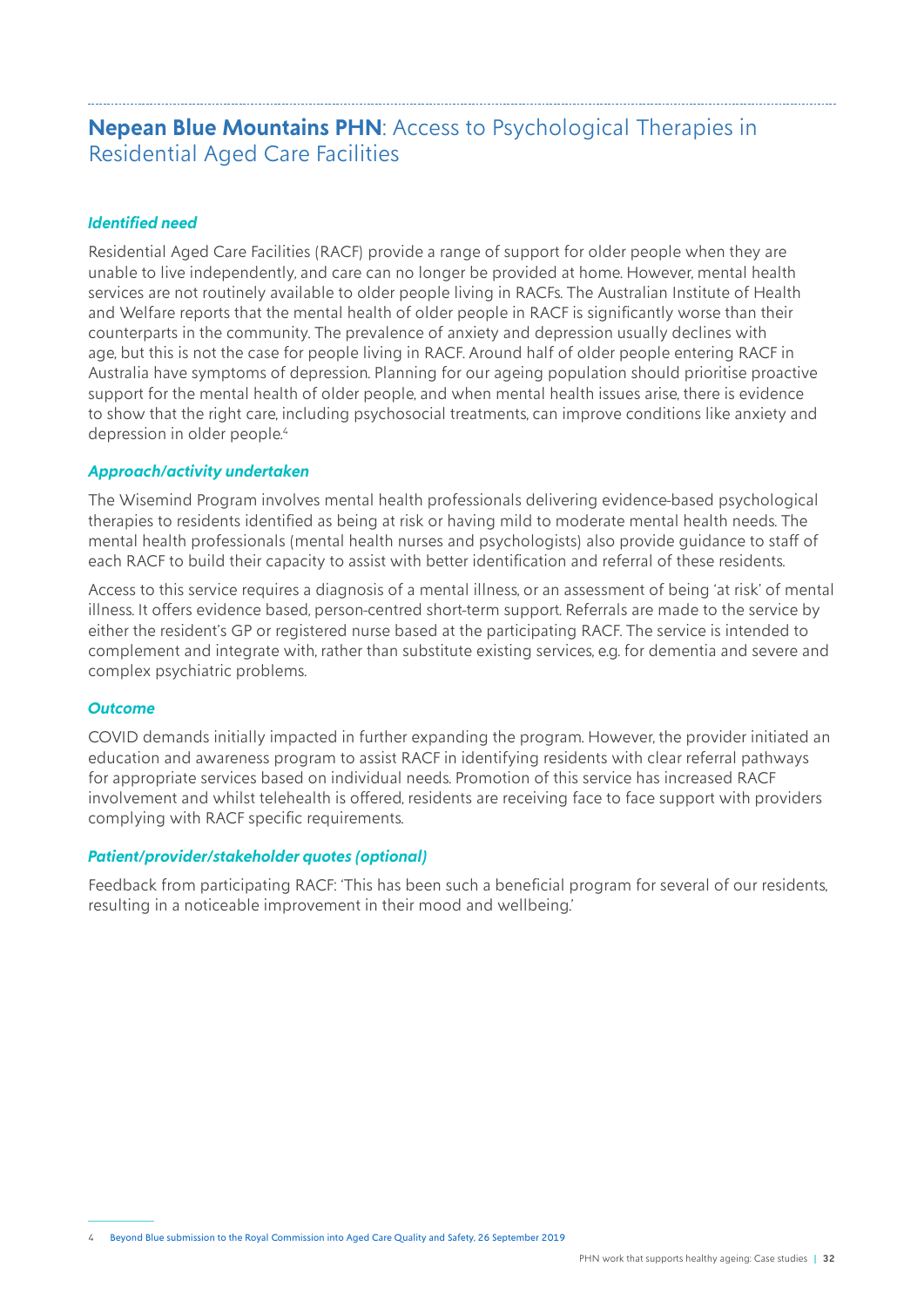# <span id="page-32-0"></span>**Northern Sydney PHN**: Rapid Care for Frail and Older People

#### *Identified need*

People living in Northern Sydney have the highest life expectancy of any region in Australia of 86.3 years of age, which has risen by almost five years over the last 20 years. This is a substantial and positive achievement and one that is expected to continue as our healthcare system continues to develop and innovate.

People aged 75 and over utilise health services at much higher rates than other people, and as their population grows they will place increased pressure on acute, aged, community and primary care. Those aged 75 consult with GPs at more than twice the rate (9.1 – 14.7 services per person) compared to all other ages (5.9 services per person). Those aged 75 are also three times more likely to present at an emergency department and be admitted. This is due to the significantly higher rates of chronic disease present in this cohort – academic literature shows that people are living longer, but sicker and requiring more healthcare.4 As this population continues to grows, the demand for health care will also grow quickly.

A program of work for frail older persons has commenced between the NSLHD and SNHN which is focusing on the development of a comprehensive pathway for frail older people to maximise the health and social outcomes of our older people. This partnership is supported by the Ministry of health particularly under the umbrella of 'Collaborative Commissioning'. Working across the health system provides us with the insights necessary to tailor our services and approach as one system. Providing holistic, integrated care that can be consistently supported throughout the primary, acute, and secondary system.

#### *Approach/activity undertaken*

The NSLHD and SNHN are in the process of developing a new pathway for urgent care for frail and older people in Northern Sydney.

As part of the development of the pathway, new elements have been identified as areas that would assist in improving current service delivery and building on current systems but aligning it to our intended outcome which is more suitable care, that is centred around the needs of our frail and older people.

The partnership is seeking to advance care in these key areas:

- 1. Support GPs to better manage complex patients. This includes giving GPs additional clinical support and enabling them to have greater input into patients who higher needs.
- 2. Better target services at those who are most at risk of an unplanned presentation. Currently there are a limited ways of targeting resources at patients who are at risk of an unplanned presentation and greater targeting would enable proactive management of these patients and targeting solutions at the right groups.
- 3. Help our community better utilise services, particularly our emergency services. Providing patients with greater assistance to make decisions regarding what care to seek at what time to improve their experience and the utilisation of emergency services.

#### *Outcome*

There will be a series of outcomes used for different purposes: some outcomes measured will be used for outcomes-based commissioning and funding arrangements, while others will be used for performance monitoring and evaluation. Initial set of outcomes and measures are aligned to the Quadruple Aim domains that we intend to use for a combination of outcomes-based contracting, monitoring and evaluation.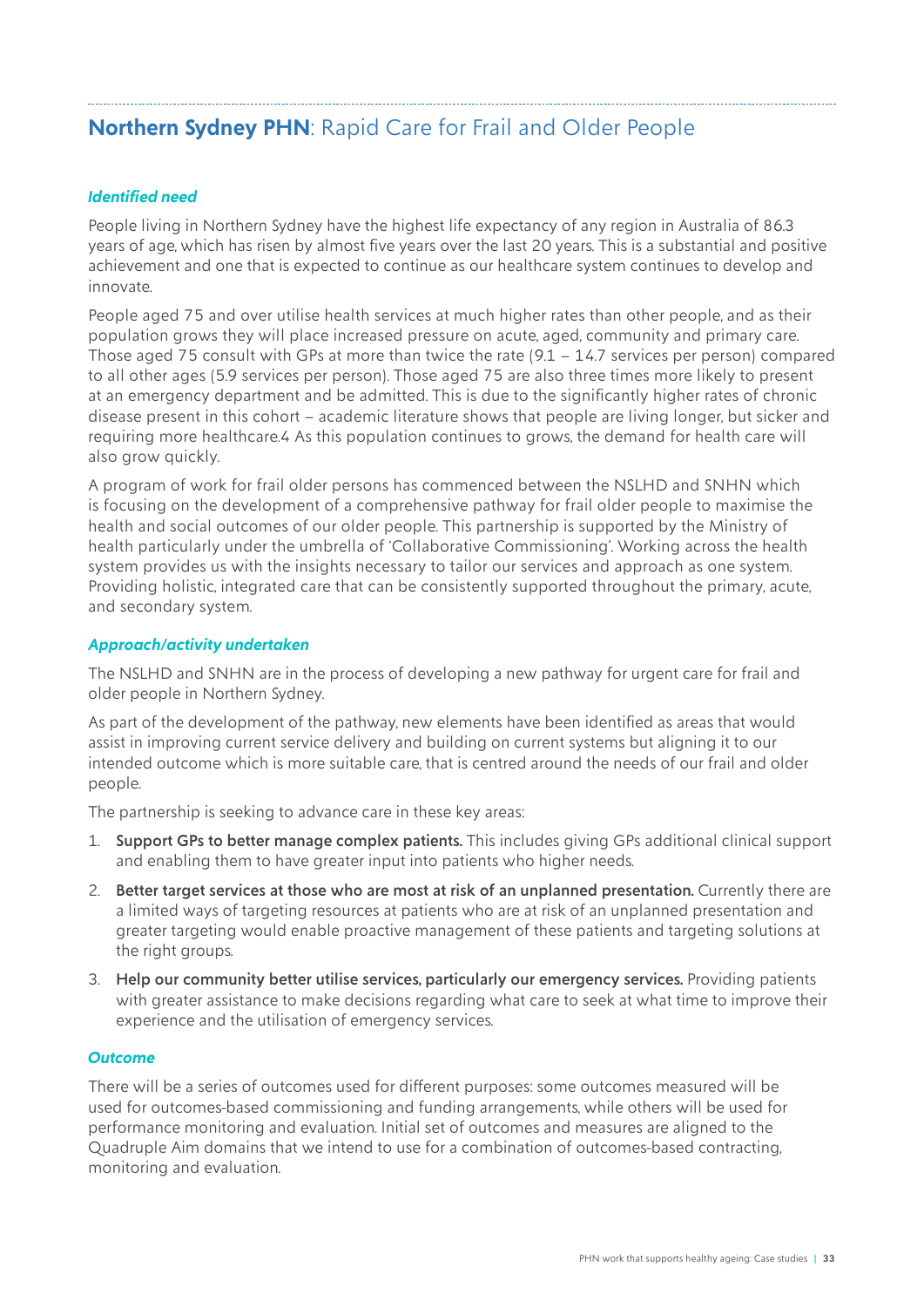The broad areas or outcomes are outlined below:

| Domain/outcome                                | <b>Indicator</b>                                                                                                                       |
|-----------------------------------------------|----------------------------------------------------------------------------------------------------------------------------------------|
| Better management of                          | Frailty screening rate in people aged over 75                                                                                          |
| frail older persons in<br>urgent care         | Patients with frailty in a centralised register                                                                                        |
|                                               | Reduced rate of emergency department presentations (against projected rate)                                                            |
| More proactive<br>identification and          | Patients identified as high risk are referred to Concierge                                                                             |
| management of high-<br>risk patients          | Proportion of high-risk patients with specialist GP support                                                                            |
|                                               | Number of patients aged over 75 with an avoidable diagnoses referred to ED with a GP                                                   |
|                                               | Number of patients aged over 75 with an avoidable diagnoses who saw a GP within<br>the last month                                      |
| <b>Better patient</b>                         | Proportion of consumers that felt:                                                                                                     |
| experience and<br>satisfaction of care        | Providers listened to their concerns                                                                                                   |
|                                               | Staff were professional and friendly                                                                                                   |
|                                               | Their needs were met                                                                                                                   |
|                                               | They were empowered to be involved in and make decisions about their care                                                              |
|                                               | Services were safe and high quality                                                                                                    |
| <b>Better patient health</b><br>outcomes      | To be confirmed with GPs, using the International Consortium for Health Outcomes<br>Measurement (ICHOM) Standard Set for Older persons |
| Better value for money                        | Reduced (whole of system) cost per patient / increase level of service per patient                                                     |
| More appropriate use of<br>emergency services | Reduction in per capita ambulance transports to emergency departments with<br>avoidable diagnoses                                      |
|                                               | Reduction in per capita rate of emergency department presentations for target<br>avoidable conditions                                  |
| Staff satisfaction                            | Staff satisfaction survey - staff that felt, for example:                                                                              |
|                                               | They were supported to undertake their duties                                                                                          |
|                                               | They are recognised for the value they bring                                                                                           |
|                                               | Are heard and listened to                                                                                                              |
|                                               | The service is high quality and safe                                                                                                   |
|                                               | Consider cross sector communication to be successful                                                                                   |
| <b>Increased clinical</b>                     | Number of clinicians engaged in frailty assessments                                                                                    |
| capacity & capability                         | Number of high risk patients being managed in the community by our Geriatricians                                                       |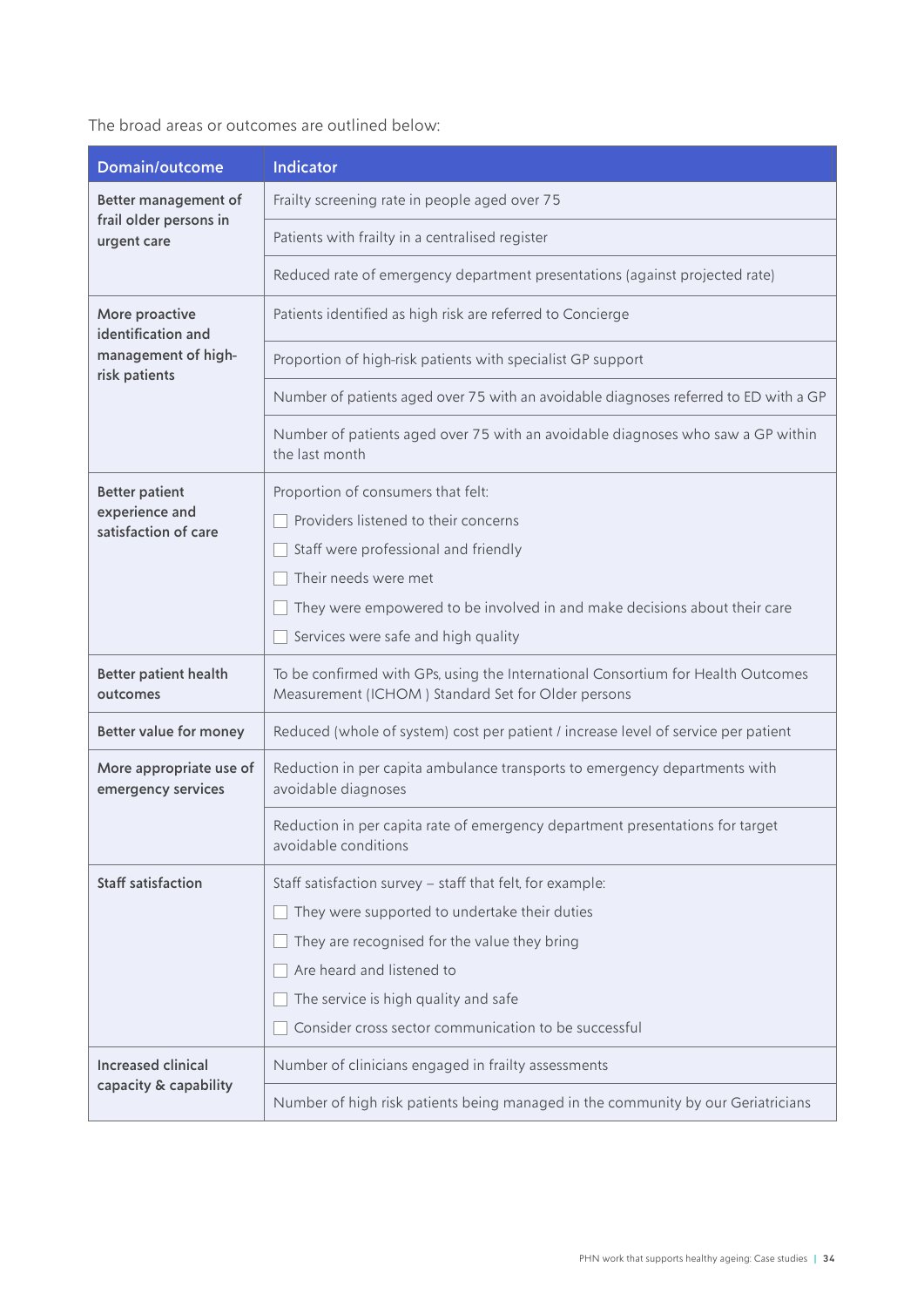# <span id="page-34-0"></span>**Western NSW PHN**: General Practice Support

#### *Identified need*

PHNs work closely with General Practitioners (GPs) and other health professionals to build health workforce capacity and design and support quality care initiatives. (PIP QI)

#### *Approach/activity undertaken*

WNSW PHN supports quality Improvement within the General Practice to ensure accurate data reporting, to understand those patients that may benefit from preventative treatments and enabling regular access to care for our ageing population.

Implementing continuous quality improvement activities into General Practice supports them in their role of managing their patients' health and at the same time provides information relating to their Practices ageing population needs to assist in care decision making, referral pathways and support that may be required for carers and families.

- WNSWPHN works with Practices to implement Quality Improvement projects relating to ageing population health needs and areas for better preventative care in Clinical software and the Primary Health Information Platform. Documented and socialised to staff for QI PIP purposes and to improve patients access to care and health outcomes.
- The Practice Support and Improvement (PSI) Teams functions are listed below:
	- 1. Work with the Practices clinical team to facilitate their understanding of the MBS billing schedule and how GPMP, TCA, Medication reviews and referral pathways apply to the ageing population particularly at risk, living with a Chronic Disease and on multiple medications.
	- 2. Assist GPs to connect the patient's information from General Practice to MHR or appropriate secure messaging method to enable patient centred shared care with their health team (Pharmacy, Aged Care facility, Allied Health, Specialist etc).
	- 3. In collaboration with RDN, GP Synergy, RVT reviews workforce capacity at General Practice including GP workforce, registrar capacity, Nursing and Medical assistant staff using training and scholarship programs.
	- 4. Work together with the RDN, HIU, local councils and healthcare providers in several LGAs to compile a community Health Profile. Identifying needs for the community including; the ageing population to enable health providers and local council to lobby for improved access to transport, more aged care beds, connectively and services required for identified patient cohorts.
	- 5. Support the General Practices clinical team to ensure correct templates and referral information in the clinical software are used to support referral pathways.
	- 6. Assist General Practice in accessing correct local services to link their aging population to the right care.

#### *Outcome*

LUMOS data is utilised to provide patient journey information through primary and acute care; assisting to identify opportunities for improving patient outcomes and experiences. Reducing preventable hospitalisations and looking at health literacy and carer support services required and available to the patient and families.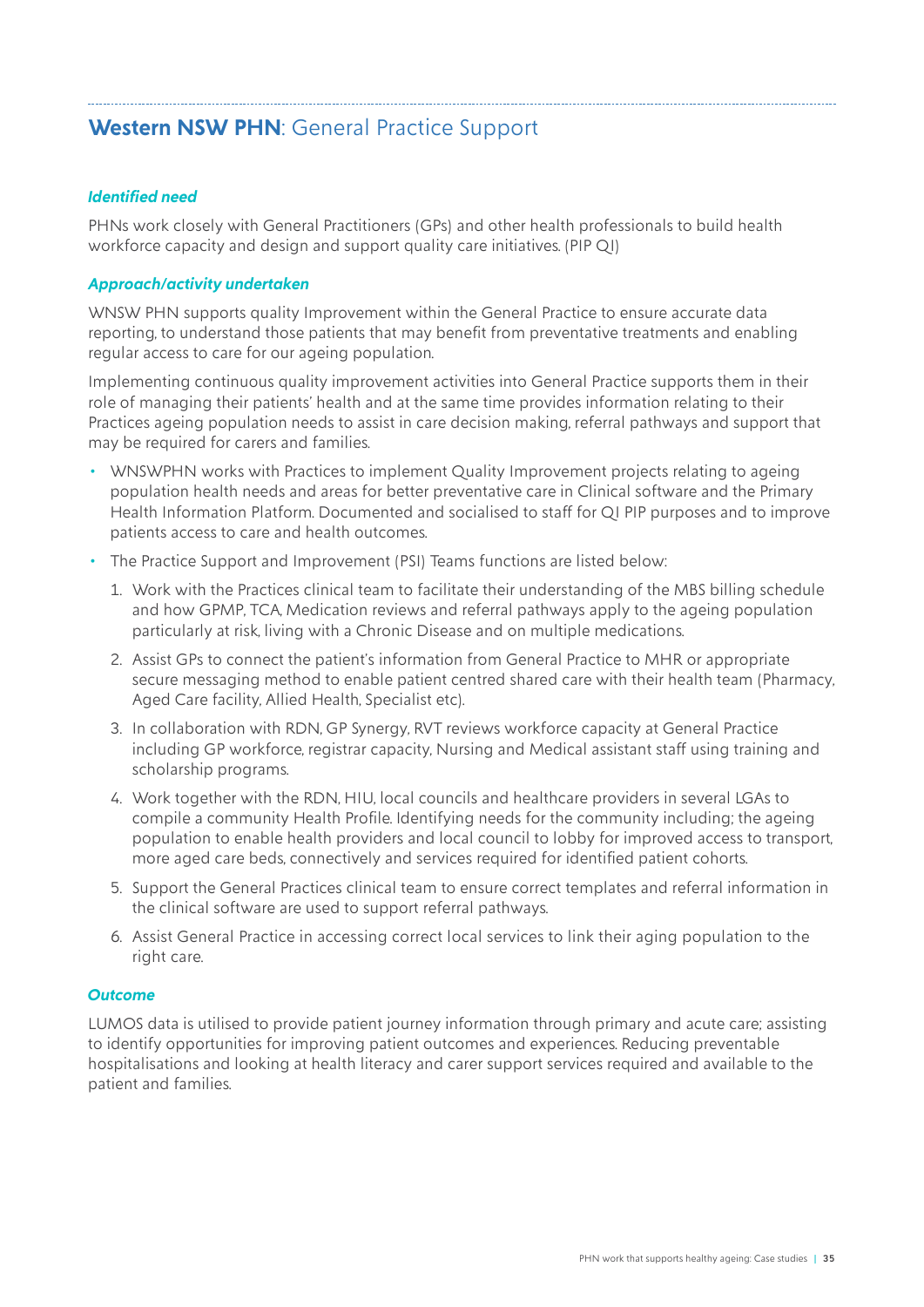#### *Other information*

- Quality improvement with WNSW PHN [https://www.wnswphn.org.au/support/support-for-health](https://www.wnswphn.org.au/support/support-for-health-professionals/quality-health-information-program)[professionals/quality-health-information-program](https://www.wnswphn.org.au/support/support-for-health-professionals/quality-health-information-program)
- Patient centred care our PHN support practices with [https://www.wnswphn.org.au/uploads/](https://www.wnswphn.org.au/uploads/documents/corporate%20documents/00604%20CC%20PCMH%20self-assessment%20tool-WNSWPHN.pdf) [documents/corporate%20documents/00604%20CC%20PCMH%20self-assessment%20tool-](https://www.wnswphn.org.au/uploads/documents/corporate%20documents/00604%20CC%20PCMH%20self-assessment%20tool-WNSWPHN.pdf)[WNSWPHN.pdf](https://www.wnswphn.org.au/uploads/documents/corporate%20documents/00604%20CC%20PCMH%20self-assessment%20tool-WNSWPHN.pdf)
- Templates our PHN has available (more on request) [https://www.wnswphn.org.au/resources/gp](https://www.wnswphn.org.au/resources/gp-referral-templates)[referral-templates](https://www.wnswphn.org.au/resources/gp-referral-templates)
- Specialist referral information our PHN has available [https://www.wnswphn.org.au/resources/](https://www.wnswphn.org.au/resources/medical-specialist-services/dubbo) [medical-specialist-services/dubbo](https://www.wnswphn.org.au/resources/medical-specialist-services/dubbo)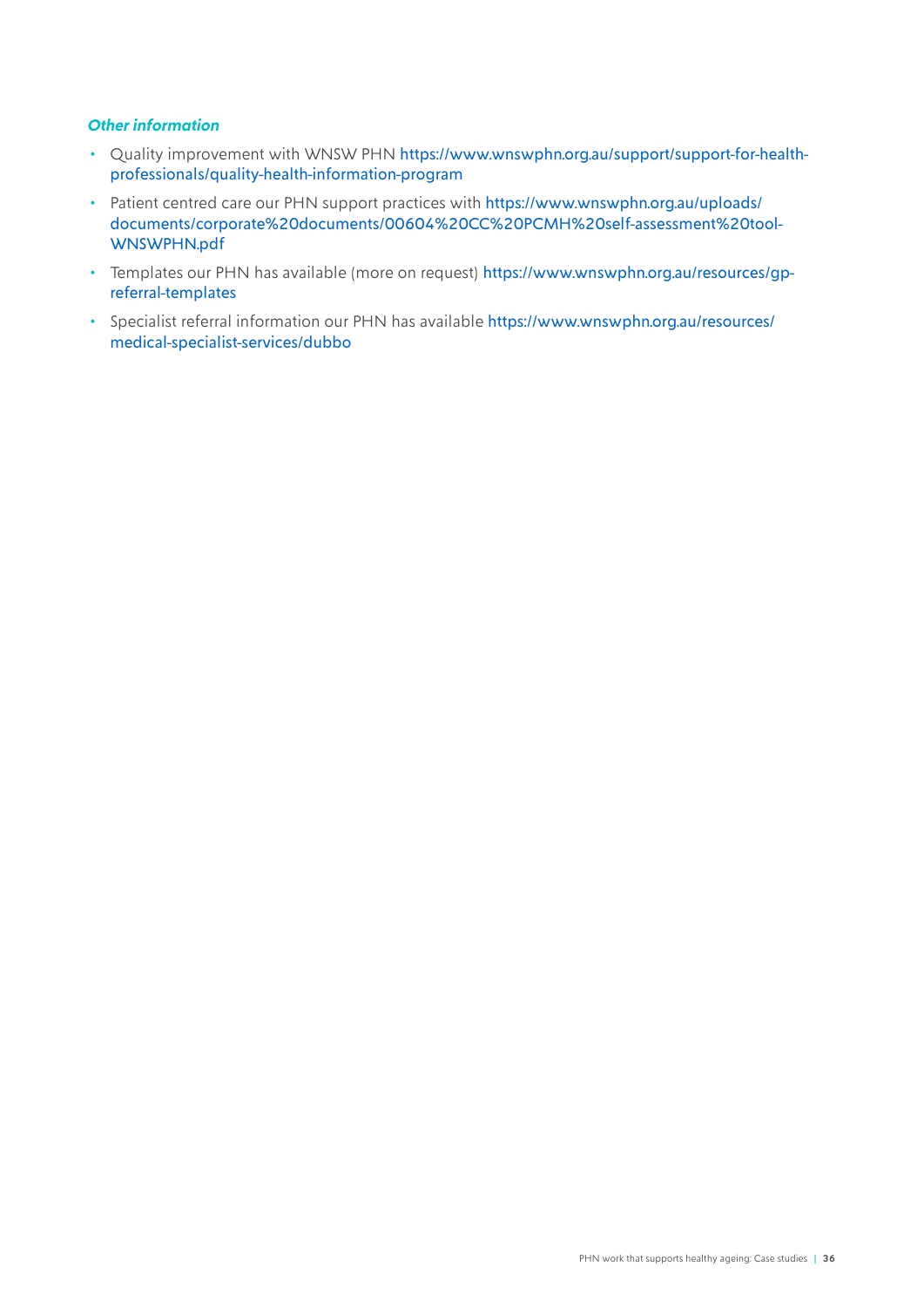## <span id="page-36-0"></span>Gold Coast PHN: Use of Primary Sense<sup>™</sup> point of care prompts to reduce hospitalisations in the elderly

#### *Identified need*

High complexity patients 65 years and over are identified as making up 58% of the most highly complex patients: how to intervene at the point of care to try and reduce unnecessary hospitalisations.

#### **Aim**

To understand the effect of Primary Sense<sup>TM</sup> point of care prompts for influenza vaccinations and care plans on avoidable hospitalisations for high complexity patients 65 years and over.

#### *Approach/activity undertaken*

Primary Sense™ incorporates the Johns Hopkins ACG® tool which uses routine clinical data from the GP's record to calculate complexity scores for each visiting patient from 0 to 5, with 5 being the most complex. It also generates a predicted hospital risk score for the next 12 months.

Primary Sense<sup>TM</sup> reports target high risk groups, including the most complex patients (score 4 and 5) which are mainly downloaded by managers and nurses. However, it was deemed important to get the key information to the treating GP at the point of care as a prompt for missing interventions. Prompts that target high risk groups, including the most complex patients, trigger when the GP opens the patient's record were introduced in January 2021.

#### *Outcome*

Primary Sense<sup>TM</sup> has identified 18,704<sup>5</sup> high complexity patients 65 years and older that have visiting during the 18 month period of 1 January 2020 to 30 June 2021. To enable comparison two timeframes are being used: 1 January 2020 to 30 June 2020 and 1 January 2021 to 30 June 2021.

#### **Results**

15,791 high complexity patients<sup>6</sup> have visited during 1 January to 30 June 2021, and nearly half (7,122 patients) saw a GP with the Primary Sense desktop app which provides, amongst other suggested interventions, the influenza vaccination and care plan prompts.

#### Influenza vaccinations – high complexity patients

- 9,995 patients have had an influenza vaccination between January to June 2021.
- GPs received the prompt for 2,882 patients during their consultation.
- 1,568 patients got influenza vaccinations on the day of prompt.
- 1,046 of the patients had other visit reasons documented on the day, indicating the consult was probably designated for those reasons.
- A further 2,119 patients are still not vaccinated who will trigger a prompt if they visit their GP.
- 6,986 of the patients have had at least one COVID-19 vaccination recorded by the practice.<sup>7</sup>
- For the same period last year, 8,722 of the patients had the influenza vaccination indicating this year's rates are very good given current COVID-19 vaccination program.

<sup>5</sup> noting 933 have deceased during the data analysis period

<sup>6</sup> High complexity patients are those with a score 4 or 5 7 Noting vaccinations can occur elsewhere and are not transcribed into the GP's system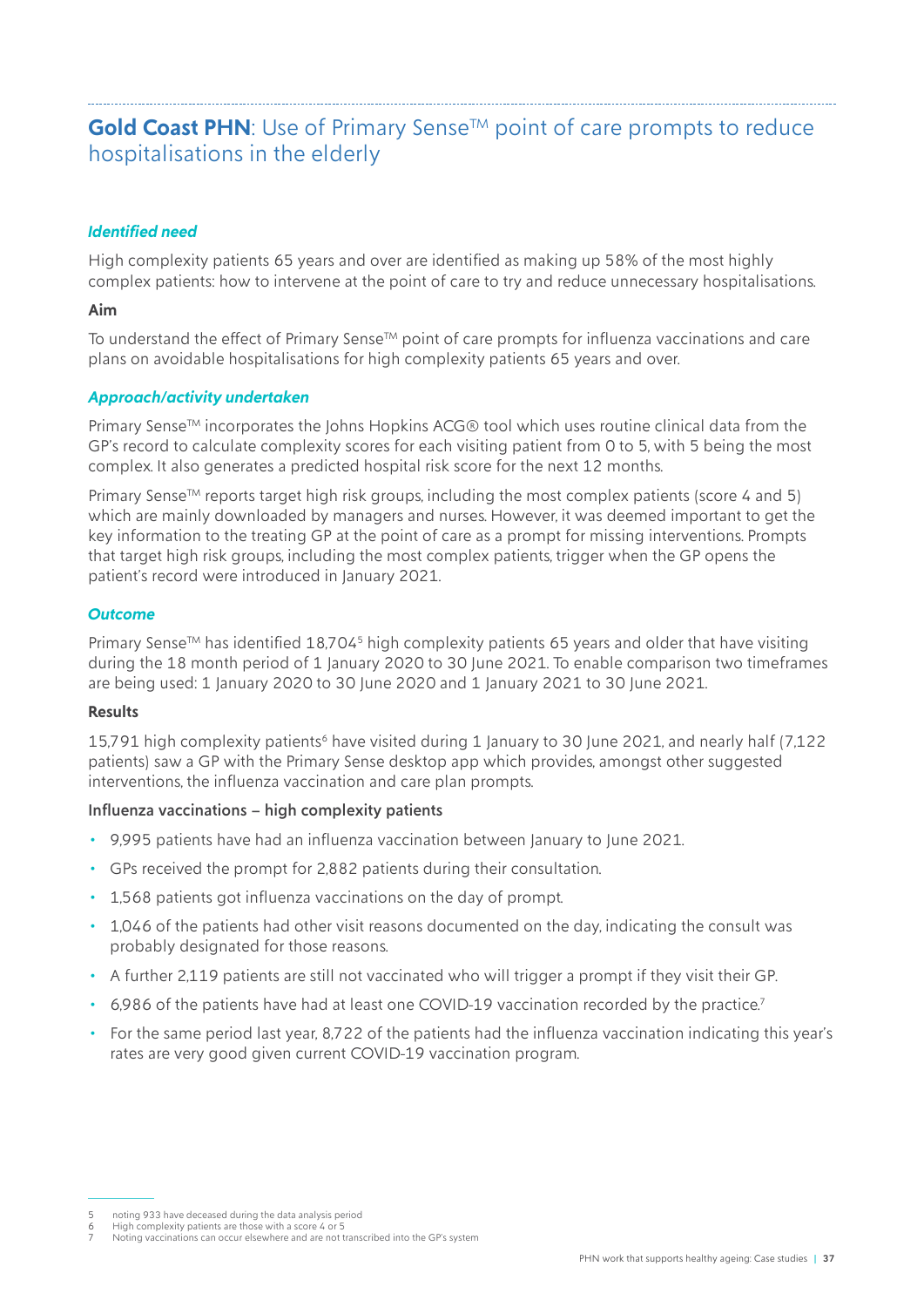#### Care plans – high complexity patients

- 3,758 patients have had a care plan done between January to June 2021.
- GPs received the prompt for 2,992 patients during their consultation
- 717 patients got a care plan done on the day of prompt (this figure typically doubles when 2 weeks is allowed for MBS billing)
- A further 5,014 patients without a care plan will trigger a prompt for a care plan if they visit their GP
- In the same period last year, 3,603 high complexity patients had a care plan done.

#### **Effect of the prompts:**

- 77 per cent (n=1,046) patients got the vaccination added to their consult when prompted while in the same period last year without prompts, only 51 per cent (n=2,275) of patients had influenza vaccination added to their consult.
- 83 per cent of patients have care plan added to their other conditions documented during the consult when prompted while in the same period last year, only 76 per cent had care plan as part of their consult (other conditions documented).

These results indicate the GP adds the intervention to the consult when prompted.

#### **Next steps**

Assessing the impact of prompted interventions on hospital avoidance is challenging. Between January to December 2020, 4,942 complex patients had one or more discharge summary. So far this year (from 1 January 2021 to 30 June 2021), 3,242 have already had a discharge summary (1,037 had a >80 per cent hospital risk score in the next 12 months<sup>8</sup>). With 6 more months left of this year the number of discharge summaries received is likely to exceed last year's; probably due to increasing age and complexity over the two year timeframe. However, hospitalisations may decrease as people avoid hospitals during COVID-19 outbreaks. The relationship between ever increasing complexity in this age group, hospitalisation rates and prompted interventions requires ongoing monitoring to assess the longer-term impacts, especially during a pandemic. Further validation of this approach of prompting for care in this cohort and results is needed.

#### *Other information*

• <https://www.primarysense.com.au/>

<sup>8</sup> Noting planned vs unplanned admission not known, and not all discharge summaries get received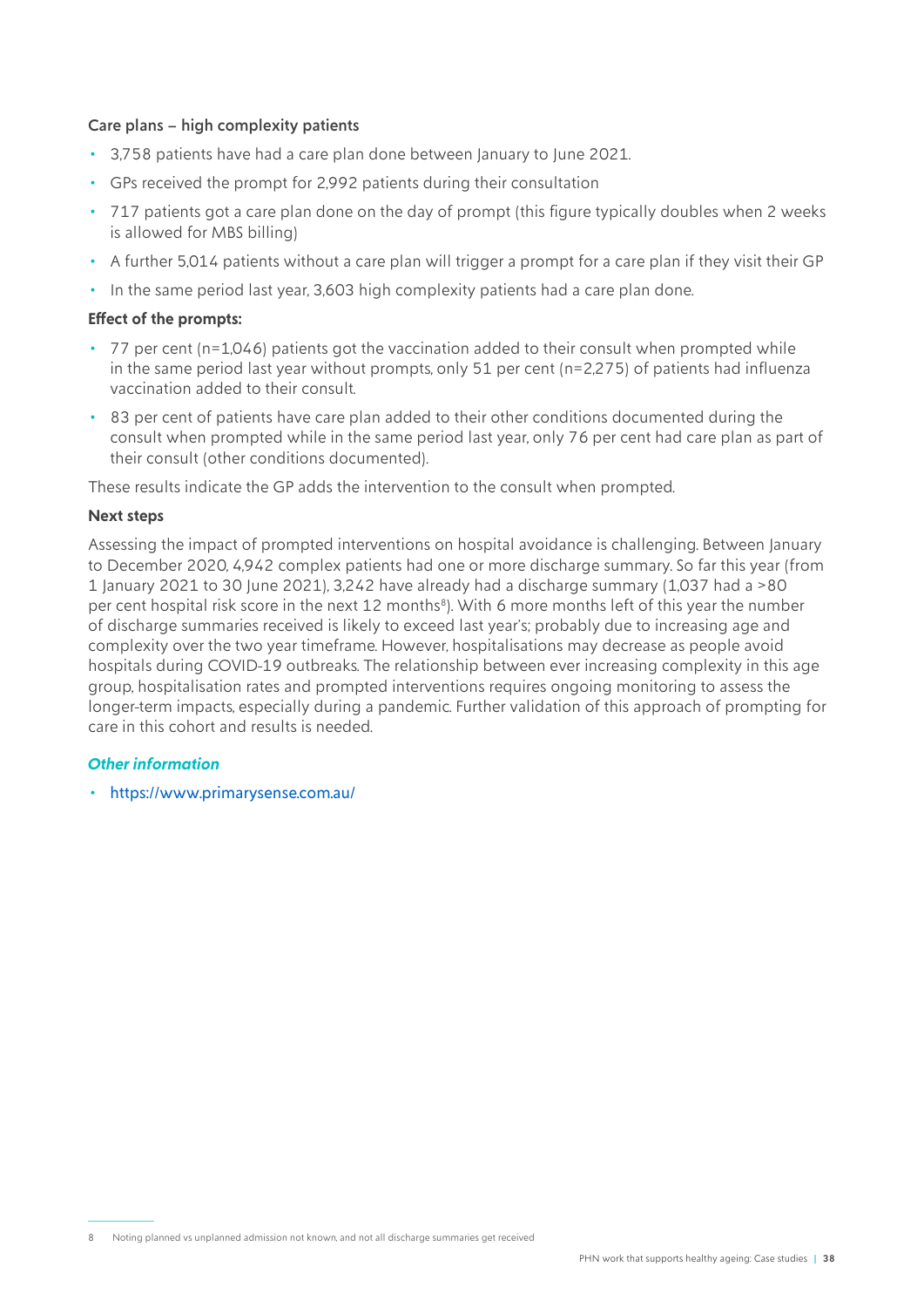# <span id="page-38-0"></span>**Sydney North PHN: Dementia Quality Improvement Initiative**

#### *Identified need*

It is estimated that over 12,000 people in Northern Sydney are living with dementia and this figure will continue to grow as the population ages. The Northern Sydney Dementia Collaborative was established in 2014 with an objective to integrate care for older people with complex health needs. Nowhere is this more needed than in people with dementia. There are a range of services available in Northern Sydney for people with dementia and their carers. However, information about these services and how to access them is not well understood by the people who need them the most or by health professionals. A range of in initiatives were developed by the Collaborative including a General Practice Quality Improvement program.

#### *Approach/activity undertaken*

Sydney North Health Network, the Improvement Foundation and a local expert reference panel collaborated to develop quality indicators to support improvement in dementia care in general practice nationally, including detection, timely diagnosis and management.

The Dementia Quality Improvement Program (DQIP) commenced in Feb 2018, the program provides support to participating practices to analyse current dementia care management utilising the specified indicators. Practices are participating in education and peer support programs to develop individualised improvement plans to support implementation of evidence-based best practice care.

#### *Outcome*

The program aim was to improve identification of patients with a Dementia diagnosis. The first Wave consisted of five practices who were tasked with providing data to a set of indicators for a 12 month period. The indicators were:

- 1. Dementia Register (Patients with a diagnosis of dementia)
- 2. Dementia Health Assessments (Over 75 Health Assessment)
- 3. Dementia Reducing Cardiovascular Disease Risk
- 4. Dementia MyHealth Record Currency (Health Summary Uploaded)
- 5. Dementia Carer Identified (Person most responsible and support provided)
- 6. Dementia Domiciliary Medication Management Review (including anticholinergic load and use of anti-psychotic medication)
- 7. Dementia High Risk of Dementia (Identify patients)

Outcomes from collection of data using indicators and ability to collect the data from the extraction tool, included were data not included in the indicators.

After taking a baseline of patients with a diagnosis of Dementia recorded in the software and archiving deceased patient or patients no longer attending practices, the below results show outcomes.

| January 2018 | December 2018 |
|--------------|---------------|
| 150          | 115<br>ᆂᆂᄀ    |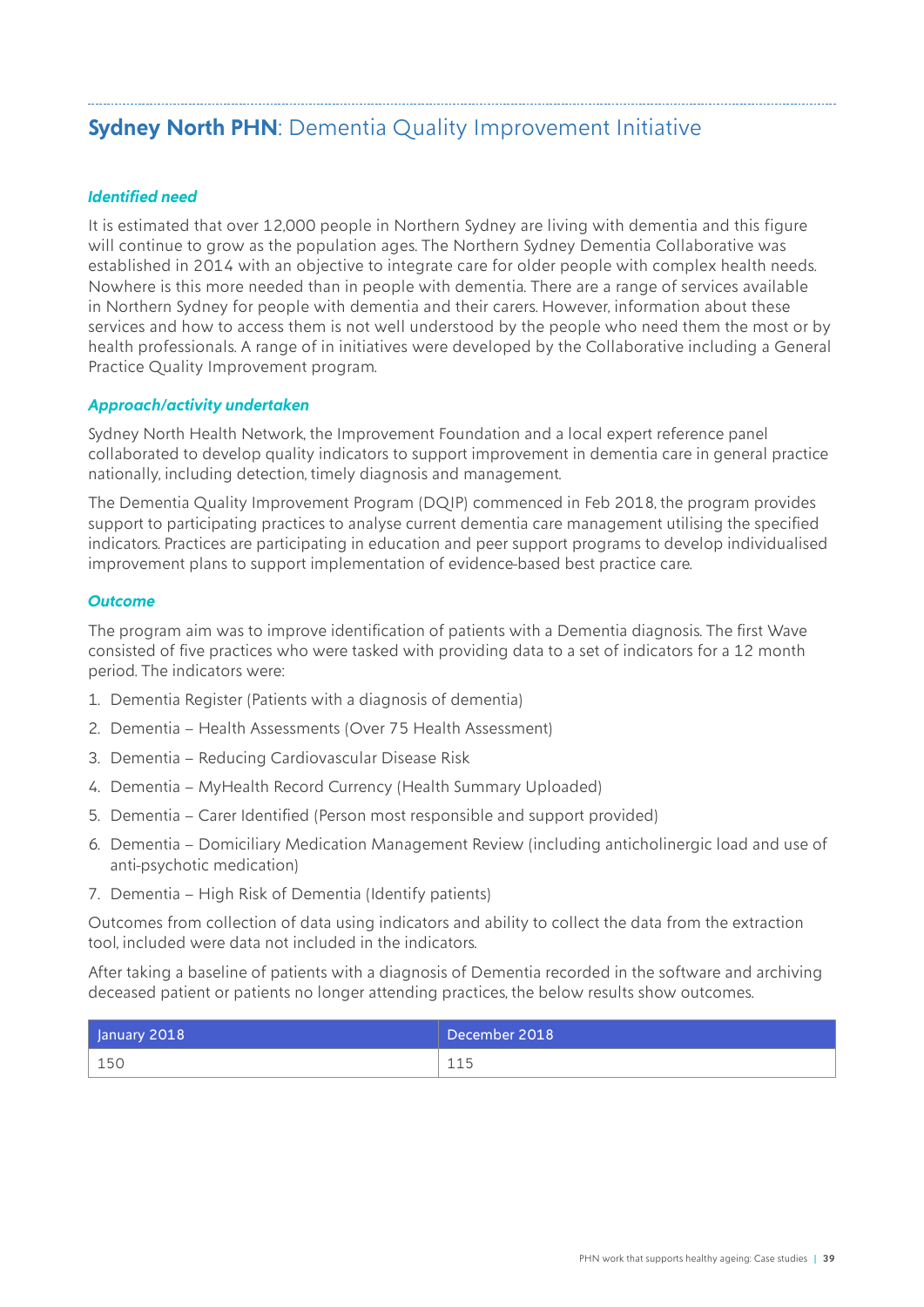#### MBS Item numbers – indicators 2 and 6 including CDM item numbers

|                  | January | December |
|------------------|---------|----------|
| $HC$ 75+         | 59.3%   | 70.4%    |
| 721 (CDM-GPMP)   | 46.7%   | 60.0%    |
| 723 (CDM-TCA)    | 43.3%   | 59.1%    |
| 732 (CDM Review) | 24.0%   | 34.8%    |
| 900 (DMMR)       | 8.7%    | 13.9%    |
| 903 (RMMR)       | 32.7%   | 33.0%    |

#### My Health Record and uploaded Shared Health Summaries

|                         | $ an-18 $ | $Dec-18$ |
|-------------------------|-----------|----------|
| <b>Total Population</b> | 150       | 115      |
| My Health Record        | Q         |          |
| SHS Upload              | ц.        |          |

#### CVD – BP Recorded – reduced outcome due to data cleansing

|                              | $Jan-18$ | $Dec-18$ |
|------------------------------|----------|----------|
| Total Population             | 150      | 115      |
| $\leq$ 130/80                | 36       | 29       |
| >140/90                      | 35       | 23       |
| $> 130/80$ and $\leq 140/90$ | 22       | 25       |
| Recorded                     | 93       |          |

#### CVD – Cholesterol Recorded

|                         | $Jan-18$ | $Dec-18$ |
|-------------------------|----------|----------|
| <b>Total Population</b> | 2,630    | 2,837    |
| < 4.0                   | 15.4%    | 16.1%    |
| $>= 4.0$ and $<= 5.5$   | 37.4%    | 37.9%    |
| $> 5.5$ and $\le 6.5$   | 13.8%    | 13.5%    |
| $> 6.5$ and $<= 7.5$    | 5.1%     | 5.1%     |
| > 7.5                   | 2.0%     | 2.2%     |
| Recorded                | 73.7%    | 74.8%    |

Overall, all indicators and outcomes increased. Some indicators did reduce but due to the decrease in overall patient numbers, there was actually an increase. Those indicators where numbers did increase, this was actually higher, again due to data cleansing.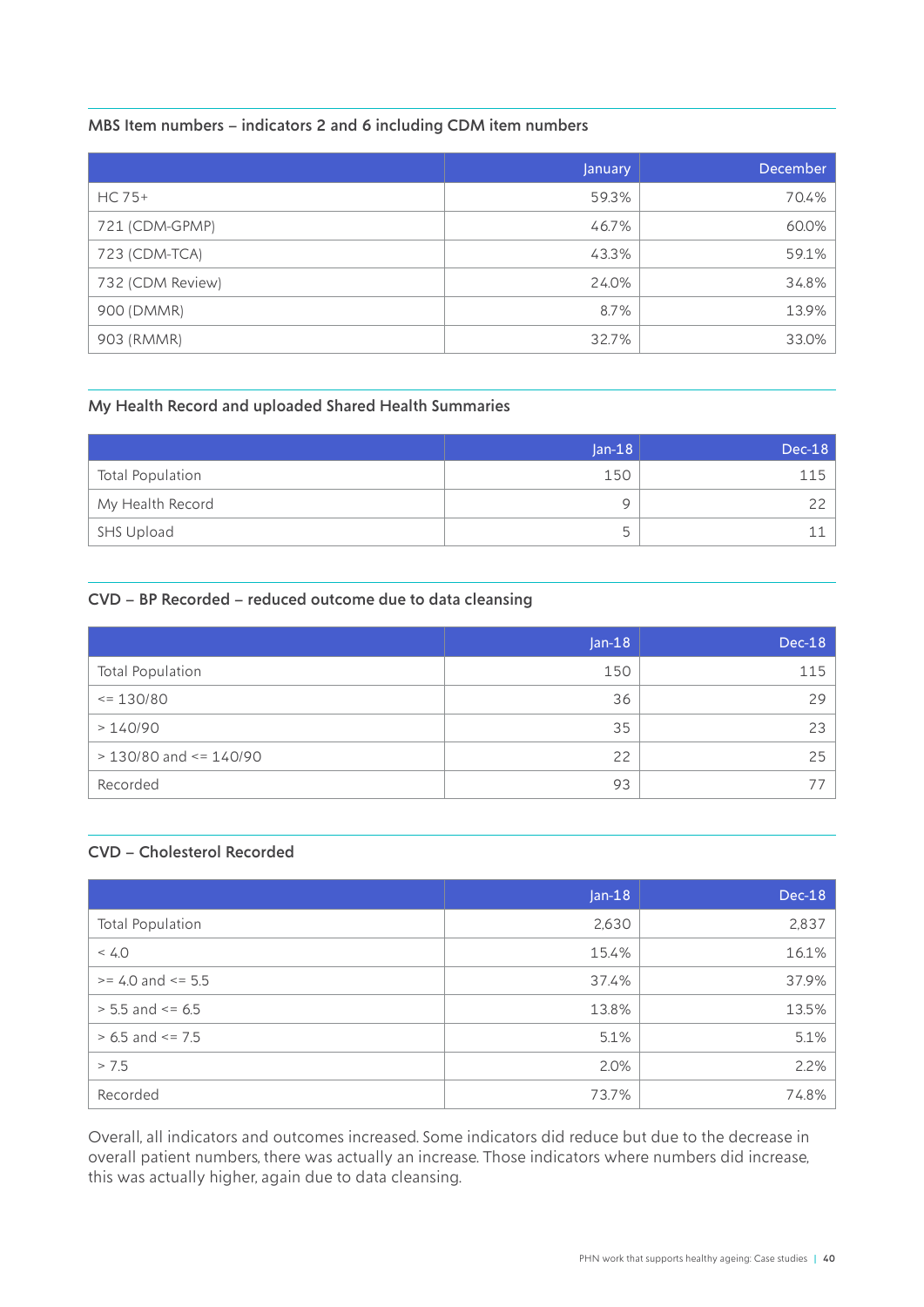# <span id="page-40-0"></span>**Northern Sydney PHN**: Wellbeing Check – a primary care screening tool to detect, prevent and treat mental health issues for older people

#### *Identified need*

One in twenty older Australians have a current mental health disorder, with studies indicating underdetection and lower treatment rates for mental health disorders among people aged 65 years and over9. The burden of undetected and undertreated mental health disorders is likely to grow with an ageing population nationally and within the Northern Sydney PHN region. Routine screening in primary care was identified as an opportunity to identify risk factors for poor mental health early to facilitate early intervention.

#### *Approach/activity undertaken*

Northern Sydney PHN has partnered with Macquarie University to develop a primary care screening tool, *Wellbeing Check*, to detect common mental health disorders, including depression, anxiety, and substance abuse, in people aged 65 years and over. The project aims to facilitate early detection of risk factors for poor mental health to enable early intervention.

The screening tool will be co-designed with consumers, clinicians and Northern Sydney PHN staff and rolled out across general practices in the Northern Sydney PHN region to evaluate the clinical and cost effectiveness of the screening tool.

#### *Outcome*

The project is currently in its initial stages of development, with key intended outcomes summarised below:

- successful integration of the screening tool into primary care in the Northern Sydney PHN region
- increased detection of mental health disorders and risk for mental disorders among people aged 65 years and over
- increased access and referrals to evidence-based interventions
- increased monitoring of wellbeing across later life

Sunderland et al 2015, Lifetime and current prevalence of common DSM-IV mental disorders, their demographic correlates, and association with service utilisation and disability in older Australian adults, Australian and New Zealand Journal of Psychiatry, vol 49, issue 2, pp 145-155; Wuthrick V & Frei J 2015, Barriers to treatment for older<br>adults seeking psychological therapy, Internat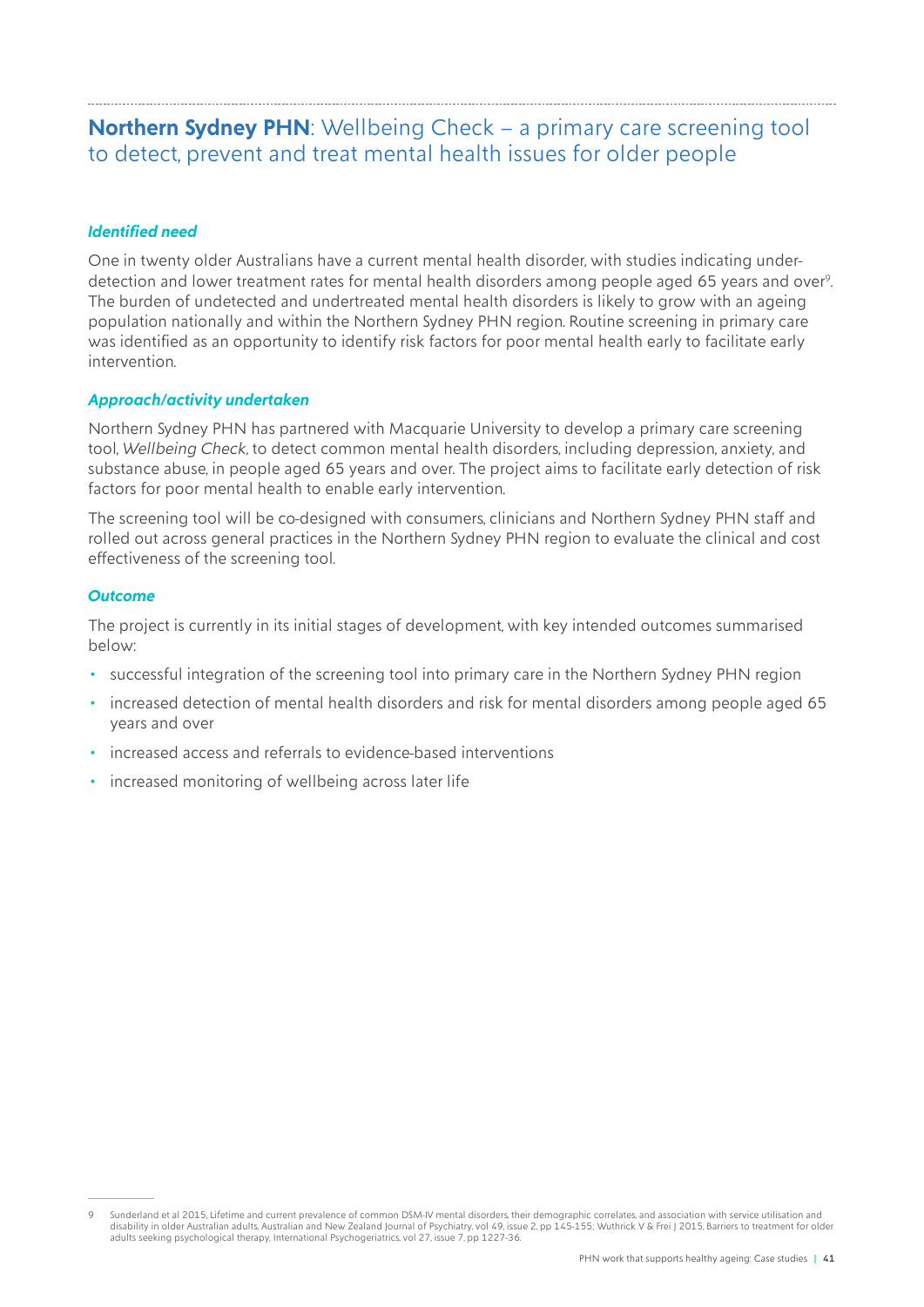### <span id="page-41-0"></span>**Nepean Blue Mountains PHN**: Winter Strategy to reduce avoidable hospital admissions for our most vulnerable including older people

#### *Identified need*

The Winter Strategy aims to support general practice (GP) and residential aged care facilities (RACF) in improving the management of their patients and residents during the winter months to reduce avoidable hospital admissions.

- The GP program focuses on patients with chronic conditions by implementing important preventative care measures to minimise their risk of hospitalisation. Patients are encouraged to be equal partners with their care team to better manage their chronic conditions and stay as well as possible.
- The RACF program focuses on improved immunisation rates for older people being significantly at risk of poor outcomes in relation to influenza and pneumonia. To reduce the risk of influenza outbreaks in RACF immunisation plays a critical role in implementing a vaccination program.

#### *Approach/activity undertaken*

The GP program involves practices successfully implementing this quality improvement initiative through the Collaborative Methodology. Identified patients were recruited to ensure the following proactive clinic care activities were undertaken and/or reviewed and appropriate data uploaded: GP Management Plans (GPMPs) and/or Team Care Arrangements; Sick Day Action Plans (SDAPs), influenza and pneumococcal vaccinations; Domiciliary Medication Management Review (DMMR); MyHealthRecord shared health summary.

The RACF program is supported by: Immunisation scholarship for the RACF registered nurse within the RACF to complete an online immunisation for health professional's course; medical vaccination fridge to ensure cold chain is adhered; local General Practitioner support and consent provided by residential GPs; Public Health Unit Nurse Manager

#### *Outcome*

Patient surveys were completed with 72 of the 74 patients reporting that they were provided with Sick Day Action Plans and more than half of all patients, 48 in total (65%), stated that they had subsequently used these action plans.

#### *Patient/provider/stakeholder quotes*

Testimonial from participating GP "…The aims of the program were really well defined and we found it easy to identify patients that were at high risk of hospital admission or major sickness though out the winter months…One of the most beneficial additions for patients has been the opportunity to complete individualised 'Sick Day Action Plans'. These have included; Cardiac / Chest Pain Action Plans, Asthma Actions Plans, Keep Me Safe (Mental Health) Action plans and NSW Ambulance Authorised Care Plans…"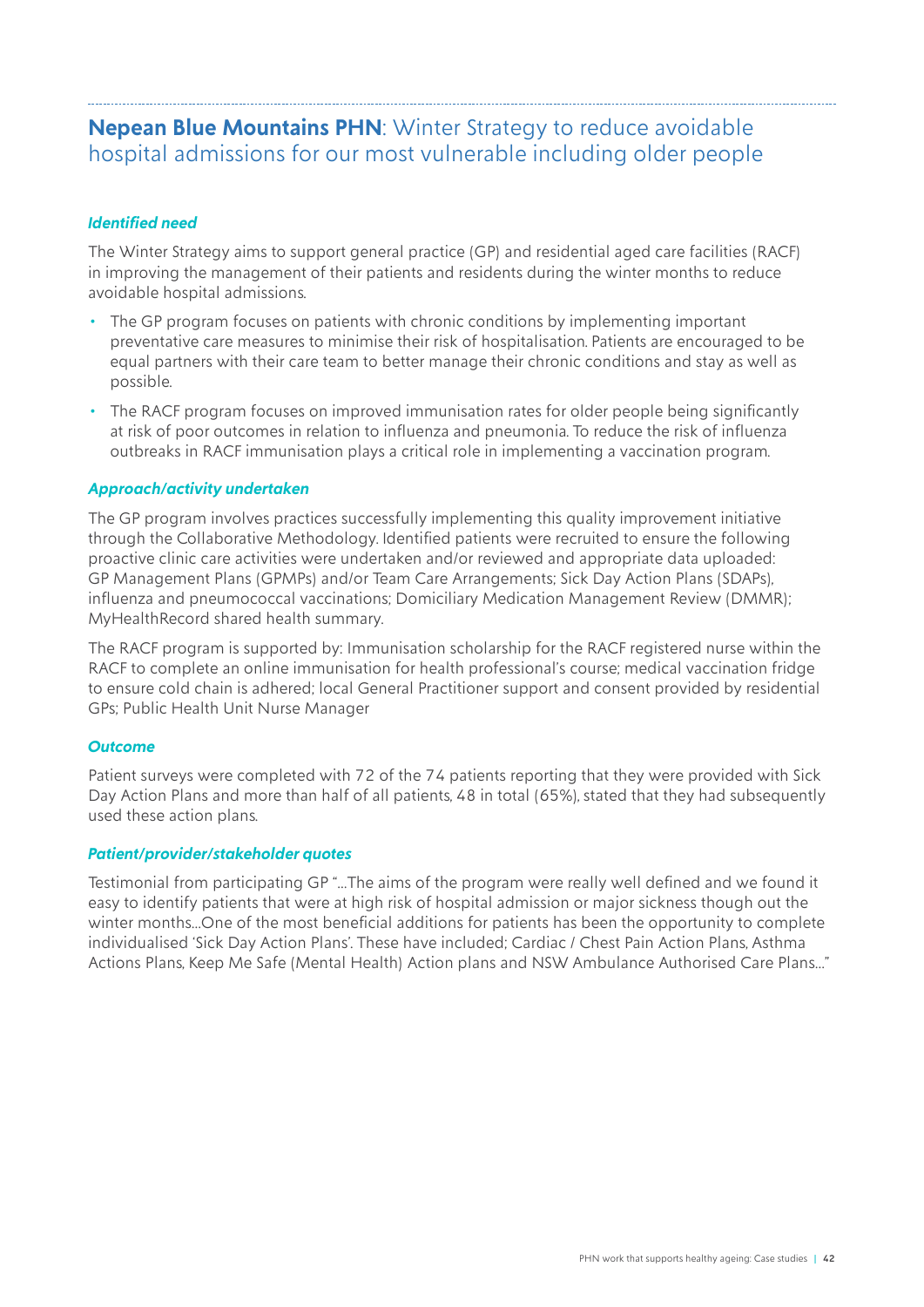### <span id="page-42-0"></span>**Tasmania PHN**: Resources to support prescribers to reduce medications for chronic and complex patients in Tasmania

#### *Identified Need*

- In Australia, 1 in 4 older persons living in the community have been hospitalised for medicationrelated problems over a five year period.
- Inappropriate prescribing and polypharmacy is a significant contributing factor in significant factor in reported adverse drug events (ADE)
- ADEs account for more than 10 per cent of all direct cost for prescribing drugs and healthcare use among affected individuals.

#### *Approach/Activity undertaken*

Deprescribing has been described as the systematic process of identifying and discontinuing potentially inappropriate drugs with the aim of minimising polypharmacy and improving patient outcomes.

Primary Health Tasmania in partnership with Consultant Pharmacy Services (CPS) has produced a suite of evidence-based guides for deprescribing. These resources have complemented by fact sheets to guide health professionals when considering polypharmacy can be found in the Resource section of the PHT Website and include:

- deprescribing general information
- quick reference guide
- deprescribing vitamin D and calcium
- deprescribing sulphonylureas
- deprescribing statins
- deprescribing proton pump inhibitors
- deprescribing opioids
- deprescribing NSAIDS
- deprescribing glaucoma eye drops
- deprescribing cholinesterase inhibitors
- deprescribing bisphosphonates
- deprescribing bezodiazephines
- deprescribing antipsychotics
- deprescribing antiplatlet agents
- deprescribing antihypertensive agents
- deprescribing allopurinol.

Primary Health Tasmania also created two consumer resources for practice to use with patients. These include:

- Rethinking Your Medication consumer card
- Rethinking Your Medication brochure.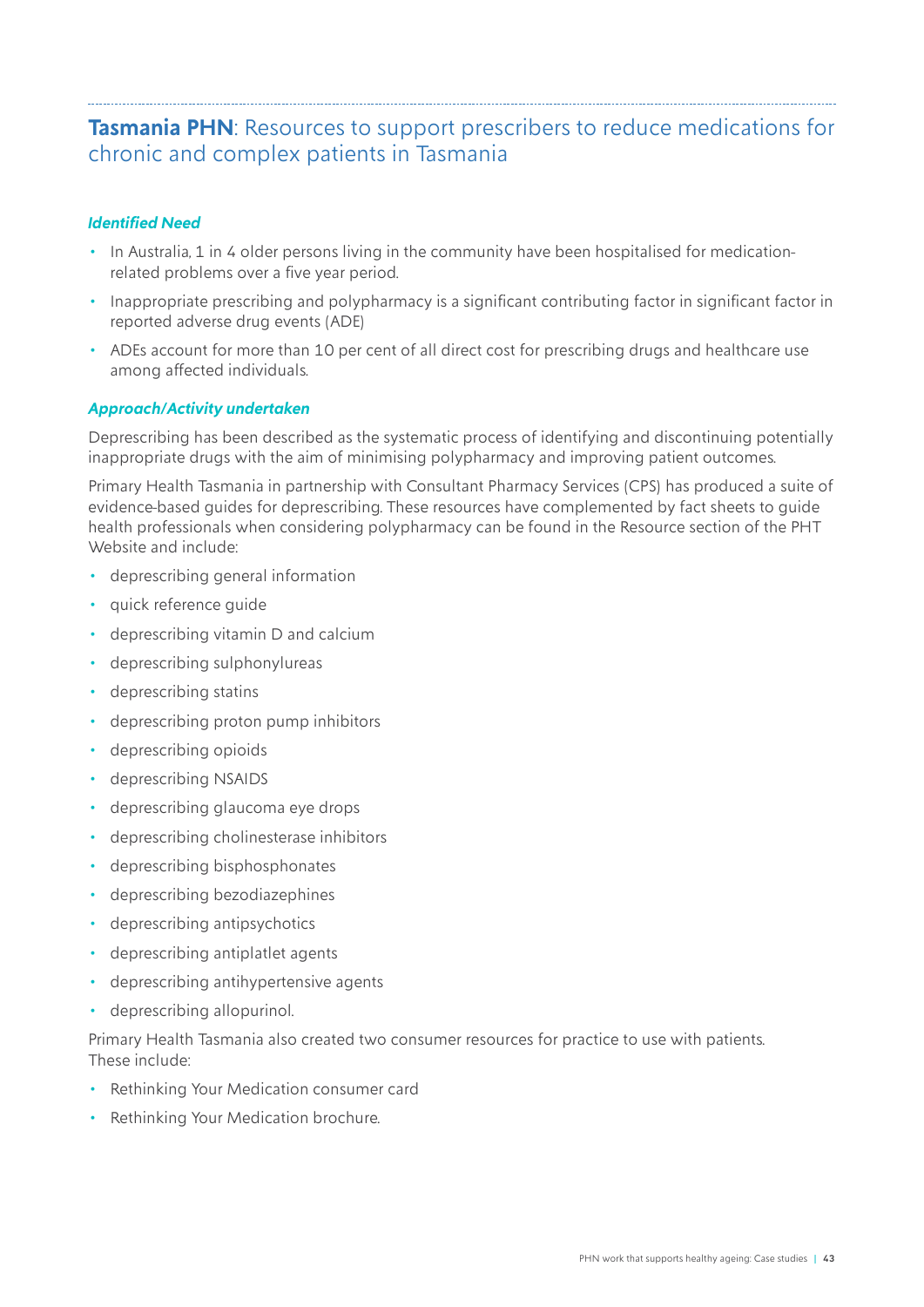#### *Outcome*

The deprescribing resources developed are consistently on of the top five (5) most frequently accessed resources from Primary Health Tasmania since 2017 having been accessed 24,129. This shows a high and sustained level of interest from Tasmanian prescribers to improve quality and safety of patient care.

#### *Other information*

• <https://www.primaryhealthtas.com.au/resources/deprescribing-resources/>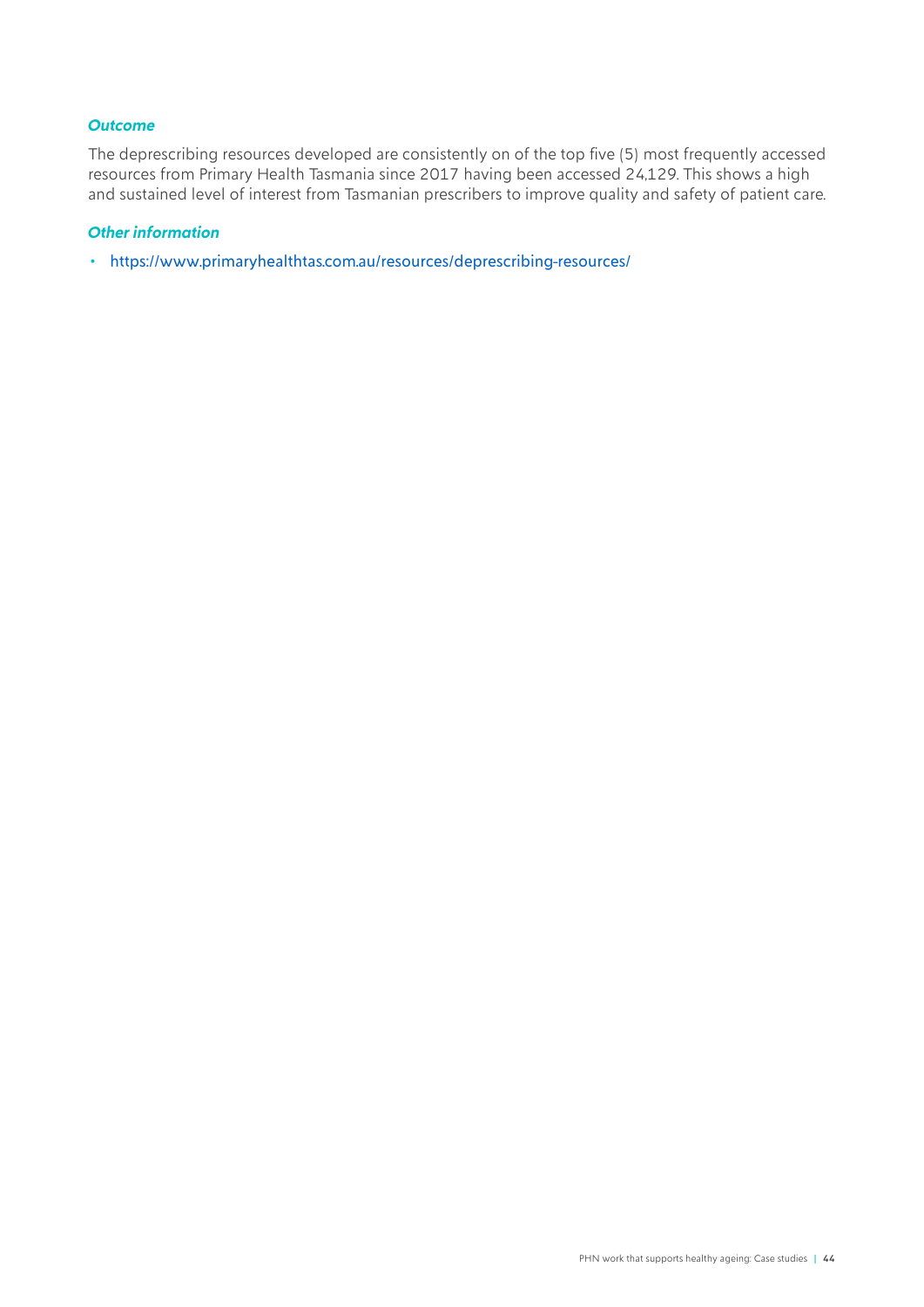# <span id="page-44-0"></span>**Western NSW PHN**: CPD Program Core Delivery

#### *Identified need*

The WNSW PHN conducts an annual learning needs assessment to inform and direct CPD activities. Care of Older Persons is consistently ranked in the top 10 identified priority learning needs by health professionals in our region.

#### *Approach/activity undertaken*

The WNSW PHN partners with local, state-wide and national partners to deliver CPD sessions to provide practitioners with updated, evidence-based and relevant education. Key external education partners include Western NSW Local Health District, Program of Experience in the palliative Approach (PEPA) and Hammond Care.

The COVID Pandemic meant that CPD delivery was moved online. Due to the broad reach that webinars provide, this element of the CPD program is continuing (in conjunction with face-to-face sessions when possible) to enable even greater access to ongoing learning opportunities for health practitioners in rural and remote areas.

The WNSW PHN CPD team are also launching PODCASTS in coming months, featuring a 4-part series focussing on End of Life Care.

The WNSW PHN is committed to being responsive to ongoing learning needs and evolving community needs when planning and delivery the CPD Program. Examples of this are coordinating infection control and immunisation training for Aged Care Nurses.

#### *Outcome*

Each CPD session is evaluated to enable the Education Team to maintain a responsive approach to meeting changing health practitioners' needs and to inform ongoing quality improvement processes. This approach enables the Education Team to plan and customise education sessions to meet what practitioners have identified as key topics and issues in this space and ensures the WNSWPHN stays responsive to local needs.

#### *Other information*

• PODCASTS will be on our website in coming months.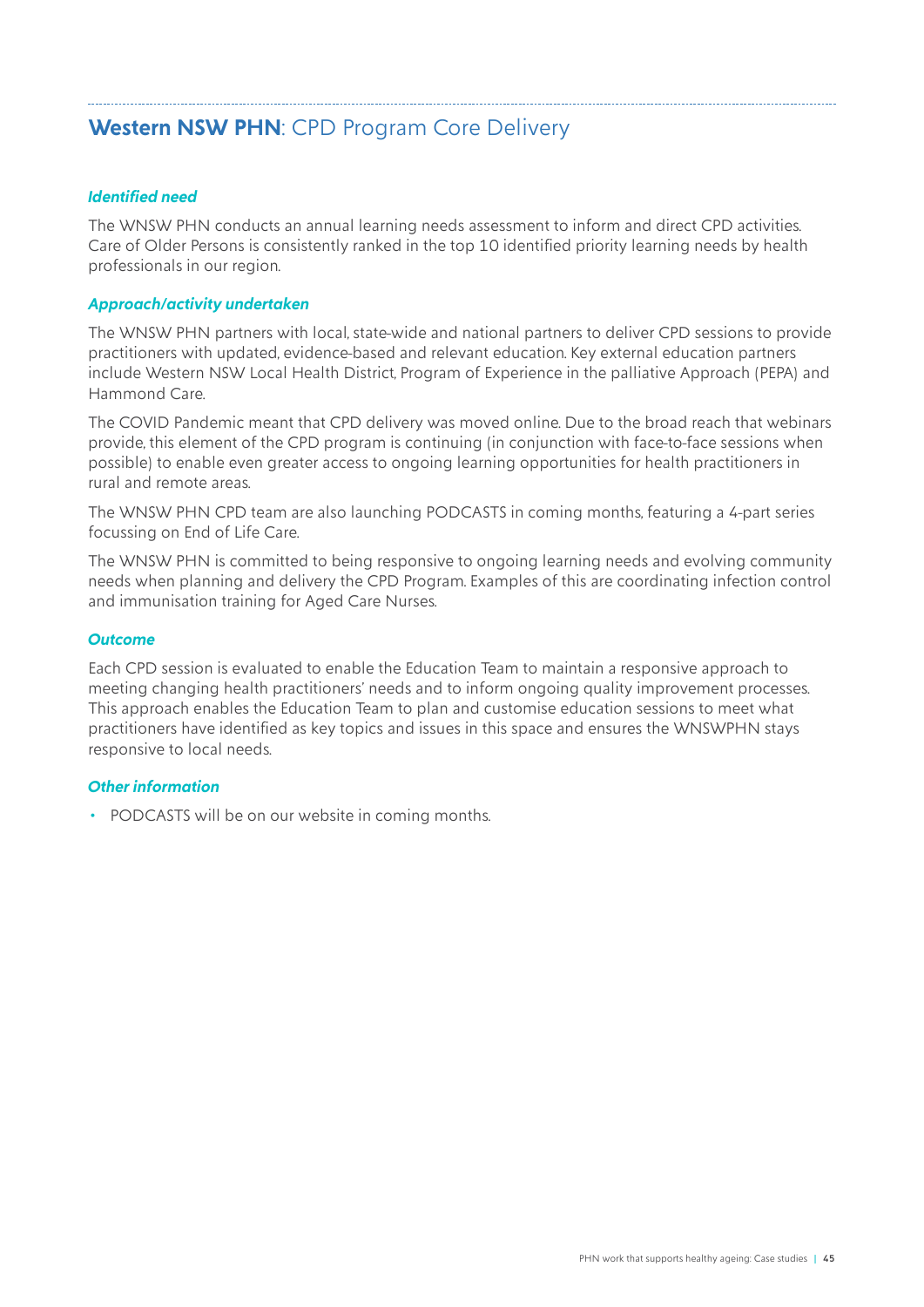# <span id="page-45-0"></span>**Brisbane North PHN**: Clinical Pathway and Communication Project

#### *Identified need*

Nursing staff in residential aged care facilities (RACFs) are often the first to identify deteriorating health in residents. This project was based on findings from a large-scale stepped wedge evaluation that found that training and support of aged care staff in early recognition and management of acute common conditions as well as improved transitional care communication resulted in reduced hospital admissions.

#### *Approach/activity undertaken*

A nurse practitioner was engaged to deliver clinical pathway training and coaching based on five state-wide clinical pathways for RACFs during 2019-2021. The aim of the project was to increase the knowledge and skills of RACF nursing staff in identifying and managing acute clinical conditions on selected clinical pathways. It also focused on developing better links and communication between RACF nursing staff, other healthcare providers and the Metro North HHSs Residential Aged care District Assessment and Referral service (RADAR).

The clinical coaching aspect was included to ensure that nursing staff were able to embed their learnings into real world practical examples. De-identified cases of residents at their facility pertaining to the clinical pathways were discussed for by the nurse practitioner as well as their peers.

#### *Outcome*

Despite the impact of COVID on the project, staff from 47 facilities (55 per cent) in the region participated. High proportions of nursing staff who participated indicated that they would recommend the training and coaching to colleagues (84 per cent); a vast majority (86 per cent) scored 100 per cent accuracy on the knowledge-based review questions and reported increased knowledge and confident in the use of clinical pathways. Due to limitations in obtaining patient data from the HHS, the project was unable to determine the impact on reducing hospital admissions.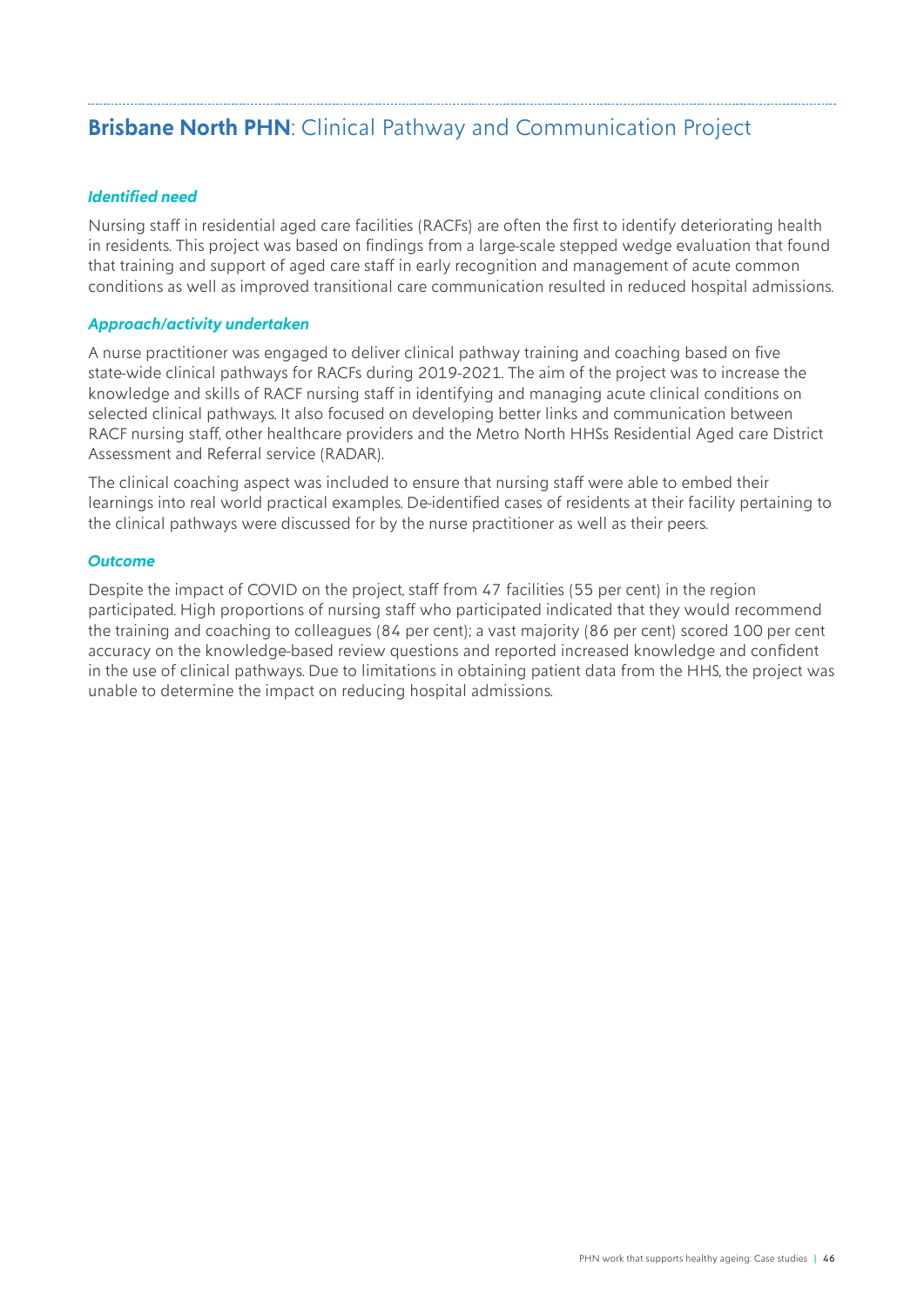# <span id="page-46-0"></span>**South Eastern NSW PHN: Geriatrician in the Practice**

#### *Identified need*

The Shoalhaven region has an ageing population and a high prevalence of dementia; and insufficient geriatricians available to provide a timely service to patients. This has resulted in long waiting lists for local hospital clinics. Dementia is a serious chronic condition that requires expert clinical assessment, diagnosis and management.

#### *Approach/activity undertaken*

The Geriatrician in the Practice (GIP) program is based on the Physician in the Practice Clinic model, developed in Toowoomba and resulted in significant improvement of diabetes management and reduced hospital admissions. The aim of the GIP program is to improve patient care, upskill GPs and practice nurses in diagnosing and managing their own patients with dementia, while also reducing the waiting lists for hospital outreach clinics – as they will ultimately only be required to see the more complex patients. Overall, the GIP program aims to improve care coordination, communication and linkages between specialists at Shoalhaven hospital and local general practices, while involving people who may have dementia and their carers in the care and management of their condition.

#### *Outcome*

This model has successfully provided dementia screening to over 662 patients in general practices and one Aboriginal Medical Service in the Shoalhaven region. The GIP program strengthens the capacity of primary care through upskilling the primary care providers, during the shared care arrangements and also by the provision of an ongoing consultation and liaison service with the geriatrician.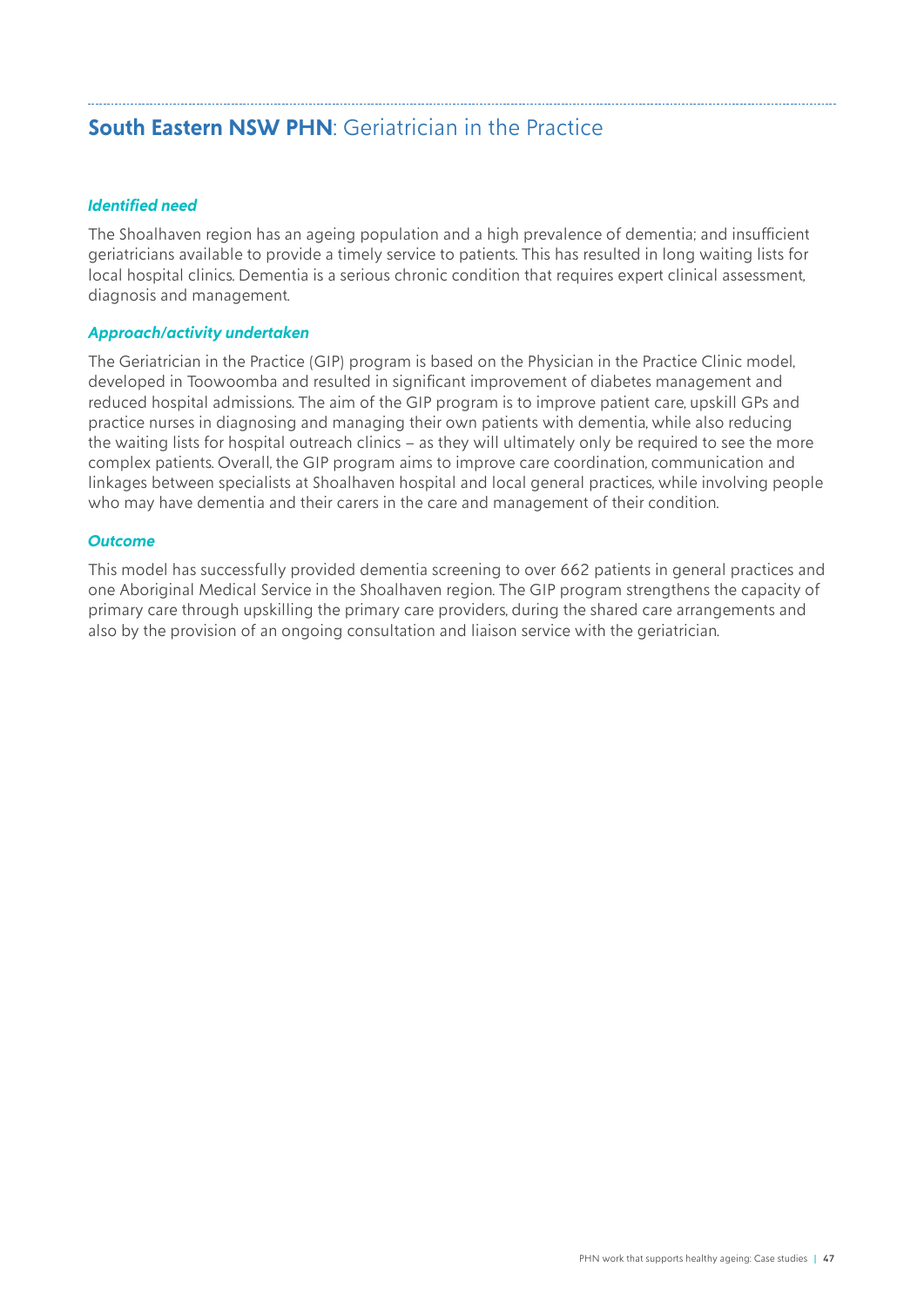# <span id="page-47-0"></span>**Brisbane North PHN**: Chronic Wound Training and Clinical Support for RACF and community clinicians

#### *Identified need*

Within Australia, more than 460,000 people suffer from chronic wounds costing the healthcare system approximately \$3 billion a year according to the [Chronic Wounds Problem in Australia: A Call to Action](http://www.aushsi.org.au/wp-content/uploads/2018/03/2018-Recommendations-Paper_Chronic-Wounds-Solutions.pdf)  [paper.](http://www.aushsi.org.au/wp-content/uploads/2018/03/2018-Recommendations-Paper_Chronic-Wounds-Solutions.pdf) Based on these statistics, there are an estimated 18,000 people in the Brisbane North region living with a chronic wound.

Fragmented care between care providers can often lead to people with wounds not receiving the right care, which can contribute to poor outcomes and potential avoidable emergency department presentations. In the Brisbane North region, there was no effective process or framework to respond to the increasing demands of clients presenting with wound issues.

#### *Approach/activity undertaken*

After consultations with the Brisbane North PHN Chronic Wounds Governance Group – that includes stakeholders from the acute, primary care and community health settings – the following activities were undertaken by Wound Innovations over a three year period:

- delivery of a series of face-to-face and online workshops in chronic wound management for staff of RACFs and community service providers
- provision clinical placement position at Wound Innovations for each RACF and participating community service provider in year 1 of the project
- provision of bedside and telehealth consultations in RACFs and in-home consultations during community service provider visits that included onsite coaching for RACF and community service provider staff in years 2 and 3 of the project.

#### *Outcome*

The project achieved significant outcomes that enhanced care providers skills and improved wound healing for people living with chronic wounds.

- 452 RACF and community nursing staff received wounds training
- 94 per cent of clinical staff who attended the training agreed or strongly agreed the sessions were relevant to their clinical practice
- The average wound knowledge score (from a pre and post, written wounds knowledge assessment) for clinical staff improved from 61 per cent to 81.2 per cent
- 790 specialist wound consultations face to face or via telehealth for 191 patient referrals across 30 RACFs and 10 community care providers were delivered
- Of the 85.4 per cent patients with healable wounds, 31.7 per cent were healed and discharged with an average time to healing of 15 weeks according to patient case data.

#### *Other information*

• [Chronic Wounds Problem in Australia: A Call to Action paper](http://www.aushsi.org.au/wp-content/uploads/2018/03/2018-Recommendations-Paper_Chronic-Wounds-Solutions.pdf)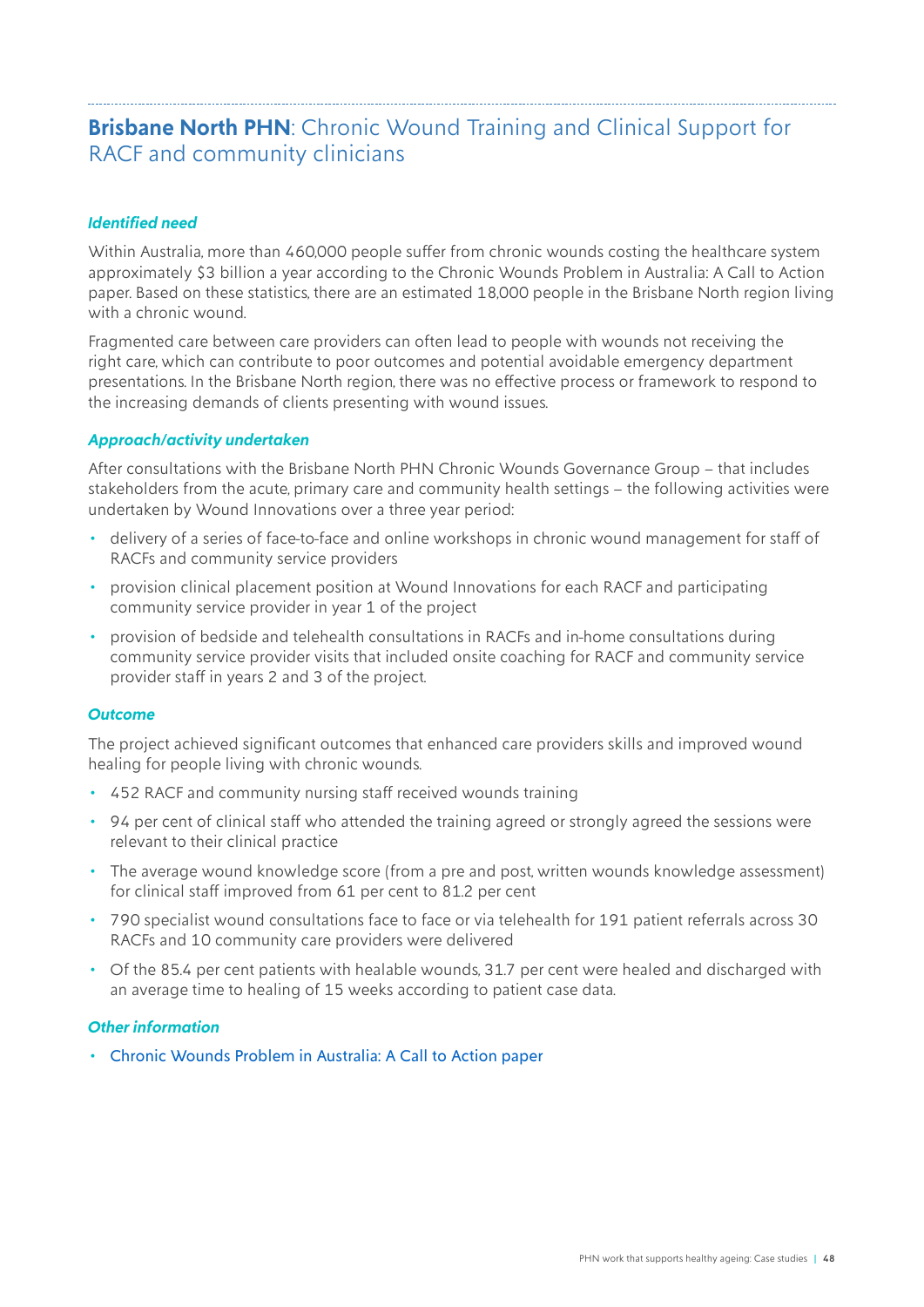## <span id="page-48-0"></span>**Nepean Blue Mountains PHN**: The Advance Project: Initiating Advance Care Planning, Palliative & Supportive Care in General Practice

#### *Identified need*

NBMPHN commissioned a needs assessment and [report](https://www.nbmphn.com.au/getattachment/889a4267-8d47-4b4a-8b77-bb49004a7978/attachment.aspx) delivered by Synergia to increase our understanding of end of life care needs in the region: the level of uptake of Advance Care Planning and their use in current service provision and to develop a pathway model that could support future planning and commissioning of End of Life services for the region. As a result of this consultation process and the market analysis conducted, five key recommendations were made, one of which was the 'Use of Advance Care Plans'.

The report identified a number of drivers affecting the use of Advance Care Plans (ACP) in our region which include: lack of communication and cooperation across agencies thereby resulting in inconsistent design and use of ACPs; Advance Care Plans are often provided to the patient by someone not skilled or experienced enough to discuss the issues that the document may raise for the patient and/or their carers.

#### *Approach/activity undertaken*

To support general practice in initiating advance care planning conversations and assessing patient's and carers palliative and supportive care needs, NBMPHN worked with HammondCare to deliver The Advance Project workshop: Initiating Advance Care Planning, Palliative and Supportive Care in General Practice.

[The Advance Project](https://www.hammond.com.au/services/palliative-centre/the-advance-project) provided access to free, evidence-based training package and suite of resources. The Advance Project was specifically designed to support GPs, nurses and practice managers to work as a team to initiate conversations about advance care planning and to assess patients' and carers' palliative and supportive care needs.

Participants from the Advance Project workshops considered that appropriate and timely use of ACPs would ensure that people would have their wishes and preferences for end-of-life recorded and respected, potentially improving the dying experience for patients and their families and carers.

#### *Outcome*

In total, 103 participants completed the Advance Project training, including GPs, practice nurses, Practice Managers, and other nurses with the following overall learning outcomes:

- Increasing the capacity and confidence of GPs, nurses and practice managers to initiate advance care planning conversations and assess patients' and carers' palliative and supportive care needs.
- Identifying and assessing the needs of patients, and their carers, who might be at risk of deteriorating and dying.
- Overall, enable primary health professionals to work as a team to implement the Advance Project<sup>TM</sup> resources in clinical practice.

#### *Other information*

• [https://www.nbmphn.com.au/Health-Professionals/Services/Older-Persons-Health/Advance-Care-](https://www.nbmphn.com.au/Health-Professionals/Services/Older-Persons-Health/Advance-Care-Planning)[Planning](https://www.nbmphn.com.au/Health-Professionals/Services/Older-Persons-Health/Advance-Care-Planning)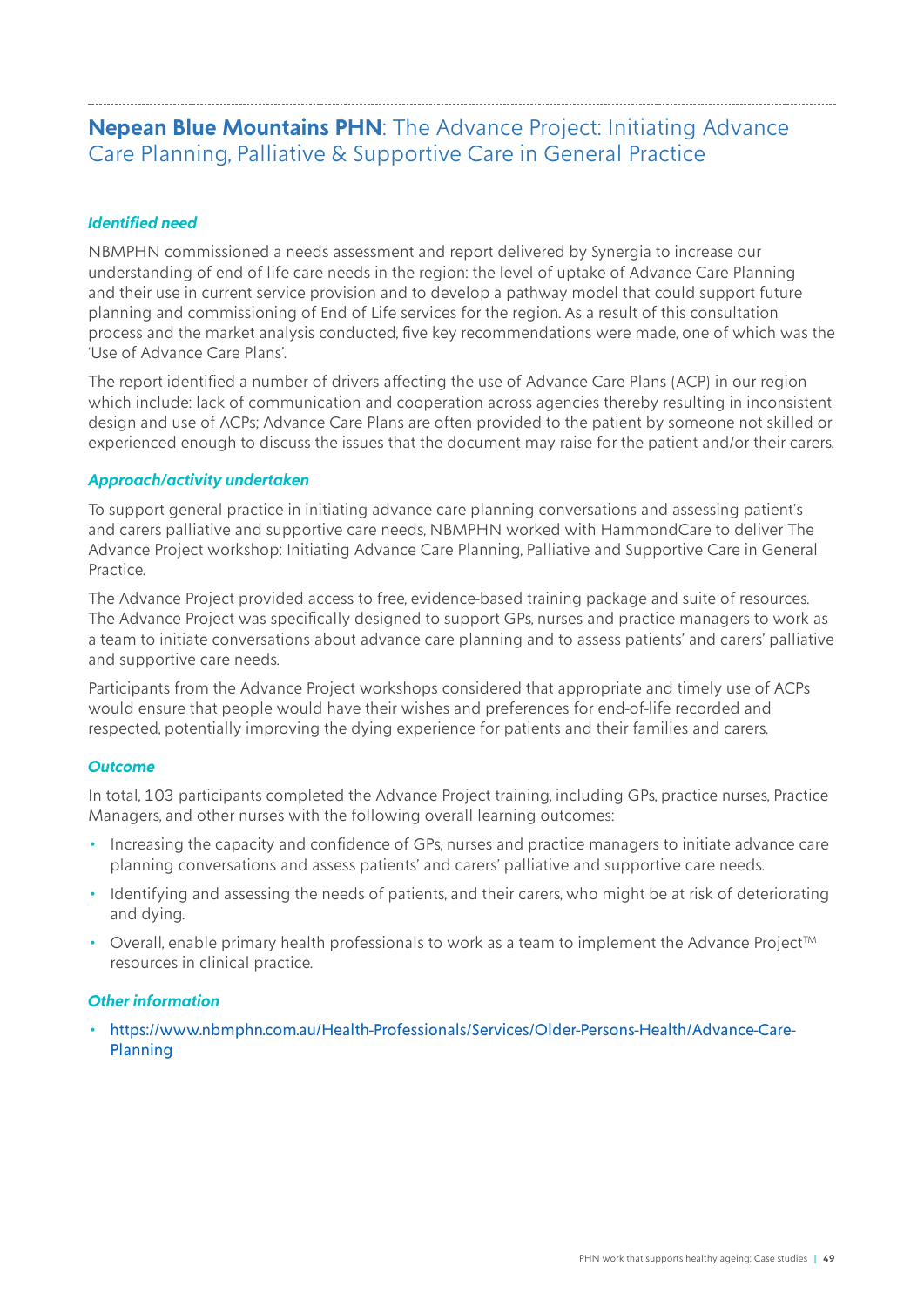## <span id="page-49-0"></span>**Tasmania PHN**: Commissioning for quality improvement – working collaboratively to improve the quality of diabetes management in residential aged care

#### *Identified need*

Diabetes is a high priority health need in Tasmania, with approximately 5 per cent of Tasmanians with type 2 diabetes. Diabetes is the cause of a large burden of morbidity, avoidable mortality and potentially preventable hospital admissions. Additionally, the prevalence of diabetes rises dramatically as people age and Tasmania has the fastest ageing population in Australia with 1 in 5 Tasmanians being aged  $65<sup>+</sup>$ years. Over a quarter of Tasmanians living in residential aged care facilities (RACFs) have diabetes.

The residents from RACFs with diabetes contributes to a considerable number of emergency department (ED) presentations and inpatient hospital admissions. Therefore, improving the management of diabetes in place is better for the residents and broader Tasmanian health system.

#### *Approach/activity undertaken*

The aim of the project is to improve the management of residents in RACF who have diabetes. The project commenced in 2016-17 and has followed a staged implementation approach based on learnings and outcomes.

Phase 1: Diabetes Tasmania developed the Diabetes Management in Aged Care handbook. This process involved engaging with RACFs and initial review of the RACF policies and procedures related to the management of diabetes.

Phase 2: Based on the phase 1 findings and recommendations, PHT commissioned Diabetes Tasmania to further strengthen the capacity and capability of RACFs. Facilities with higher hospital presentations were prioritised and strategies included:

- review and modification of existing policies and procedures
- an increase in the availability of in-reach support to residents of RACFs
- the provision of training using Six Minute Intensive Training or SMITs

SMITS were developed in response to challenges associated with long training sessions.

The use of short sharp training allowed increased numbers of staff accessing training in a concise and easy to understand format that may be incorporated into situations such as shift handover.

Phase 3: PHT commissioned Diabetes Tasmania to continue phase two work with additional facilities as well as developing online SMIT training resources to improve access to and sustainability of training resources.

Phase 4: Phase 3 identified issues related to the management of diabetes in RACFs with residents often being classified as being 'too complex' to manage. PHT commissioned Diabetes Tasmania to undertake a review of patients to determine what made the residents 'complex'.

Phase 5: Based on phase 4 findings, PHT have commissioned Diabetes Tasmania to provide targeted support for complex residents to receive early input from a Diabetes Educator as well as continuing the training program and support to the RACF staff.

#### *Outcome*

Phase 1: indicated that there was a need to increase the levels of skills and knowledge of staff working in RACFs to improve the management of diabetes as well as the need to review and modify if required the policies and procedures that are in place.

Phase 2: the project targeted 20 RACFs. Outcomes achieved:

• a reduction in diabetes-related hospital admissions of 53% (2015-16 to 2017-18)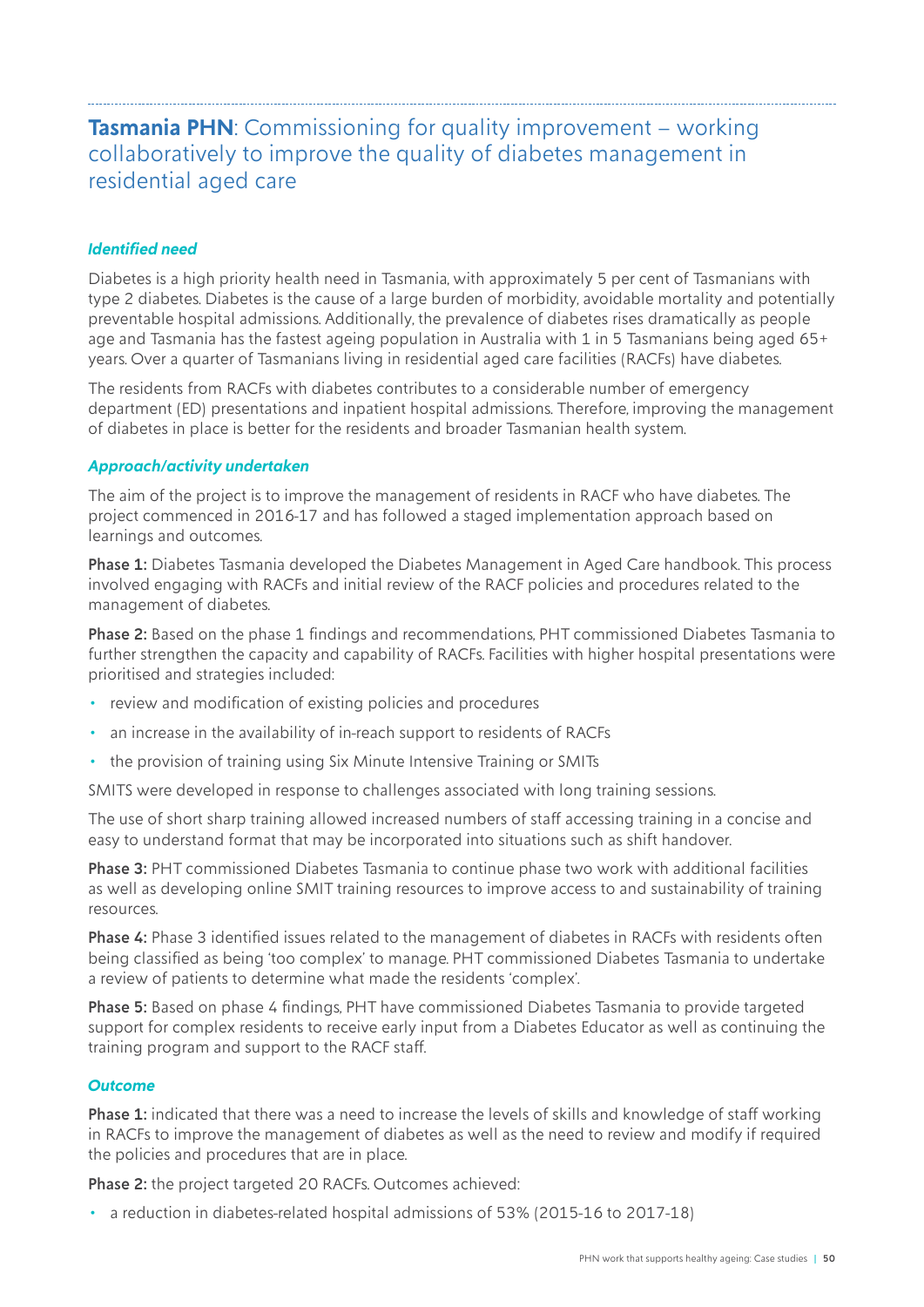- a reduction in emergency department presentations of 29 per cent (2015-16 to 2017-18)
- increased screening for diabetes on admission improved significantly with 80 per cent of facilities reporting at follow-up that they screened residents (compared with only 15 per cent at baseline).
- increased Hypoglycaemia management planning to also improved significantly 70 per cent of residents comparative to the 10 per cent baseline
- 193 staff received face to face training

Phase 3: Outcomes achieved:

- 65 per cent reduction in diabetes related hospital admissions a further 12 per cent reduction from the previous period
- 38 per cent reduction in emergency department presentations a further 9 per cent reduction compared to the previous period (2015-16 to 2018-19).
- a further 313 RACF staff received training
- the specific focus around complex patients identified that 43 per cent of the participating RACFs had reported adverse events related to diabetes

Phase 4: reviewed complex patients and identified key areas for improvement such as:

- workforce education
- key elements of policy and procedures required to embed change
- early access to specialist skill and knowledge may improve outcomes

Phase 5: evaluation identified that prompt access to specialist skills and knowledge improved the outcomes of residents with diabetes in residential aged care facilities.

The use of funding to commission for service improvement rather than service delivery has been very effective in improving the management of residents in RACFs with Diabetes. PHT continues to work with Diabetes Tasmania with a view to be able to integrate the delivery of services to ensure that residents in RACF are effectively managed and their health outcomes are improved.

#### *Other information*

The SMIT resources (videos and training materials) have now been adopted by Diabetes Australia and are now being disseminated and implemented nationally.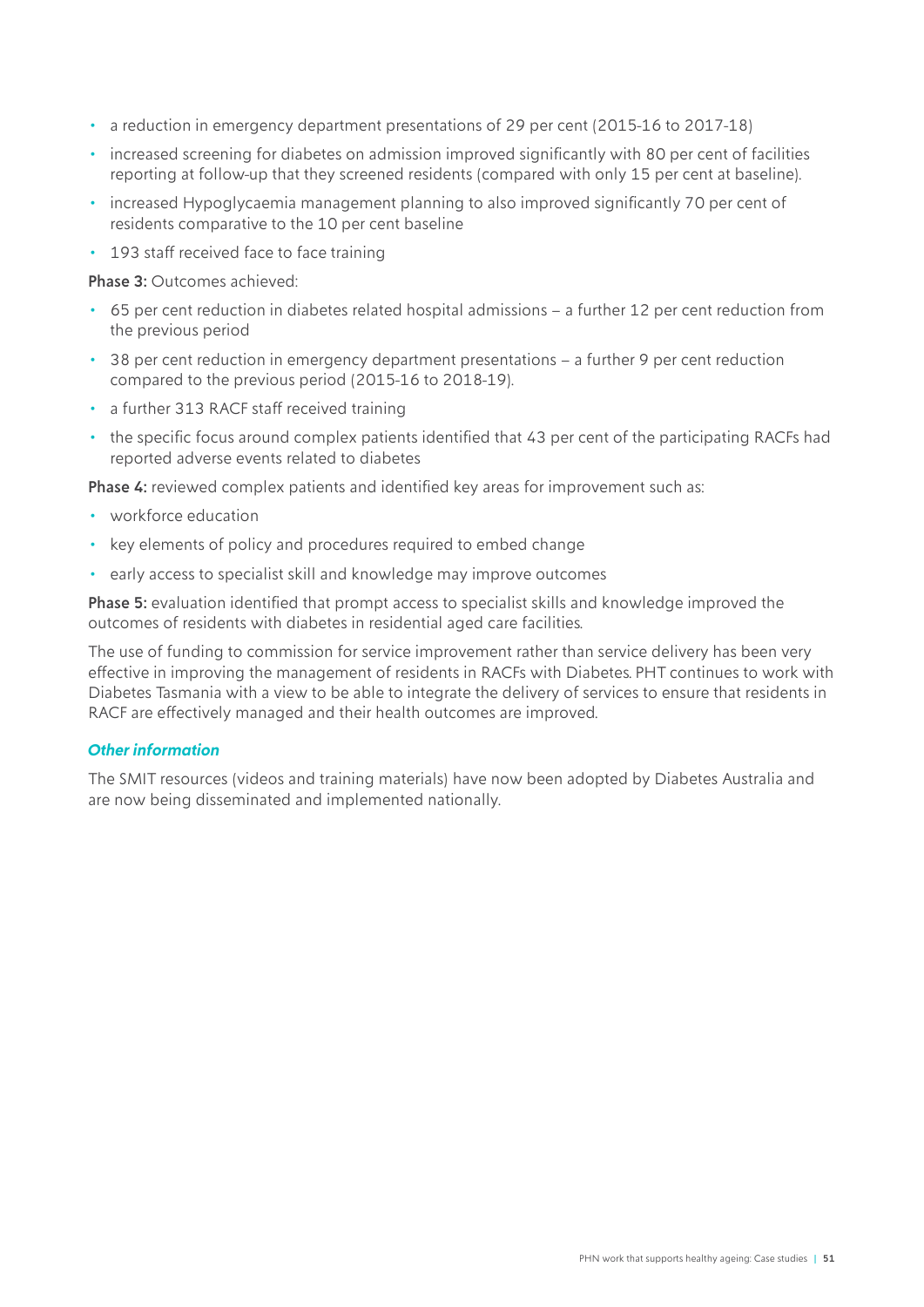## <span id="page-51-0"></span>**Western NSW PHN**: Shared Health and Advance care Record for End of life choices (SHARE)

#### *Identified need*

The SHARE (**S**hared **H**ealth and **A**dvance Care **R**ecord for **E**nd of life choices) project built on system change achieved through a Decision Assist Linkages project led by Far West Local Health District (FWLHD) Specialist Palliative Care Team (SPCT) in partnership with Residential Aged Care Facilities (RACFs). The Far West Palliative Approach Framework (FWPAF) was developed to build capacity and improve provision of comprehensive, consistent, patient-centred, needs-based, high-quality palliative and end-of-life care (PEoLC) for all, irrespective of diagnosis, care location or care provider. The paper based FWPAF suite of clinical and educational tools and resources achieved sustained improvements in advanced care planning, care coordination and quality of PEoLC in line with patient wishes in RACFs and Multi-Purpose Service (MPS) facilities, as well as reduction in unnecessary hospital admissions. When translated into all care settings, including community, primary health, General Practice and hospital services, it will provide a shared framework to provide genuine choice that enables the right care, at the right time, in the right place.

#### *Approach/activity undertaken*

The SHARE Work Group was established at the commencement of the project to provide an overarching governance structure for the project; with members representative of the FWLHD, WNSWLHD and WNSW PHN.

Implementation of the SHARE project was undertaken:

- Stage 1a (April to October 2018) A business analyst contractor engaged to undertake the business analysis required for the FWPAF to be developed into an ePAF for implementation in community and primary health care settings across our region.
- Stage 1b (February to May 2019) An information and Communication Technology (ICT) contractor was engaged to develop a Web Resource Centre housed on the WNSW PHN web page containing the framework, model of care and resource required by generalist clinicians to implement a palliative approach to End of Life (EoL) care.
- Stage 1c (July 2019 to June 2020) A shared locality record housed in a Regional Electronic Health Record (REHR). An ICT company was engaged to run an approach to market for a REHR solution to connect MyHR, GPs, LHDs and RACFs providing a shared care platform evaluated against the ePAF requirements already documented in stage 1a of the Business Analysis. South West Sydney PHNs Integrated Realtime Active Data (iRAD) project was identified as meeting 67% of SHARE projects requirements for a shared locality record.
- Stage 2 (May 2019 to June 2021) WNSW PHN employed palliative approach linkage officers (PALOs) to implement the ePAF into 5 RACFS, 2 MPS facilities in WNSW LHD and all RACFs and MPS facilities, except one, in the FW LHD. With a 12-month extension of funding 2 more RACFs were added to the existing pilot sites. In January 2021 an EOI was sent to all RACFs in the region and a 'Rapid Rollout' of the ePAF commenced into interested facilities. The framework has been implemented into a further 18 RACFs.

#### *Outcome*

The WNSW PHN Data Team developed a Power BI data dashboard that allows WNSW PHN and the two LHDs involved in the project to monitor clinical care through evidence-based outcome indicators which will inform continuous improvement of services across all care sectors.

The data fields included are listed below:

#### Advanced care planning

1. advanced care directive or plan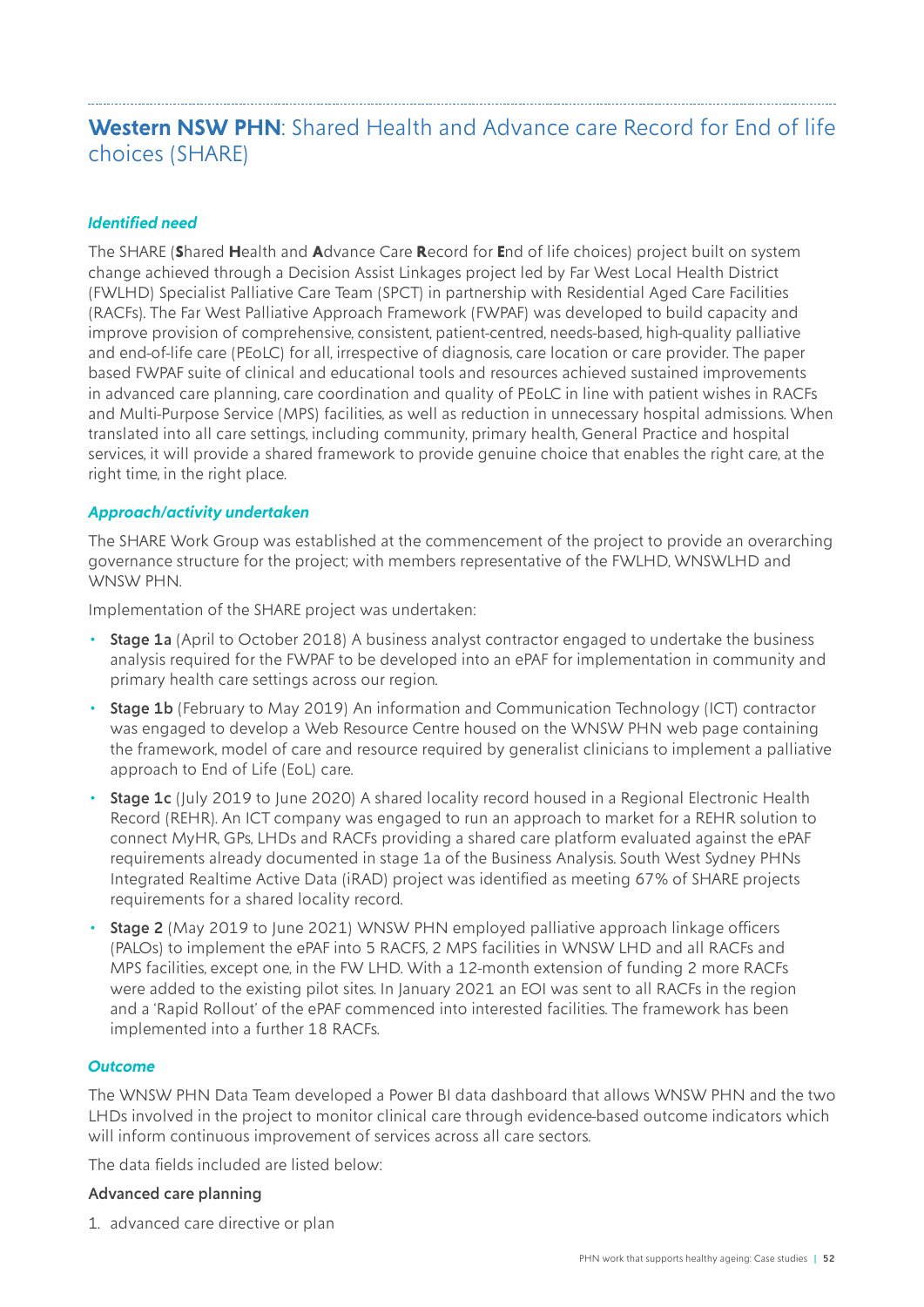- 2. resuscitation plan
- 3. preferred place of care
- 4. person responsible
- 5. ambulance palliative care plan
- 6. preferred place of death

#### Coordination of care

- 1. MDT case conference discussion
- 2. specialist palliative care referral

#### Planning for last days of life

- 1. anticipatory medications
- 2. expected home death form

#### Web resource centre

- 1. page hits and views
- 2. access by location
- 3. access by non health care persons
- 4. access by health care staff
- 5. access by facility type eg. hospital, RACF, community, other

#### *Other information*

- The WNSW PHN electronic Palliative Approach Framework (ePAF) was launched in May 2019 and is located on our website [www.wnswphn.org.au/epaf](http://www.wnswphn.org.au/epaf)
- Please follow the link: [https://www.wnswphn.org.au/epaf-healthcare-professionals/epaf-webinars](https://www.wnswphn.org.au/epaf-healthcare-professionals/epaf-webinars-healthcare-professionals)[healthcare-professionals](https://www.wnswphn.org.au/epaf-healthcare-professionals/epaf-webinars-healthcare-professionals) to a webinar with information in the use of the ePAF.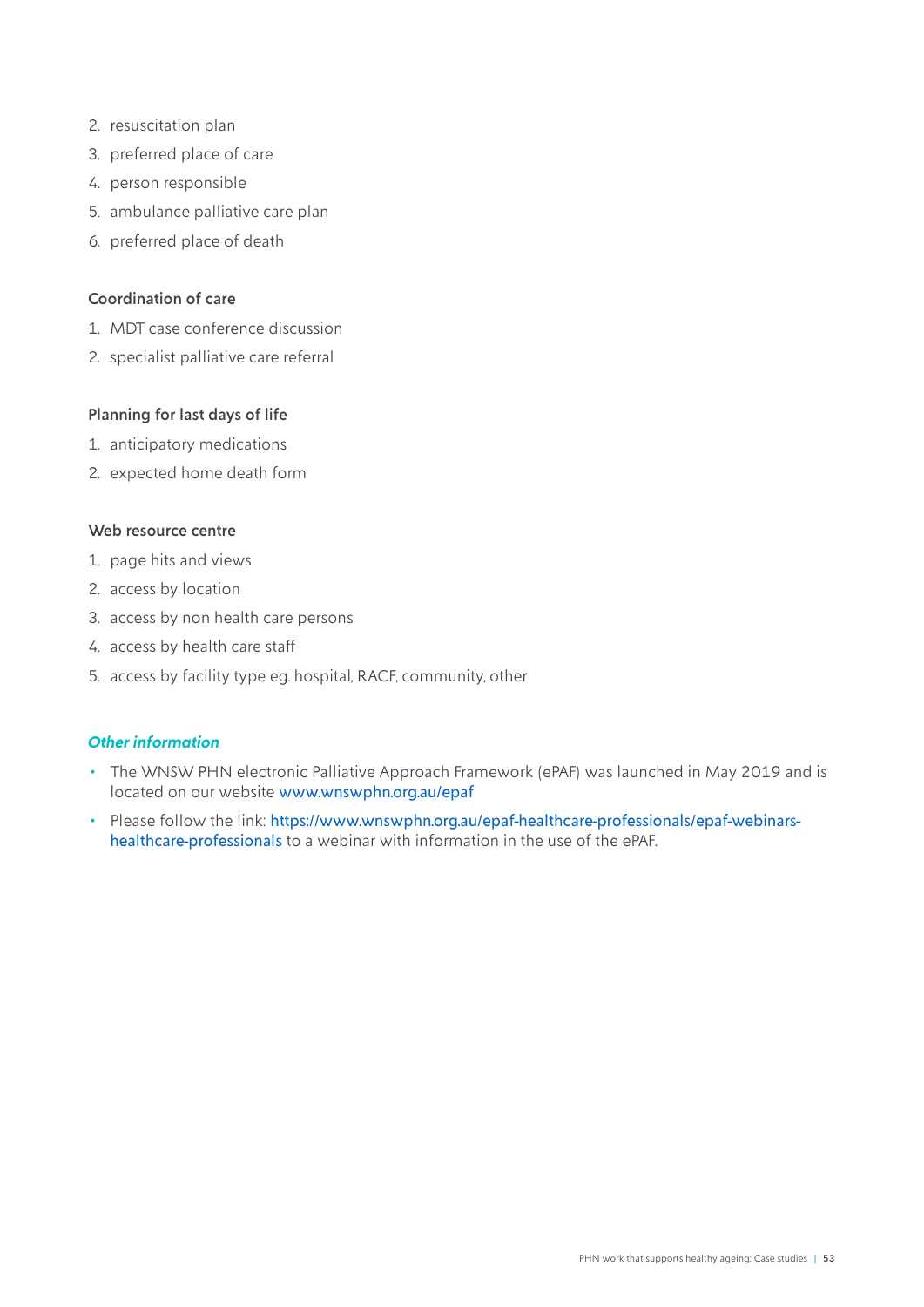# <span id="page-53-0"></span>**Country WA PHN**: Tackling the Barriers to Aged Care and Advance Care Planning

#### *Identified need*

The integration of healthy ageing principles and end of life planning between the local community, acute hospital and general practice to planning transitions of care and provision of appropriate pathways of care and promote healthy ageing for older people in the Great Southern Region of Country WA PHN.

#### *Approach/activity undertaken*

The Aged Care network (ACN), which included General Practice, WA Country Health, Local Government Authority, District Health Advisory Committee, Residential Aged Care consumer groups and specialist services within Palliative and aged care, completed an environmental scan of community assets to improve healthy ageing, advanced care planning and end of life. Work has included:

- Collaboratively co-designing and developing tailored Goals of Care (GoC) for advanced care planning in Residential Aged Care (RAC) and the development of a COVID 19 Emergency response plan for RAC led by a Geriatrician with a collaboration of General Practitioners.
- Development of a ACN Governance structure and nine key priority working groups to which are currently active and include expanding the use of digital health and improving the hospital admissions and discharge process for older people.
- Development of ageism awareness modules by co-design with state health agencies, consumers and carers their to raise the awareness of healthy ageing within our community. The modules aim is to promote positive change in how we think and talk about ageing and older people and what it means to be an older version of ourselves. These modules are available on the learning management system within WA country health, TRACS and for downloading on the WAPHA webpage.

The ACN is increasing the effectiveness of engagement and relations across the health and wider community system and enabling the development of robust local pathways and tailored solutions to support older people. This network has benefited from the assets discovered within the Greater Choice for at Home Palliative Care project.

#### *Other information*

[Aged care network workshops](https://www.youtube.com/watch?v=CDUNqaWEOjE)

[Health Professional Ageism Online Learning Module](https://www.wapha.org.au/health-professionals/ageism-online-learning-module/)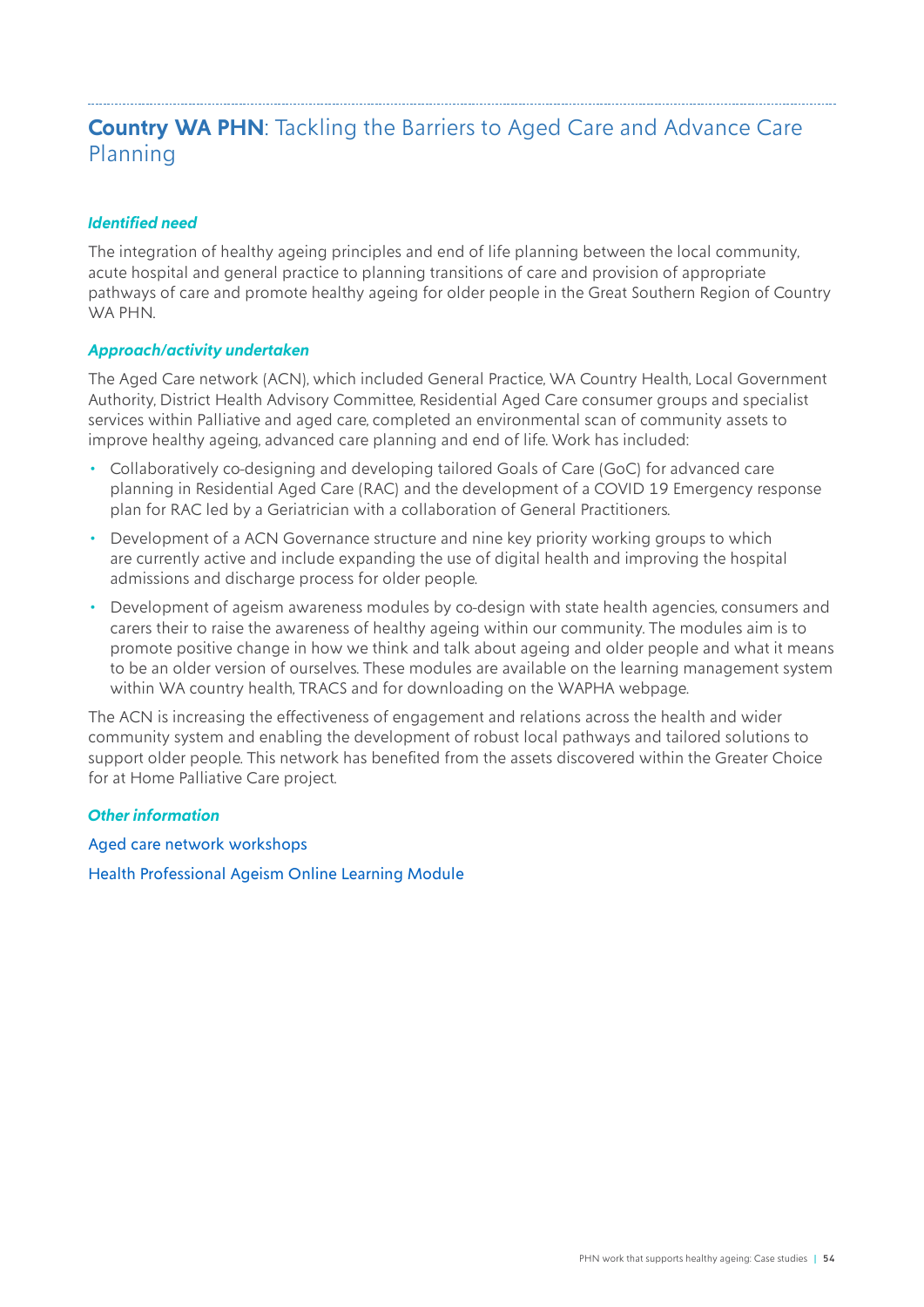# <span id="page-54-0"></span>**Murrumbidgee PHN**: My Health Record Connected Towns

#### *Identified need*

My Health Record provides healthcare organisations and consumers with the opportunity to share and view health information when, where and when it is needed. Having regional/rural towns fully connected to My Health Record provides the community with a connected health system and assists with consumer's community of care.

#### *Approach/activity undertaken*

The MPHN Digital Health Officer selected potential towns that were eligible (eg had conformant software) and worked with the General Practice, Pharmacy and Aged Care Facility in those towns to register and connect them to My Health Record. The Digital Health Officer also liaised with the local hospital or MPS to ensure My Health Record was operational and that their staff knew how to access and use it. Staff at each facility were educated about My Health Record and trained to use the system. Some of the benefits experienced are listed below:

#### **Benefits**

- General practice: Access to hospital discharge summaries and pharmacy dispense reports
- Pharmacy: Access to information not previously readily accessible (eq allergy status, health conditions)
- Aged care: Access to information (health conditions, medications etc) as needed
- Hospital: GP VMO has access to the above, including information uploaded at the General Practice

#### *Outcome*

The towns of Berrigan, Finley and Culcairn are fully connected with high numbers of community residents having their own My Health Record. The result of fully connecting a town goes towards demonstrating how interconnected healthcare in a community can help achieve positive health outcomes. As My Health Record grows over time, it is becoming increasingly valuable to health professionals and the community.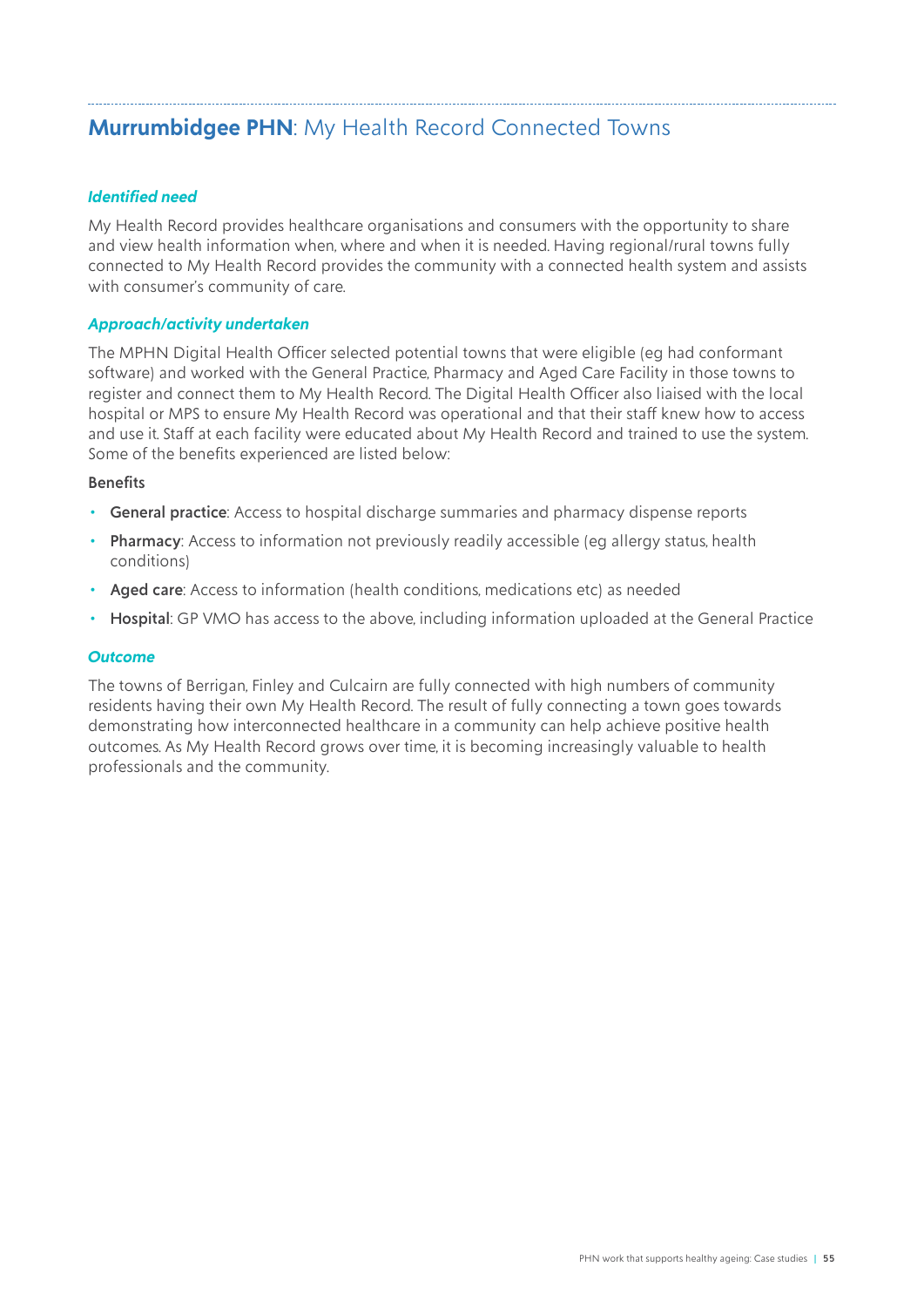# <span id="page-55-0"></span>**Gippsland PHN**: Remote Patient Monitoring

#### *Identified need*

Gippsland experiences high rates of preventable hospitalisation, and avoidable presentations to emergency departments and high rates of people with chronic health conditions.

#### *Approach/activity undertaken*

Gippsland PHN are undertaking the implementation of digitally enabled remote patient monitoring.

The software platform, Lifeguard, connects health professionals to patients. The software includes a mobile app for patients, a web portal and mobile app for health professionals, and infrastructure to connect these together.

The model of care developed by Gippsland PHN, supports patients with chronic health conditions to undertake regular home-based monitoring and have access to comprehensive clinical decision making and care coordination within or close to their home, when clinically safe to do so.

Vital signs, PROMs and other elements related to specific conditions are routinely recorded through an app on a smart device and uploaded in real time to a central location. Each patient can have individual parameters set in consultation with their care team (based on a clinically developed monitoring templates), who will monitor their entries. If a participant records data outside of their defined thresholds, this will alert via the platform and action can be taken, including contacting the patient via telehealth, arranging an appointment with the General Practice or directing the patient to urgent care services.

#### *Outcome*

Since commencement in February 2021, 16 health services are implementing this innovative model of care. In the most rural area of Gippsland, seven (7) health services including general practices, community health services and bush nursing centres are implementing remote patient monitoring. They will benefit from more efficient use of resources by identifying patients who are at risk of deterioration, reduction in travel and staying connected to patients through the software.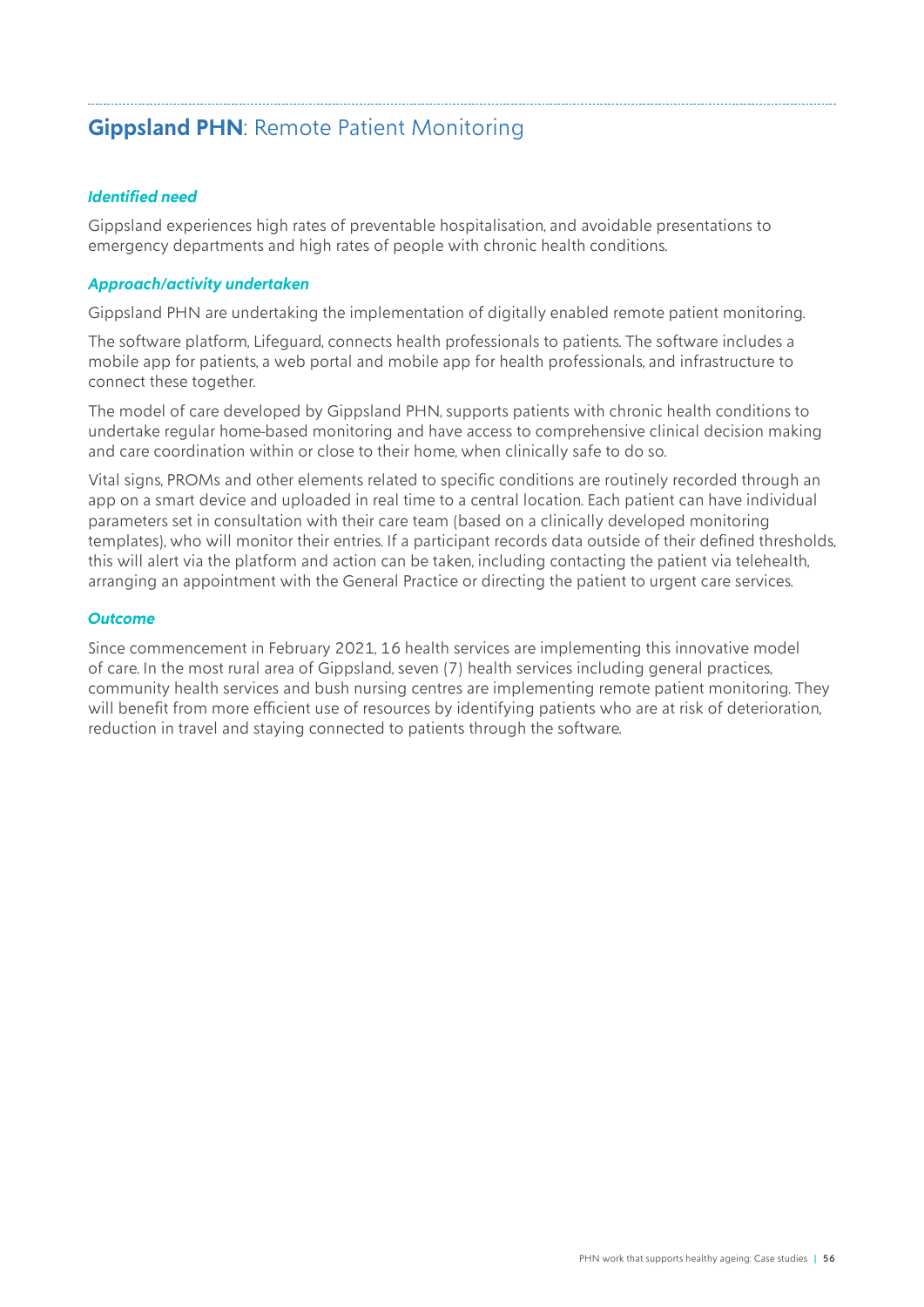# <span id="page-56-0"></span>**Australian Capital Territory PHN (Capital Health Network)**: Pharmacists in General Practice

#### *Identified need*

- Lack of multidisciplinary care;
- Innovative models of care that improve access to integrated services for chronic conditions;
- Primary health care professional should be supported to participate in team-based and shared care; and
- Improved health literacy around medications for older Australians.

#### *Approach/activity undertaken*

ACT PHN provided funding to eight general practices to each employ a part-time pharmacist (15 hours per week) for up to 18 months to work in a non-dispensing role. The practices were recruited in stages via an expression of interest to all ACT general practices. A condition of funding was that the pharmacists and the general practice would work co-operatively with CHN to monitor progress and to participate in the evaluation.

#### *Outcome*

The evaluation has demonstrated that this model has supported team-based and shared care through

- sharing of knowledge and expertise of the pharmacist to empower the general practice team to improve the quality of their prescribing
- providing a coordinated approach to medication management
- contributing to 75+ Health assessment, GPMPs, TCAs and case conferences

Pharmacists also undertook a range of activities leading to a range of recommendations aimed at improving health outcomes and improving medication management. The following chart demonstrates the breakdown of recommendations. Pharmacists demonstrated an impact through:

- reductions in medication burden
- advising on medication interactions
- providing health education and dosing aids to support patient self-management
- reconciliation of medication after ED/hospital stay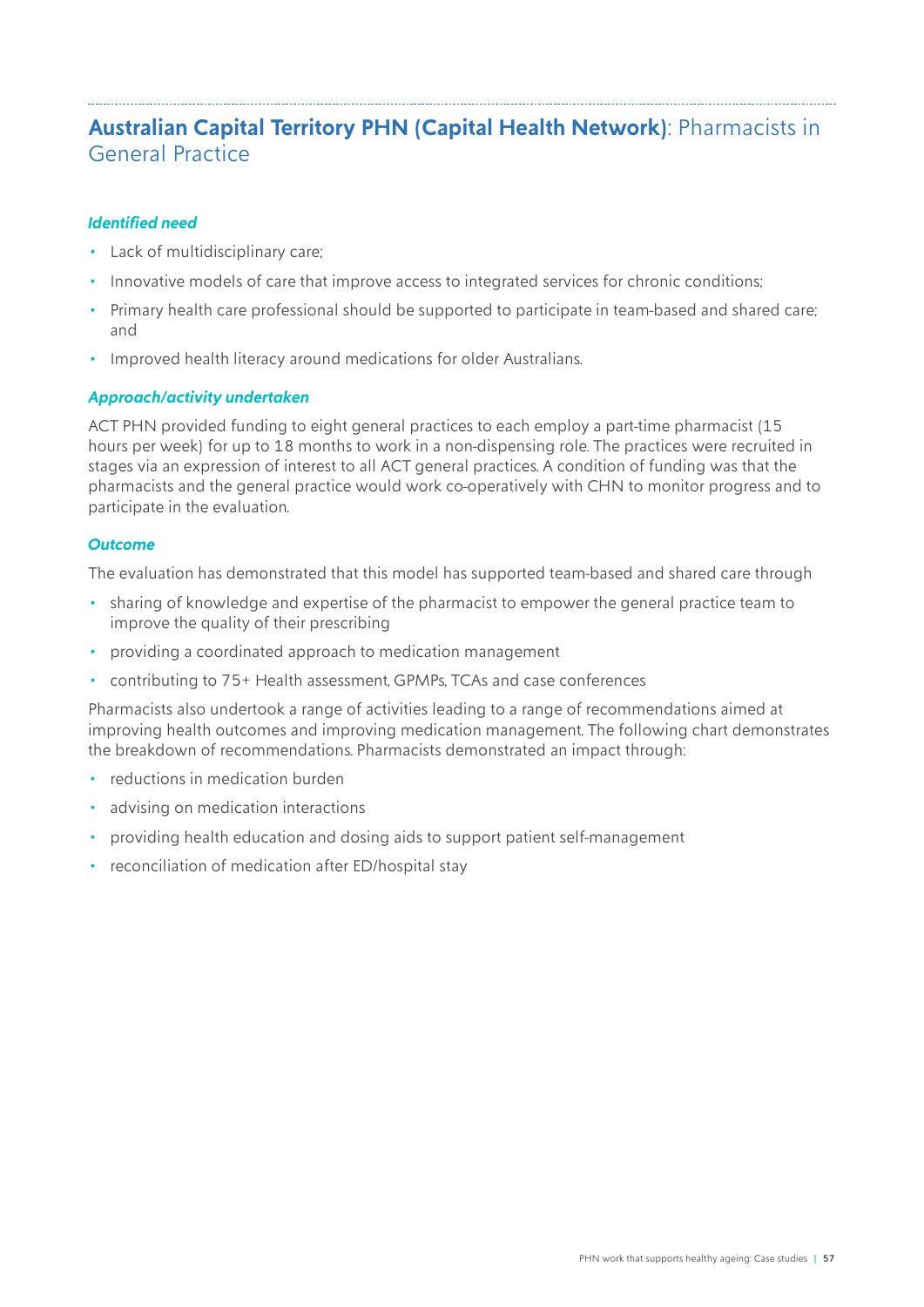### <span id="page-57-0"></span>**Hunter New England and Central Coast PHN**: Aged Care Rural Telehealth Project

#### *Identified need*

General Practitioners (GPs) in regional New England areas of NSW are reporting difficulties with long distances needing to be travelled to review their patients in Residential Aged Care Facilities (RACFs).

#### *Approach/activity undertaken*

This project will work to assist GPs to provide clinical care to RACF residents via a video telehealthbased platform. Work will involve training and education of both GP's and RACF staff on the identified telehealth platform and for RACF staff on recognising the deteriorating patient and ISBAR4AC clinical handover.

A multi-stakeholder steering committee has been convened to assist in clinical governance and delivery of services.

The HNECCPHN facilitated stakeholder engagement, education, and establishment of IT in RACFs and GP sites.

*Case example:* A GP from Tenterfield visiting RACF in Emmaville fortnightly involves over three hours of travel for the GP and the Practice nurse/administrator.

This GP will now hold weekly video telehealth consults and visit face to face once a month. This increases the clinical coverage of the RACF residents.

Video telehealth will be utilised for urgent clinical situations, reducing the need for hospital presentations.

This pilot program is being implemented in 2021-2022.

#### *Other information*

- Telehealth Resources Primary Health Network (thephn.com.au)
- <https://hneccphn.imgix.net/assets/src/uploads/images/Telehealth-practice-workflows-guide.pdf>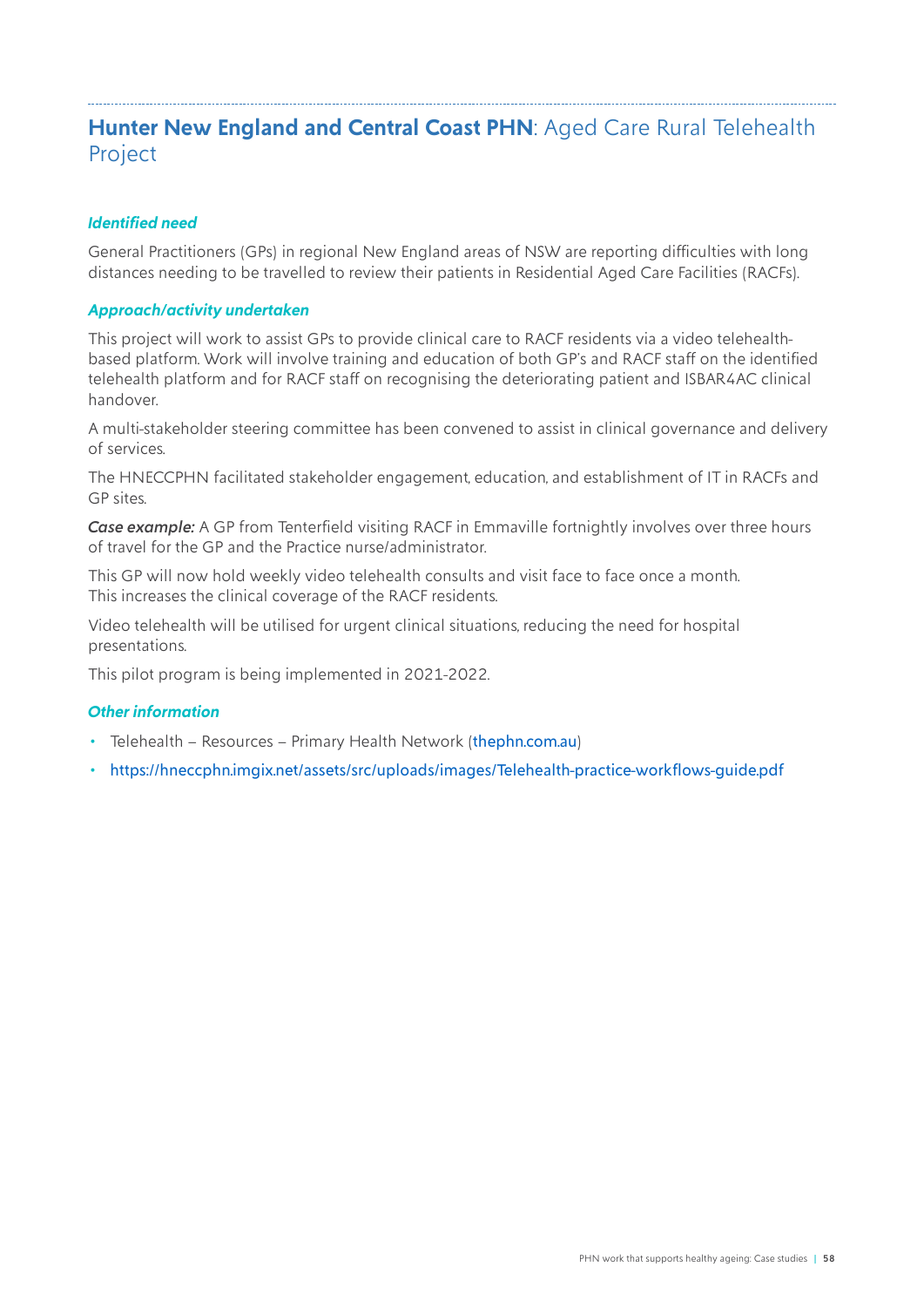## <span id="page-58-0"></span>**Hunter New England and Central Coast PHN: New England Dementia** Partnership

#### *Identified need*

Dementia is the second leading cause of death of Australians. In 2021, there are an estimated 472,000 Australians living with dementia (source: Dementia Australia).

However, only 50 per cent of mild dementia cases in Australia are diagnosed with the average delay between observing dementia symptoms and diagnosis more than three years. Timely diagnosis starts with a timely comprehensive assessment.

#### *Approach/activity undertaken*

The New England Dementia Partnership (NEDP) was established in 2003 to improve dementia assessment, management, and care across the New England Northwest region of NSW.

Partners include Healthwise, Hunter New England Local Health District, HNECCPHN, Home Nursing Group, NEEST, Dementia Support Australia.

NEDP began with mapping the patient journey from memory concern through to end of life care to identify where there were delays in assessment.

A range of agreed validated, comprehensive assessment tools were collated to recognise and quantify cognition, function, mood, and carer burden. Next the NEDP organised access to training in administration and interpretation of the tools.

A Clinician's Handbook for Dementia was produced in hardcopy, and now available on the HNECCPHN Website.

A Clinical Case Discussion for effective multidisciplinary dementia care guideline was also produced.

A standardised referral pathway was included in the Hunter & New England Health Pathways. (Link below)

A dementia specific forum is held biannually, attracting sought after specialist guest speakers from around Australia, including A/Prof Lyn Goldberg from UTAS, and Professor Sue Kurrle from University of Sydney, well known for her role in the ABCs Old Persons Home for 4-Year-olds.

#### *Other information*

- Clinicians Handbook [https://hneccphn.imgix.net/assets/src/uploads/resources/nedp-dementia-care](https://hneccphn.imgix.net/assets/src/uploads/resources/nedp-dementia-care-information-booklet-dec-2016.pdf)[information-booklet-dec-2016.pdf](https://hneccphn.imgix.net/assets/src/uploads/resources/nedp-dementia-care-information-booklet-dec-2016.pdf)
- Clinical Case Discussion [https://hneccphn.imgix.net/assets/src/uploads/resources/nedp-clinical-case](https://hneccphn.imgix.net/assets/src/uploads/resources/nedp-clinical-case-discussion-framework-feb-2017.pdf)[discussion-framework-feb-2017.pdf](https://hneccphn.imgix.net/assets/src/uploads/resources/nedp-clinical-case-discussion-framework-feb-2017.pdf)
- Community HealthPathways <https://hne.communityhealthpathways.org/>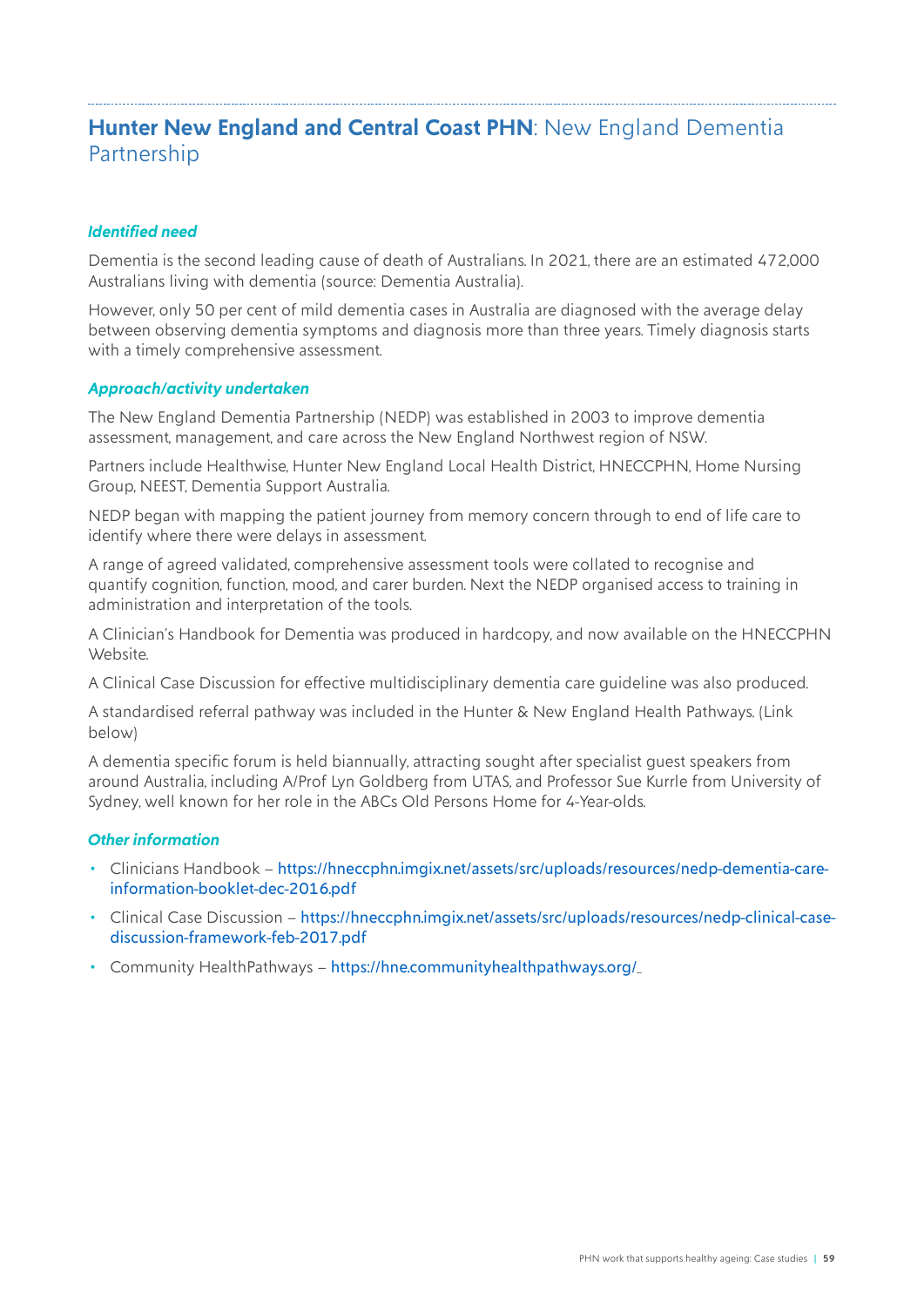### <span id="page-59-0"></span>**Nepean Blue Mountains PHN**: After Hours care provided via telehealth to Residential Aged Care Facilities

#### *Identified need*

There has long been an identified need for medical care for residents of RACFs in the After Hours period. When residents at RACFs are unable to access medical care at their facility, they are often transferred to local hospital emergency departments by ambulance. The negative outcomes associated with inappropriate use of emergency medical services include increased mortality, delay of services, increased length of hospital stay, poor patient satisfaction and privacy, frustration among staff and increased costs.<sup>10 11 12</sup> This need was confirmed via consultation with local RACFs.

#### *Approach/activity undertaken*

NBMPHN commissioned a service provider to deliver telehealth consultations into six RACFs during the after hours period.

GPs remained the first point of contact for their patient's care. Contact with the service provider only occurred if the resident's GP was not available and a GP referral to the service was in place.

The service provider worked with each facility to install, set up and train the staff on the use of the service providers app. Other enablers for this activity included: NBMPHN provided a device (iPad) to each facility; sufficient administrative capacity within the RACFs to organise referral documentation; engagement with GPs; facility access to wifi or cellular data; a primary contact at each RACF to lead the implementation and ongoing appropriate service use. As the service was delivered by specialists, referral to the service enabled the use of Medicare items to fund the consultation.

#### *Outcome*

Use of this service (209 calls over a 12 month period) has helped to care for the resident within the facility (174 instances), avoiding unnecessary ambulance transfer to a hospital emergency department (55 instances). This outcome was measured by asking RACF staff whether they would have normally called an ambulance if the service was not available.

#### *Patient/provider/stakeholder quotes*

Has relieved my burden in answering calls. So, I get fewer calls from them now than other facilities  $(GP).^{13}$ 

When they go to hospital, particularly if they remain in ED all day, they come back distraught. They come back upset. It's an unsettling experience for them. And it's not necessary when you've got something like this (RACF staff) $14$ 

#### *Other information*

• <https://www.nbmphn.com.au/Health-Professionals/Services/After-Hours-Medical-Services>

<sup>10</sup> National Association of Medical Deputising Services 2016, *Analysis of after hours primary care pathways*, prepared by Deloitte Access Economics, Sydney 11 Sun, B.C., Hsia, R.Y., Weiss, R.E., Zingmond, D., Liang, L., Han, W., McCreath, H. & Asch, S.M. 2013, "Effect of emergency department crowding on outcomes of admitted

patients", Annals of emergency medicine, vol. 61, no. 6, pp. 605-611.e6<br>"Yarmohammadian, M., Rezaei, F., Haghshenas, A. & Tavakoli, N. 2017, "Overcrowding in emergency departments: A review of strategies to decrease future

Journal of Research in Medical Sciences, vol. 22, no. 1, pp. 23-23<br>13 Trankle, S. A, & Reath, J. (2021). Evaluation of the Nepean Blue Mountains After Hours Telehealth Service in Residential Aged Care Facilities (Draft, un belltown: University of Western Sydney University.

<sup>14</sup> Trankle, S. A, & Reath, J. (2021). Evaluation of the Nepean Blue Mountains After Hours Telehealth Service in Residential Aged Care Facilities (Draft, unpublished). Camp<br>belltown: University of Western Sydney Univ